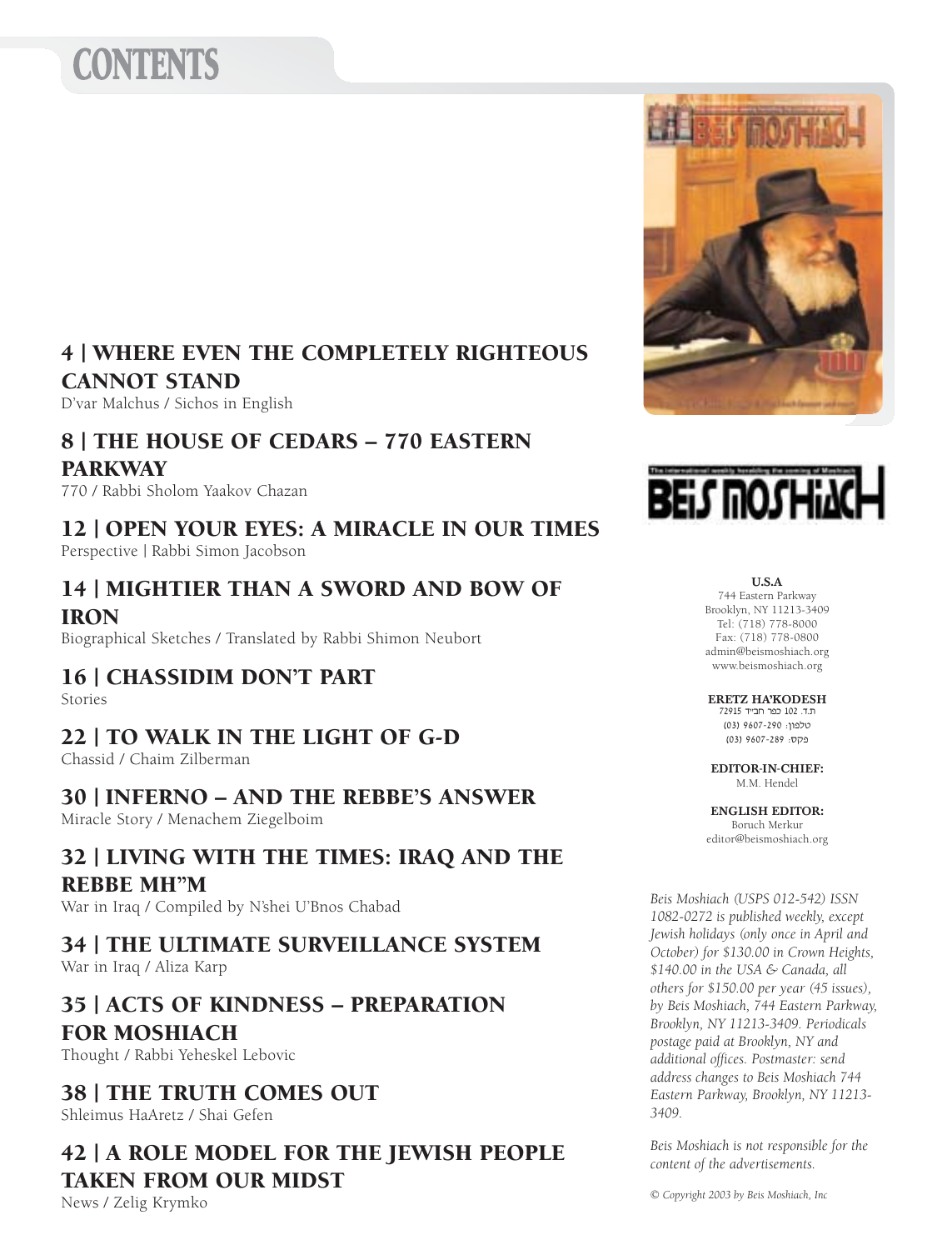# D'VAR MALCHUS

# WHERE EVEN THE **COMPLETELY RIGHTEOUS** CANNOT STAND

SICHOS IN ENGLISH

### **SHABBOS PARSHAS KI SISA; 18TH DAY OF ADAR I, 5752**

1. [421] Parshas Ki Sisa describes concepts that range across a broad spectrum, from one extreme to the other including the giving of the First Tablets, the sin of the Golden Calf and the destruction of the Tablets, Moshe's prayers for forgiveness, Moshe's vision of G-d's glory, the Thirteen Attributes of Mercy, the giving of the Second Tablets, and the shining of Moshe's face.[422]

A question arises. The Torah is not a historical record. Hence, although these events all occurred within chronological proximity to each other, we must understand: Why does the Torah mention concepts of such extreme polarity in a direct sequence?[423]

To clarify the radical nature of the changes in sequence: The First Tablets represent an extremely high spiritual

*421. Trans. note: During this week, the Rebbe Shlita also delivered sichos on Monday to Thursday nights, the fourteenth to the seventeenth of Adar. Since the themes of these sichos related to the subject matter of the Rebbe's talks on Shabbos (the eighteenth), they were synthesized into a single text and reviewed by the Rebbe in this form. Therefore, our translation also*

level, "the Tablets were the work of G-d and the writing, the writing of G-d."[424] Conversely, the breaking of these Tablets (because of the sin of the Golden Calf), represents a most extreme descent. Conversely, the Thirteen Attributes of Mercy and Moshe's vision of G-d's glory represent an extremely high spiritual level. Afterwards, the giving of the Second Tablets represents a further change, for they were different in nature from the First Tablets (the most obvious difference being as opposed to the First Tablets which were "the work of G-d," the Second Tablets were hewn by Moshe).[425]

Despite these differences, however, the fact that all of these concepts were recorded in a single sequence in a single Torah reading indicates that they share a connection. That connection is reflected in the name of the Torah reading Ki Sisa, which literally means

*follows this pattern.* 

*422. From the context of the Torah reading, it would appear that Moshe merited this radiance only after the giving of the Second Tablets. This is problematic, for in regard to the revelation of G-dliness, the First Tablets were on a higher level than the Second. Why then was it after the giving of the Second Tablets that Moshe's*

"When you lift up." Herein, lies an obvious question. The sin of the Golden Calf represents an unprecedented descent. The impurity which had blemished the souls of the Jewish people after the sin of the Tree of Knowledge, had departed after the giving of the Torah, returned after this sin. This sin is the source and root of all other sins, and all the punishments suffered by the Jewish people throughout the centuries have a connection to this sin. If so, how can it have a place in the portion which reflects the ascent of the Jewish people?

All of the above difficulties can be resolved within the explanation of a unique phenomenon that is present in Parshas Ki Sisa:[426] G-d has imbued the world with the following pattern: The beginning, the head, reflects the purpose and goal of the entire entity. Afterwards, the middle sets in motion

*face began to shine?* 

*423. Similarly, one might ask a greater question: Why does the Torah mention the undesirable events in this Torah reading? The Torah takes pains not to speak unfavorably about even an impure animal. Surely, it should refrain from doing so when the honor of the entire Jewish people is involved.* 

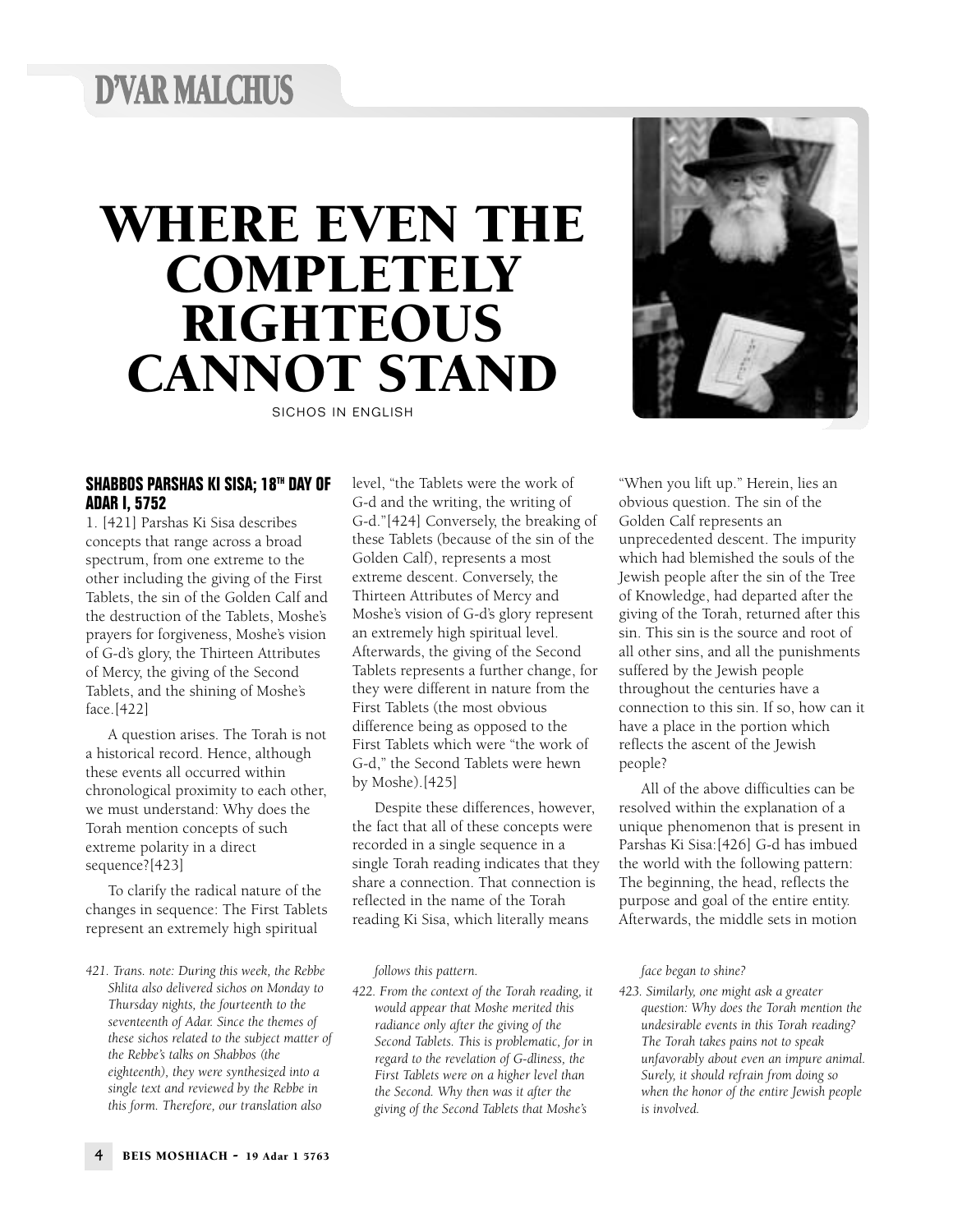a process leading to the achievement of that purpose and then, the conclusion, where the goal is actualized and consummated.

These three stages can be defined as:

1) The Torah, "the beginning of the path," which preceded the world and which is the purpose of creation as our Sages commented on the word B'Reishis;[427] b) The creation through which the world is brought into being and given a chance to fulfill its purpose; c) The Redemption, the ultimate purpose of the world's existence.

These three stages are also alluded in the first three letters of the Hebrew Alef-Beis. The Alef is the first letter of the Ten Commandments and includes all the Ten Commandments within it. The Beis is the first letter of the word B'Reishis, the beginning of the Torah's narrative of creation (and our Sages relate, "The world was created with a Beis"). The third letter, the Gimmel is the first letter of the world Geula meaning "redemption."

In Kabbalistic terminology, these

*There is also another question implicit in the order of subjects mentioned in our Torah reading: What is the significance of the mention of the three pilgrimage festivals in the midst of this story?* 

- *424. The lengthy elaboration on the advantages of the First Tablets in our Torah reading is indeed problematic. Seemingly, it would have been much more appropriate to include these concepts in the description of Moshe's ascent to Mount Sinai at the end of Parshas Mishpatim and to mention the matter in brief in our portion. Indeed, since our Torah describes the destruction of the Tablets, the elaboration on their positive virtues appears out of place, appearing to mock the Jewish people by telling them of positive factors no longer relevant to them.*
- *425. Similarly, the two sets of Tablets were given in two different times of year. The First Tablets were given forty days after the giving of the Torah, while the Second*

*Breaking the Tablets enabled a higher dimension of Torah to be revealed. Through the process of sin and t'shuva, the Jews were elevated to a higher spiritual plane as our Sages declared, "In the place of baalei t'shuva, completely righteous men are unable to stand."*

three phases can be described as: a) the Or Ein Sof, G-d's Infinite Light, which encompassed all existence;

1) the tzimtzum, the process of divine self-contraction which left a

*Tablets were given on Yom Kippur.* 

- *426. Indeed, a similar idea can be found in the other Torah readings as well. Nevertheless, in the other Torah readings, the concept is found in an allusion or in an innuendo, while in Parshas Ki Sisa, the concept is openly expressed.*
- *427. This stage also refers to the expression of G-d's will and His desire for creation, for this desire is spelled out in the Torah.*

*In a more particular sense, since the Torah is "the blueprints through which G-d created the world," all three stages are found within the Torah itself. (This is alluded to in our Sages' description of the Torah as "a threefold light given in the third month by the third of Amram's children.")* 

*In this process, the Alef represents the aspect of the Torah which "preceded the world" and the Beis, the dimension of Torah which serves as the source for the world's creation. The conclusion of the*

"vacuum and empty space;" and

2) the revelation of the Or Ein Sof within the vacuum created by the tzimtzum.[428]

All three stages of this process are openly expressed in our Torah reading. The First Tablets refer to the Torah as it transcends the world (and thus they begin with the letter Alef). The descent into the context of worldliness is reflected by the sin of the Golden Calf.[429] And the giving of the Second Tablets reflect the ultimate elevation that comes after this descent.

To explain: Our Sages interpret the final words of the Torah, "before the eyes of the children of Israel," as referring to Moshe's breaking of the Tablets before the eyes of the Jewish people. They continue, explaining that G-d acknowledged the positive dimensions of Moshe's act and even congratulated him for it.

Although the question is asked: What positive purpose did breaking the Tablets have? In Chassidic thought, it is explained that breaking the Tablets enabled a higher dimension of Torah to be revealed. Through the process of

*process, the Redemption is alluded to in the conclusion of the Torah, the verse, "before the eyes of Israel," which refers to the miracles performed by Moshe. Our Sages taught, "He was the first redeemer and he will be the ultimate redeemer." Thus this verse can also be understand as a reference to the miracles of the Redemption when, "As in the days of your exodus from Egypt, I will show you wonders."*

*428. A similar three stage sequence is reflected in Pirkei Avos. That tractate begins, "Moshe received the Torah on Mount Sinai," i.e., the acceptance of the Torah as it is. The first teaching continues "and he transmitted it" and mentions our obligation to "raise up many students," i.e., the communication of the Torah within the limitations of our worldly existence. And the tractate concludes, "And G-d will rule forever and ever," the ultimate of sovereignty which will be expressed in the Era of the Redemption.*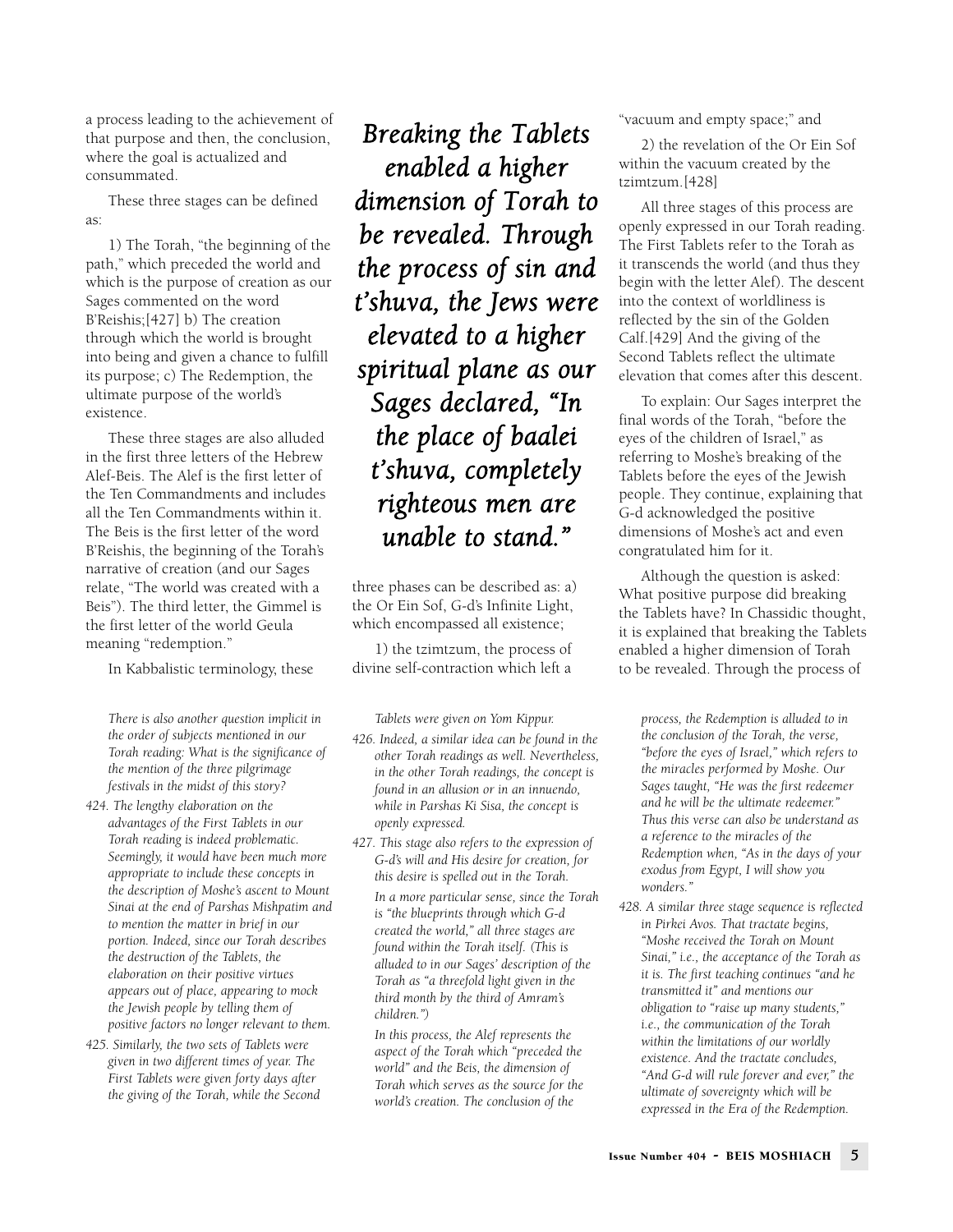sin and t'shuva, the Jews were elevated to a higher spiritual plane as our Sages declared, "In the place of baalei t'shuva, completely righteous men are unable to stand." And this higher level is reflected in an increase of Torah knowledge. Thus our Sages relate that if Moshe had not destroyed the Tablets, we would have received only the Five Books of the Chumash and the Book of Yehoshua. Only after the breaking of the Tablets, were we granted the other dimensions of Torah study.

The advantage of the Second Tablets is also reflected in the contrast between the First and Second Tablets mentioned above: that the First Tablets were the "work of G-d," while the Second Tablets were hewn by Moshe. It is true that the First Tablets represented a higher level of revelation, but the advantage of the Second Tablets lay in that their holiness permeated the realm of worldly existence. Thus the First Tablets could be broken, for worldly existence represents a contrast and even a conflict with their holiness. The Second Tablets, by contrast, are eternal, for they represent the fusion of holiness with material existence.

This level is reflected in the ultimate fulfillment to be experienced by the Jewish people, the Redemption, which will follow the t'shuva of the Jewish people. And at that time, it will be revealed how the material

- *429. This connection is further emphasized according to the Kabbala which explains that the tzimtzum is the source for the potential to sin.*
- *430. Furthermore, at the time, we will begin a never-ending pattern of ascents as it is written, "They will proceed from strength to strength and appear before G-d in Zion."*
- *431. Alternatively, it can be explained that the first phase is reflected in the command Ki Sisa, "Lift up the heads of the children of Israel." For this reflects how the Jews are, like the Torah, the "head," the purpose and*

dimensions of the world will have become fused with their ultimate spiritual purpose, how they all exist, "for the sake of the Torah."

Thus we can see how the totality of this threefold sequence is contained in Parshas Ki Sisa. This also leads to another concept, that the flow from one stage to another is a sequence established by G-d. And in this process, to reach the third stage, one must undergo the descent represented by the second stage.

This gives us a different perspective regarding sin: In Chassidic thought it is explained that sin is, to paraphrase a verse, "an awesome intrigue devised against man." If a person's yetzer ha'ra overcomes him and makes him sin, this is because, from Above, the yetzer ha'ra was prompted to bring him to this sin. The Jews, by nature, are above any connection with sin. Nevertheless, G-d, however, devises "an awesome intrigue" in order to elevate our people to a higher level by having them undergo a descent beforehand.

Since this descent is merely a means to lead to a greater ascent, it is brief-to borrow a phrase "I abandoned you for a fleeting moment." The ascent which follows it, by contrast, is eternal. This pattern will be expressed in the ultimate Redemption. It has been preceded by an awesome descent, this present exile, but it will lead to a great and eternal ascent,[430] "a redemption never to be followed by

*the goal of the world at large.* 

- *432. Based on the above, we can also appreciate the reason why the three pilgrimage festivals are mentioned in this Torah reading. These three festivals also follow a similar pattern of three: Pesach represents a revelation from Above. (Thus it is associated with the spring, Aviv, the Hebrew for "spring." This word begins with an Alef and then a Beis, which indicates a revelation from Above.)*
- *Afterwards, comes Shavuos, a holiday which is associated with the wheat harvest which reflects an emphasis on man's service. And*

exile."

Thus when seen in this context, the descent is not merely for the purpose of an ascent, but is itself a stage of that ultimate ascent. Thus our Sages relate that the entire purpose of the sin of the Golden Calf was to allow for the potential of t'shuva.

Accordingly, we can appreciate how all three phases mentioned above are part of the sequence of Ki Sisa, the ascent of the Jewish people. The giving of the First Tablets reflected the first phase, the revelation of the intent.[431] It was followed by the second phase, the descent, the sin and the breaking of the Tablets. This in turn motivated the Jewish people to turn to G-d in t'shuva, evoking the third phase,[432] the revelation of the Thirteen Attributes of Mercy and the great ascent that found expression in the giving of the Second Tablets and the shining of Moshe's countenance.[433]

The above also enables us to understand the connection between the Second Tablets and the shining of Moshe's countenance. The giving of the Second Tablets followed the descent after the sin of the Golden Calf. Thus, they relate to the world as it exists within its own perspective. This is reflected in the fact that they were hewn by Moshe from stone in this world. Simultaneously, they are associated with great revelationindeed, quantitatively, a greater

*then Sukkos, the harvest festival which is an allusion to the ultimate ingathering that is connected with the Era of the Redemption.*

*433. In this context, we can appreciate why Parshas Ki Sisa follows the parshiyos, Truma and Tetzaveh which describe G-d's commands to Moshe regarding the construction of the Sanctuary although chronologically, the events described in Parshas Ki Sisa took place first. The construction of the Sanctuary represents the transformation of the world into a dwelling for G-d, the ultimate purpose of*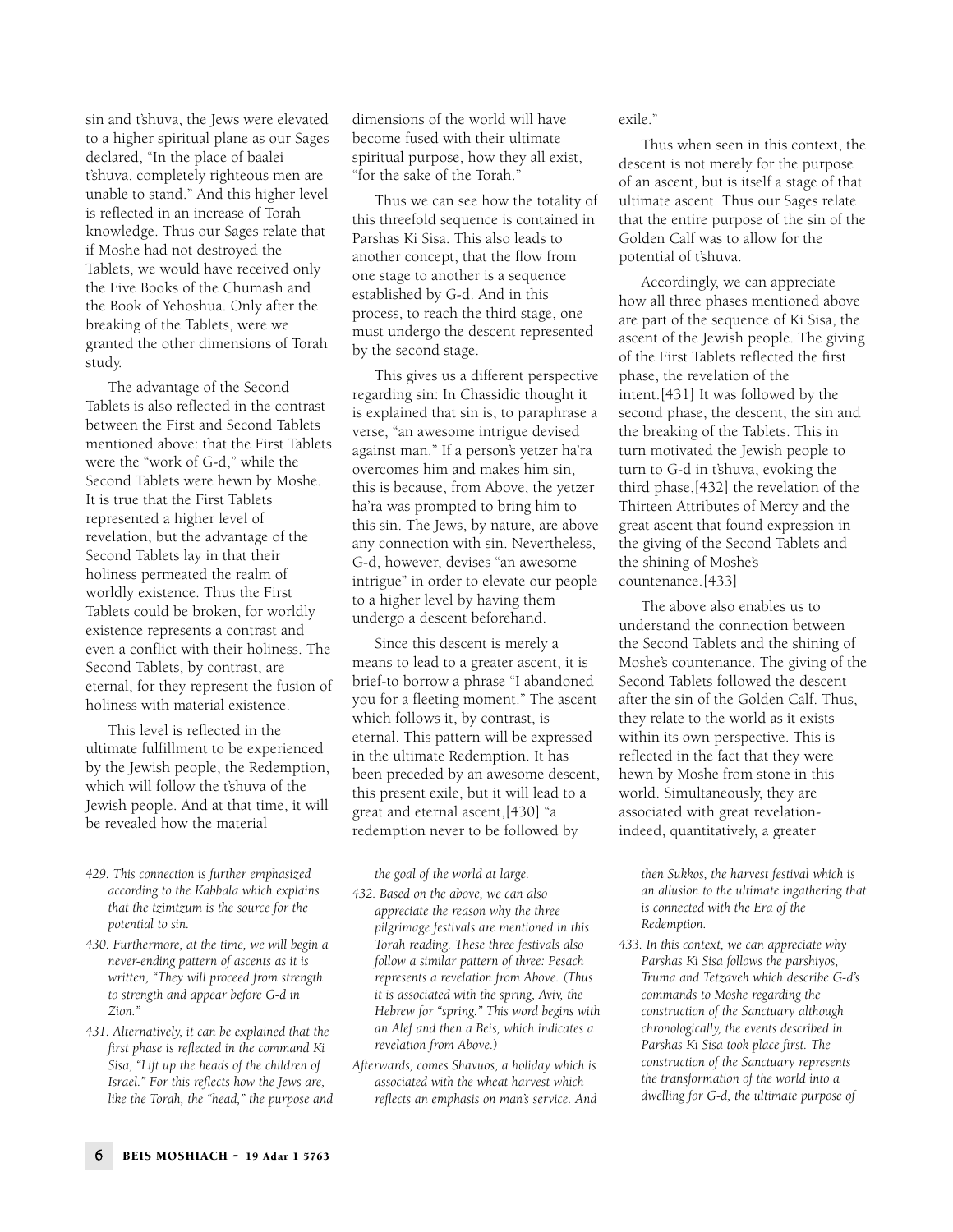revelation than the First Tablets. And thus, this revelation reflects a fusion of materiality and spirituality which brought about an elevation within the physical person of Moshe himself causing his face to shine.

Indeed, this revelation was so great that it was necessary for Moshe to place a veil over his face. This veil was necessary, however, only when Moshe and the Jewish people were involved with worldly matters, the refinement of the world at large. When Moshe communicated G-d's word to the people, he would remove this veil.

Moreover, even in regard to the world at large, this concealment is not a permanent factor. Ultimately, through the Jews' service in refining and elevating the world, they make it possible for there to be a revelation of G-dliness within the context of our worldly environment. This process will be consummated in the Era of the Redemption when "Your Master will no longer conceal Himself and your eyes will behold your Master," "the glory of G-d will be revealed and all flesh will see."[434]

The three phases of service mentioned above are reflected in our divine service every day: We begin our day with the first stage, the declaration of intent, Modeh Ani, in which we thankfully acknowledge our connection with G-d.[435] This declaration is then given expression

*the world's creation.* 

*Therefore, after the commandment to create such a dwelling is given, before Moshe communicates it to the Jewish people, the Torah relates the three-phased pattern through which the Divine intent for this world can be fulfilled.* 

- *434. Furthermore, this revelation will permeate even the physical substance of the world and therefore, "A stone from the wall will cry out."*
- *435. Modeh Ani begins "I thankfully acknowledge." It reflects how a Jew's "I," his individual identity becomes totally fused with G-d; "Israel and the Holy One,*

# *The previous generations have already completed the service of refining the world.*

and allowed to take form in the morning prayers and the study session which follows them.

Afterwards, we proceed to the second stage, the descent into worldliness, our occupation with our surrounding environment through our daily business affairs. At the conclusion of the day, we reach the third stage, the ingathering of all the activities performed during the day. This is communicated in the final verse of the evening service, "Indeed, the righteous will thankfully acknowledge Your name." (Significantly, this verse employs the same verb that is used in the phrase Modeh Ani.) And in a more particular sense, the person's giving himself over to G-d is reflected in the final verse of the prayers recited before retiring at night, Krias Shma al HaMita, "In Your hands, I entrust my soul."

The above is particularly relevant in the present generation, the last generation of the exile and the first generation of the Redemption. The

*blessed be He, are all one." And this is relevant to every individual Jew, as indicated by the fact that all Jews even young children recite Modeh Ani.* 

*(This is reflected in the form of the Alef, the opening letter of the word ani, Hebrew for "I." The Alef contains a Yud below (the Jew) and a Yud above (G-d) and a straight line which connects them. For the simple faith of a Jew is one with the simple oneness of G-d.)* 

*436. Note the explanation in Tanya of our Sages' interpretation of the verse, "What does G-d ask of you? To fear." Our Sages note that this verse appears to imply that* previous generations have completed the service of refining the world and our generation is confronted with the task of causing the third phase of the process, the Redemption, to actually come to fruition.

In this, we can take a lesson from the beginning of the Torah reading, the command to "lift up the heads" of the Jewish people. Significantly, this command was addressed to Moshe. It is Moshe-and similarly, the extension of Moshe that exists in every generation who infuses the Jewish people with the spiritual power to undergo this threefold process of ascent.

Similarly, the process of ascent is accomplished through the spark of Moshe that exists within every individual Jew.[436] The spark of Moshe is identified with the power of mesirus nefesh, the willingness of every Jew to give himself over to G-d.[437] This source of commitment, however, is openly revealed in souls of the leaders of the generations, and will reach complete expression in the person of Moshiach.

May this be revealed in the very near future and may the happiness of the month of Adar break through all barriers and allow us to "join redemption to redemption," and proceed from the redemption of Purim to the ultimate Redemption. May this take place in the immediate future.

*fear is an easy level to attain and ask how it is possible for that to be said. They explain that for Moshe, indeed, fear is easy to attain.* 

*The Alter Rebbe notes, however, that the verse is directed not at Moshe, but at the Jewish people at large. Nevertheless, because every Jew contains a spark of Moshe which is an active potential within his soul, fear is easily accessible to every one.*

*437. Even when a Jew's day to day conduct does not reflect this will, this is his true desire as the Rambam explains in Hilchos Gerushin 2:20.*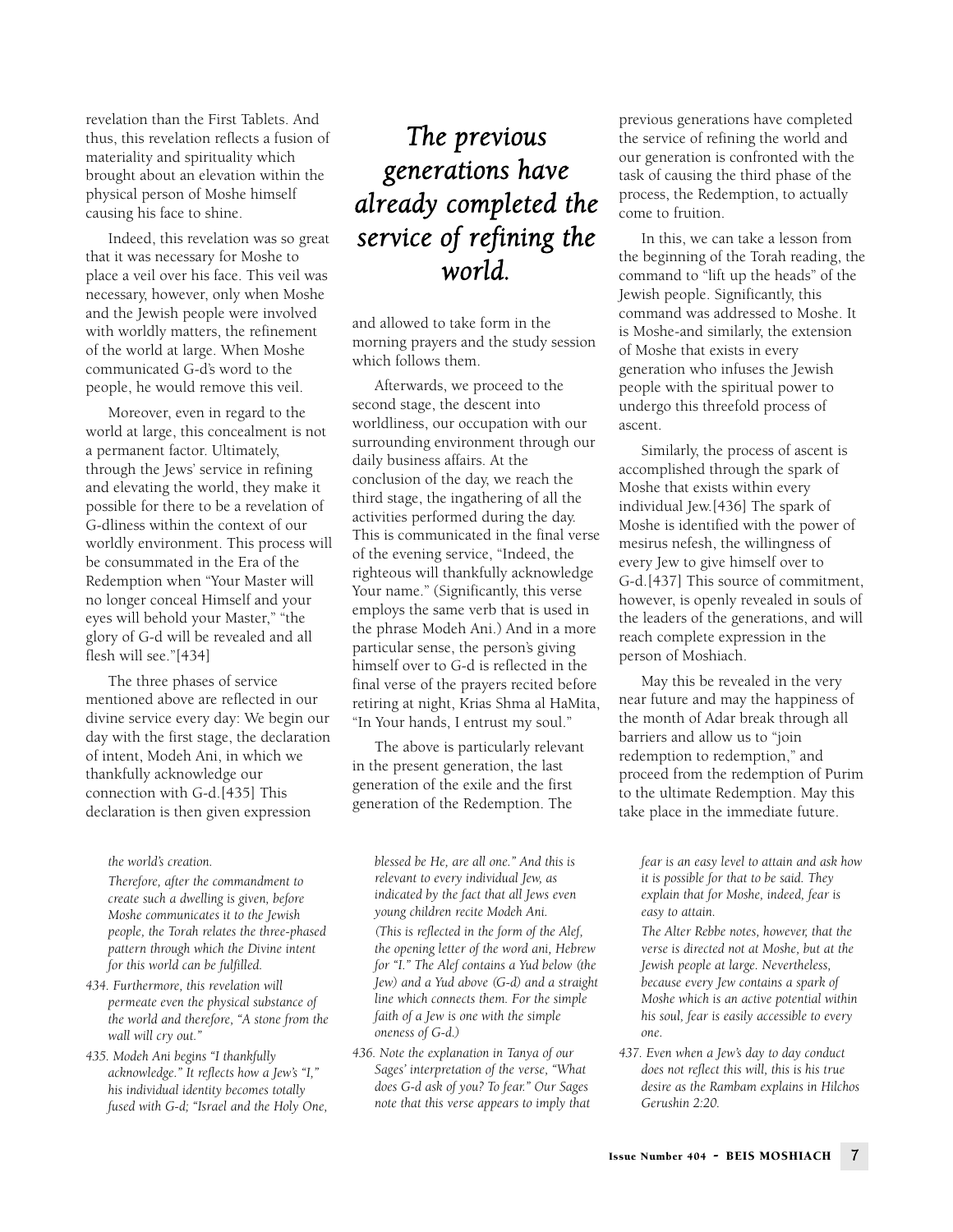# THE HOUSE OF CEDARS – 770 EASTERN PARKWAY BY RABBI SHOLOM YAAKOV CHAZAN

*There's no difference between 770 before Gimmel Tammuz and 770 after Gimmel Tammuz. It is the actual makom ha'mikdash of the future, and as such, every chassid must be oleh regel to the place from which we draw encouragement, consolation, chayus and emuna, and the yearning for the immediate revelation of the Rebbe MH"M.*

Many wonderful things have been said regarding visiting *Beis Rabbeinu Sh'B'Bavel*. The Rebbe MH"M made many amazing and unique statements in the *sichos* about 770, starting with the idea that this building is where the Rebbe Rayatz established his permanent residence for the last ten years of his life, continuing with the advantages of the physical place in which the *nasi ha'dor davened* and learned (*Likkutei Sichos*, vol. 32, p. 25 and on).

And then there are the incredible statements in the *kuntres* "*Beis Rabbeinu Sh'B'Bavel*," where the Rebbe explains that 770 is the *Beis HaMikdash* in *Galus*, and it is from this place that Moshiach begins to build the *Beis HaMikdash* as the preamble to the building of the third *Beis HaMikdash* in Yerushalayim.

When a *chassid* thinks about these amazing expressions and the deeper significance that lies behind them, the need to visit 770, to see and be seen, becomes all the more imperative. Yet

the "clever one" can come with the scholarly claim: Even if we accept that 770 is the *Beis HaMikdash* in *Galus*, obviously our relationship to it doesn't need to be any greater than to the actual *Beis HaMikdash*. People went to the actual *Beis HaMikdash* three times a year, and took back inspiration with them for the entire year, but that tremendous inspiration was derived from the revelation of G-dliness in the *Beis HaMikdash*, which was expressed in ten constant miracles. Therefore, concludes the "clever one," even if we agree that 770 is comparable to the *Beis HaMikdash*, that was true until Gimmel Tammuz when we openly saw *Elokus* in the Rebbe, but now that we don't see the Rebbe or the revelation of *Elokus*, there's no reason to go to 770, certainly not often. If you want to be *mekushar*, if you want to be a real *chassid*, stay home and learn the Rebbe's *sichos* and fulfill his directives. This is the way the Rebbe established for us to become *mekushar* to him. If you want to feel

really complete, the "clever one" continues, then learn *sichos* in *inyanei Moshiach* and *Geula*; there's no reason to go to 770 today.

Some might say: It's a fact that thousands of *bachurim* come to 770 for Tishrei, and you can literally see what a tremendous spiritual impact it makes on them. The *roshei yeshivos* and *mashpiim* report an increase in *chayus* in learning, *avodas Hashem*, *mivtzaim*, and especially *Mivtza Moshiach*.

That's true, but the "clever one" can still maintain that that is subjective. Perhaps certain *bachurim* would acquire more *chayus* if they remained at home and learned the Rebbe's *sichos* and *maamarim*. A *bachur* who stayed home and went through all the *sichos* of 5752, says the "clever one," will get more *chayus* in *inyanei Moshiach* and *Geula* than his friend who went to 770. It's a matter of feeling, and you can't insist that everybody *must* go to 770.

The answer to all these claims can be found in a *sicha* of the Rebbe MH"M said on Shabbos Parshas Truma 5747 and printed a year ago in the *D'var Malchus* of *Beis Moshiach* (issue #357).

Let's focus on one point of that *sicha*. The Rebbe asks why it was necessary for Yaakov to plant *atzei arazim* (cedar/acacia trees) and to ask the Jewish people to take them along when they left Egypt in order to use in constructing the *Mishkan*. Wouldn't it have been a lot easier for the Jewish people to buy the wood when they needed it? As the Midrash says, the nations set up booths near the Jewish camp in the desert where the Jews could have bought the needed wood.

The Rebbe explains that when Yaakov heard Hashem's promise that, "I will take you up…," he knew that in the hardships of exile there would be times when just the promise alone wouldn't be enough to sustain the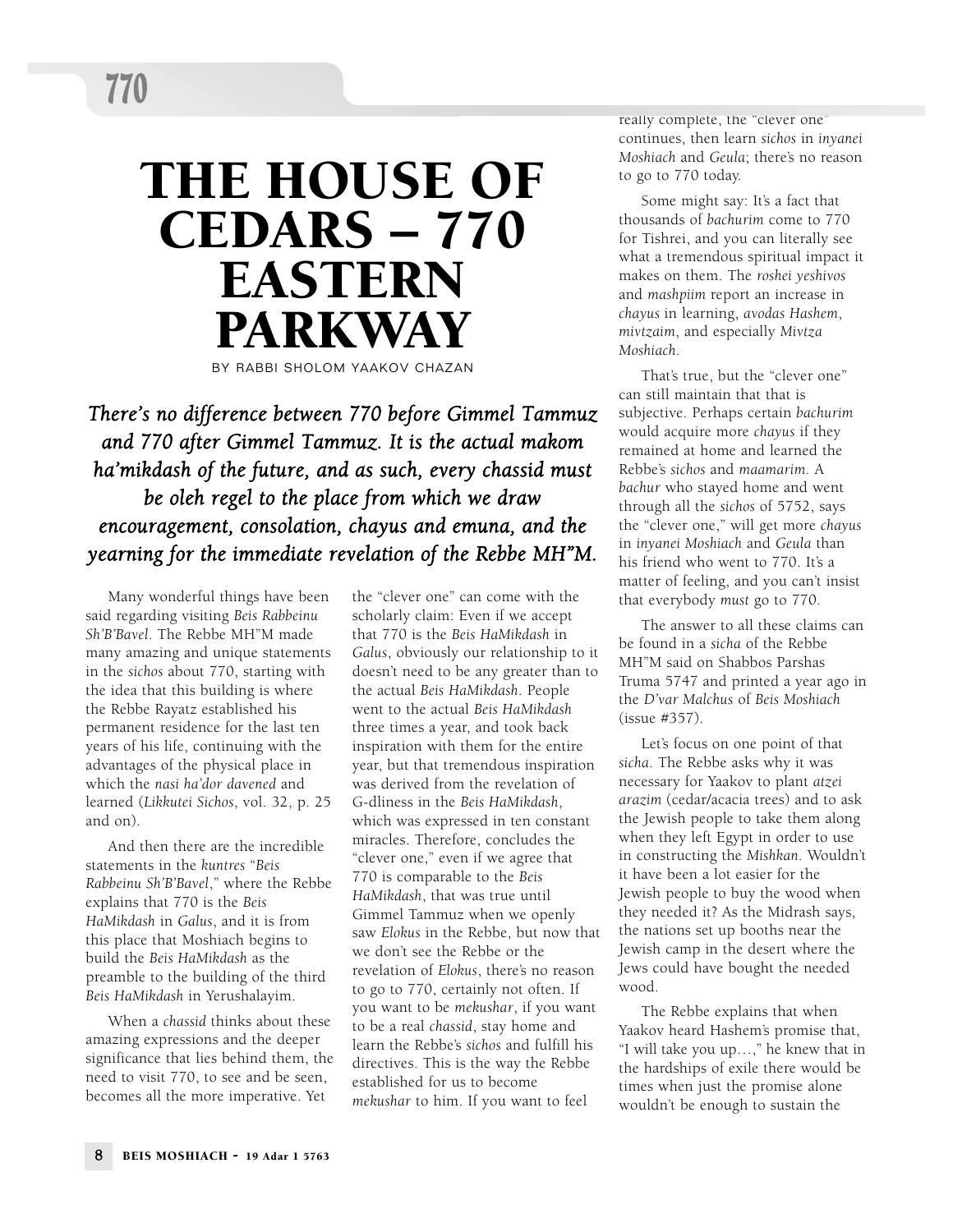Jewish people. During the hard times in *Galus*, the best prophecies aren't enough; one needs something tangible. Therefore, Yaakov planted these trees so that later on the Jewish people would be able to see them and think about how they would be used to build the *Mishkan* after they would leave Egypt, and this would make Hashem's promise all the more real to them and would strengthen their *emuna*.

(This *sicha* was said a few weeks after Parshas VaYigash, when the Rebbe announced that a new era had begun, the era of the building of the third *Beis HaMikdash*.)

This *sicha* was published as a "compilation" to Shabbos Parshas Truma in 5748, a week after the passing of the Rebbetzin, *a"h* (and then it was published in *Likkutei Sichos* vol. 31). In the edited *sicha*, the Rebbe adds an interesting point that was not mentioned at the *farbrengen*. The cedars Yaakov planted are an allusion to the leaders of Israel whom Hashem plants within every generation. It is the *nasi* who remains above the *Galus* who gives Jewish people the ability to get through *Galus* and to build the *Mishkan*.

A few months after the *likkut* was publicized, on 17 Elul 5748, there was the cornerstone-laying ceremony for the expansion of 770. At that time the Rebbe explained that laying the cornerstone was part of the Year of Building campaign, since expanding 770, which is the "general Chabad house," gives *ko'ach* to all the *mosdos* and buildings in the world. At that time it still wasn't known that this was actually the cornerstone for the expansion of the *Beis HaMikdash* during *Galus* as a preparation for the third *Beis HaMikdash* in Yerushalayim.

In 5751 the Rebbe announced that "the time for your redemption has arrived," and he asked that his prophecy of "behold, Moshiach comes" be publicized. Shortly after



*Therefore, at the same time that the Rebbe announced the b'suras ha'Geula, he wanted to concretize for us the fact that Geula has begun. So the Rebbe prepared a physical thing, a structure of wood and stone, which is the Beis HaMikdash of Galus and which will be the place of the future Mikdash.*

the publicizing of the *b'suras ha'Geula*, the Rebbe revealed that 770 is the *Beis HaMikdash* in *Galus*.

If you examine the sequence of events in light of the *sicha* in which the Rebbe explains the idea of the cedar trees, one can say that the Rebbe was preparing us for a time of concealment. The Rebbe knew we

would experience the two Chaf-Zayin Adars and Gimmel Tammuz. The Rebbe knew we'd experience great darkness and that for some people the *b'suras ha'Geula* wouldn't be enough.

Therefore, at the same time that the Rebbe announced the *b'suras ha'Geula*, he wanted to concretize for us the fact that *Geula* has begun. So the Rebbe prepared a physical thing, a structure of wood and stone, which is the *Beis HaMikdash* of *Galus* and which will be the place of the future *Mikdash*. The Rebbe told us all this so that when we would come to 770 we would know that the walls are part of the third *Beis HaMikdash*, which will speedily be built in Yerushalayim, and it would serve to further concretize for us how soon the *Geula* will be and will give us additional energy and strengthened *emuna* in the imminent revelation of the Rebbe MH"M.

And this is the reason that it is specifically here, in this place, that tens of thousands of *Anash* and T'mimim are strengthened in their *avodas Hashem* and in their *hiskashrus* to the *nasi ha'dor*, and as a result of this they increase their *mivtzaim* efforts, especially that of spreading the *b'suras ha'Geula* and the identity of the *Goel*.

It's interesting that just a few hours before the Rebbe went out to the cornerstone laying ceremony, the Rebbe gave us instructions (written in a will and testament) as to how to conduct ourselves in a time of darkness. In light of this *sicha* the connection between the events is obvious.

So it makes no difference whether it's 770 before or after Gimmel Tammuz. 770 is the *makom ha'Mikdash* and as such, every *chassid* must be *oleh regel* to this place from which we draw encouragement, consolation, *chayus* and *emuna*, as well as yearning for the revelation of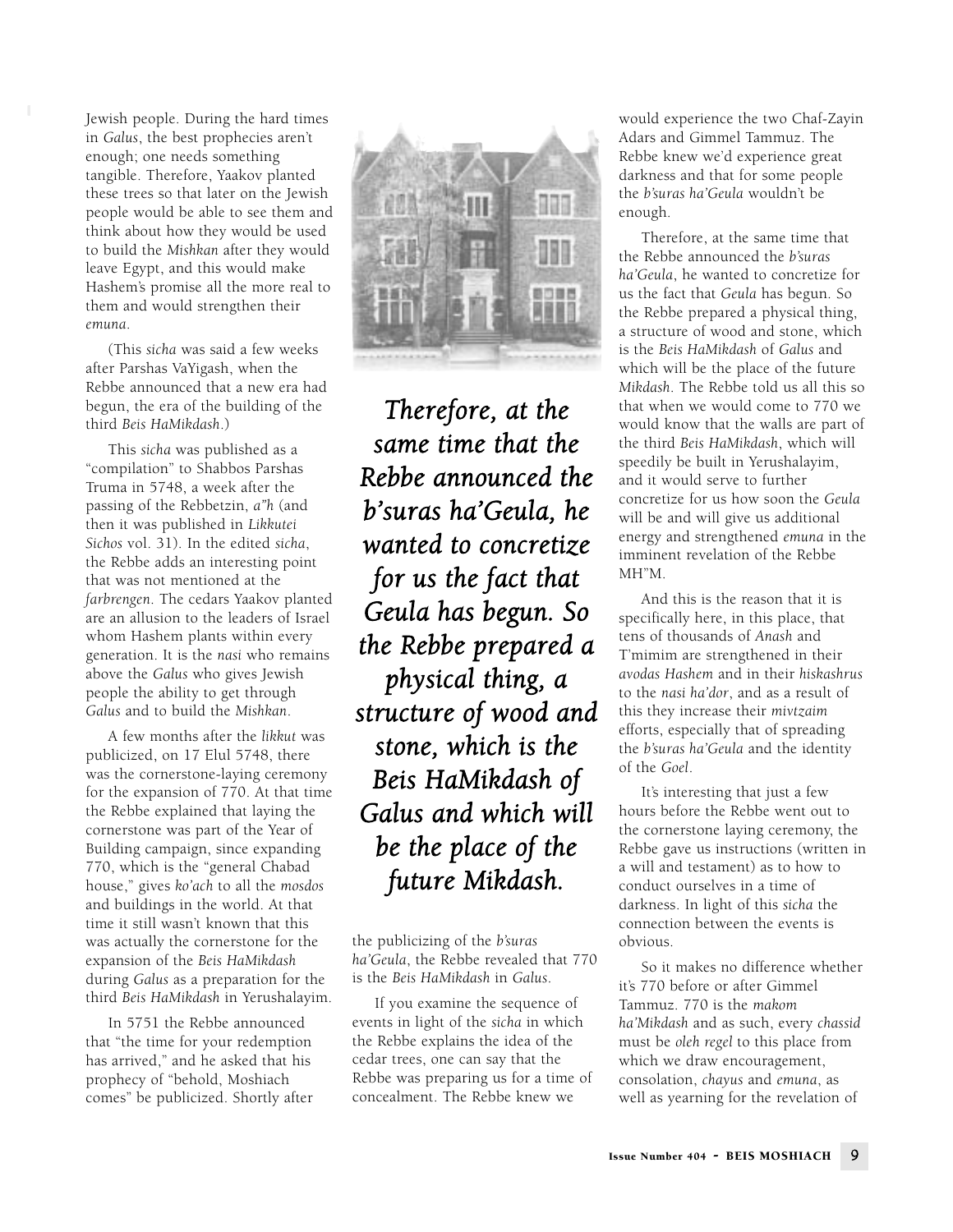the Rebbe MH"M.

This is aside from the *emuna* and feeling that the Rebbe is right there in 770, giving life to all those who enter, and that 770 is where the Rebbe MH"M will be revealed first, as the Rebbe himself said in *kuntres* "*Beis Rabbeinu Sh'B'Bavel.*"

It should be noted that in *Likkutei Sichos* Truma 5752 (the *sicha* was originally said on Shabbos Parshas Truma 5747 too, and then it was also printed in *Likkutei Sichos*, vol. 36, p. 123 and on) the Rebbe is *mechadesh* (innovates) that it is incumbent upon every Jew to build a *shul*, primarily *Beis Rabbeinu Sh'B'Bavel*. In footnote 49 the Rebbe says that in a certain sense *Beis Rabbeinu Sh'B'Bavel* is more lofty than the *Beis HaMikdash* in Yerushalayim, because regarding the *Beis HaMikdash,* the *Sh'china* rests eternally only in that place but not in the structure itself, whereas regarding the *Beis Rabbeinu Sh'B'Bavel* the *Sh'china* rests eternally in the structure, too.

Based on all this it's clear that even one who says that he doesn't feel the Rebbe's presence in 770, etc., must agree that according to the Rebbe's teachings, 770 is the holiest place in the world, the place where the *Sh'china* rests within the building itself.

Rabbi Yitzchok Hendel, *rav* in Montreal, relates that he arrived at 770 when the Rebbe Rayatz didn't feel well and didn't say *sichos* and *maamarim*. He wanted to leave 770, and when the Rebbe Rayatz heard about this he said the time had come for them to "take from the walls of 770."

This statement is even more significant today, when we know that the walls of 770 is where the *Sh'china* resides, and that these walls are the "cedars" that the Rebbe planted in our generation in order to make the *Geula* real and tangible to us.

\* \* \*

Tes Adar is the day the Rebbe



*Rabbi Yitzchok Hendel, rav in Montreal, relates that he arrived at 770 when the Rebbe Rayatz didn't feel well and didn't say sichos and maamarim. He wanted to leave 770, and when the Rebbe Rayatz heard about this he said the time had come for them to take from the walls of 770.*

Rayatz came to the U.S. and established his residence here. At this time, having just come from Tes Adar I and preparing for Tes Adar II, it is worthwhile to examine the Rebbe's *sicha* of Tes Adar 5750, marking fifty years since the Rebbe Rayatz arrived, in which the Rebbe explains that the fact that the Rebbe Rayatz arrived on

Tes Adar alludes to the advantage of nine which comes after eight.

Eight is the number of *Geula*, and nine is a preparation for the tenth which also corresponds to *Geula*, which will have a number of associations with the number ten, "and the tenth will be holy." (On Shabbos Parshas VaYikra 5741 the Rebbe pointed out that Tes Adar is reckoned as the day the Rebbe Rayatz came to the U.S. even though the Rebbe Rayatz had already arrived on 8 Adar, since the authorities did not allow him to disembark until the  $9<sup>th</sup>$ .)

Since accepting the *nesius*, the Rebbe emphasized the fact that we are the seventh generation, and barely referred to the fact that we are the ninth generation from the Baal Shem Tov. It was in 5752 in the *sicha* of Parshas Bo that the Rebbe emphasized that the previous generation is called the eighth, and our generation is the ninth, and the Rebbe explains the *maala* of the ninth at great length.

Perhaps this is a hint that despite the fact that the Chabad headquarters was established in 770 by the Rebbe Rayatz, the primary establishment and dwelling of the *Sh'china* pertains specifically to the ninth generation, as the Rebbe writes that the main increase of the Rebbe Rayatz's activities in the U.S. began after the founding of Machne Israel and Merkaz L'Inyanei Chinuch over which the Rebbe was appointed director as soon as he arrived in the U.S. Since that day, the *Sh'china* resides in 770, and whoever wants to take pleasure from the radiance of the *Sh'china*, and receive *chayus* and *chizuk* in *emuna* in the revelation of the Rebbe MH"M, should come and visit the palace of the king, *Beis Rabbeinu Sh'B'Bavel*, 770 Eastern Parkway, where the third *Beis HaMikdash* will speedily be revealed, and together we will go on heavenly clouds to our holy land, to Mt. Moria, *amen kein yehi ratzon*.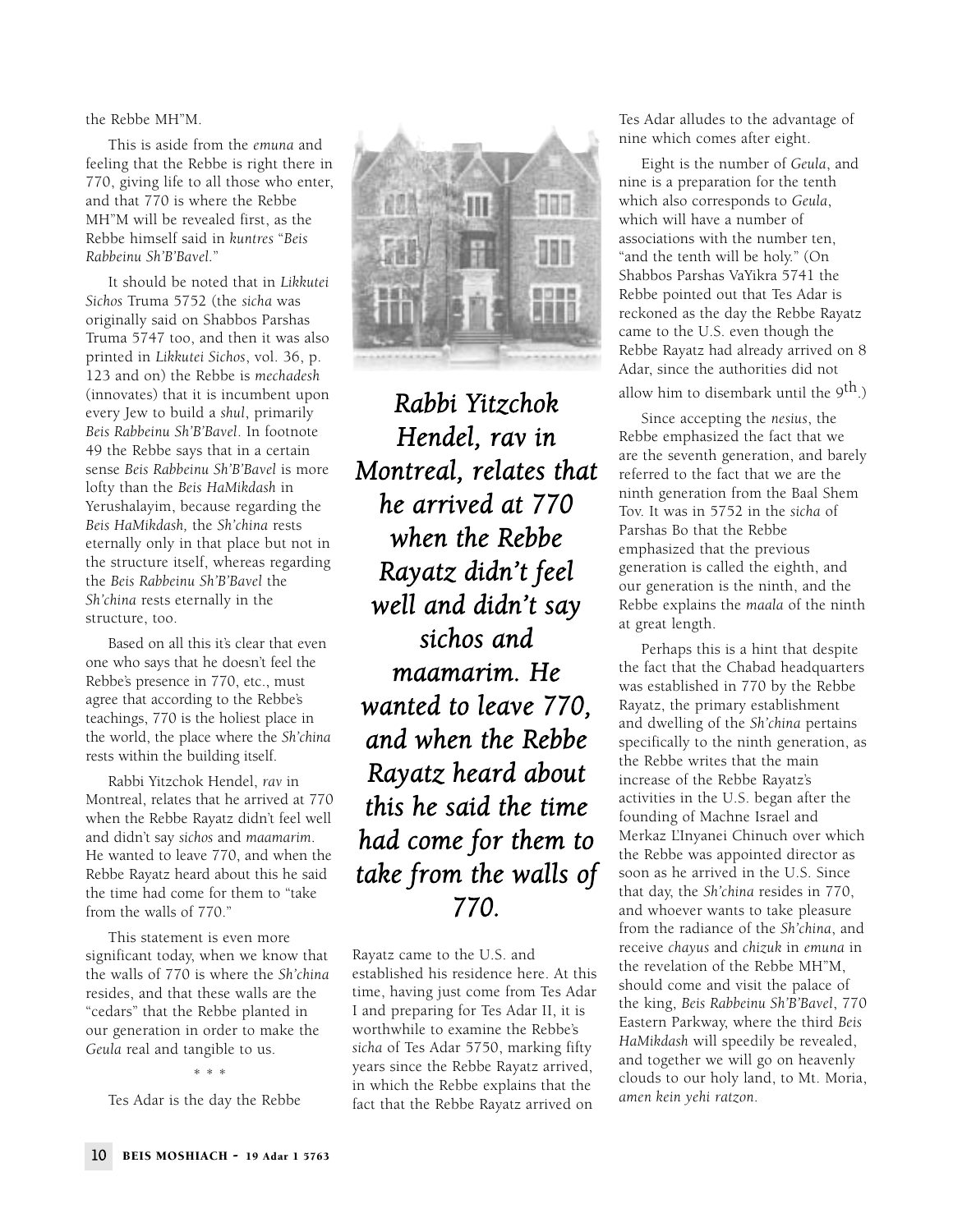# **PERSPECTIVE**

# OPEN YOUR EYES: A MIRACLE IN OUR TIMES

BY RABBI SIMON JACOBSON

As I finished writing last week's article [for Rabbi Jacobson's weekly emailing] citing a great leader that "as a global revolution brews and a new age dawns, we need to 'open our eyes' and see its reality," a very interesting thing happened. I received a phone call notifying me that someone I know well had her 'eyes opened' after years of them being tightly shut.

Here's a miraculous story as I just heard it firsthand from the person with whom it occurred.

Let me begin by introducing my friend the same way I introduced her to my Wednesday night class 6 years ago:

"I am honored to introduce to you Marcia, a very special soul who has had to face many serious challenges in her life. Her words will speak for themselves; the only thing I want to add is that Marcia sees more than most people do."

So here's the story:

I first met Marcia 6 years ago. It was a warm June evening in 1997 when she came to visit me, escorted by a friend. Marcia shared with me her life story. Briefly: As a child she became very disillusioned with her education and her Judaism and began her search through many religions, finally turning at age 17 to Christianity. After 10 years she became a teacher, then a lecturer and finally 30 years later, reached the

pulpit. She spent 40 years in the Church, before her Judaism came back at her, beginning with her cousin wishing her "Good Shabbos."

One thing led to the next. Marcia began reading and exploring. "A few months ago," Marcia tells me, "in February of 1997, my cousin gave me a series of tapes that changed my life. That is why," Marcia continues, "I am sitting here with you today."

As she spoke these words, I suddenly realized that this story actually began a year earlier. After one of my weekly Wednesday night classes in New York City an elderly woman approached me and asked me for permission to record my book Toward a Meaningful Life on audiotape. She wanted to give the tapes to her cousin in Boston who happens to be blind. She assured me that the tapes would not be reproduced or sold, but are simply being copied to allow her cousin to benefit from the teachings in the book. Needless to say, I heartily agreed.

Her cousin was Marcia – the Jewish woman sitting before me today, telling me how these tapes turned over her life – for the better.

At the time she was based in Boston, preaching Church doctrine. "These Toward a Meaningful Life audiotapes," Marcia tells me,



"amateurly recorded, with all the rasps and coughs, made me rethink all that I was doing, and essentially brought me back to my Jewish roots."

"I am here tonight," Marcia says, "to thank you. I spent 40 years in a wilderness. Now I am ready to enter the Promised Land."

I was profoundly touched by Marcia's story. Obviously touched by her dramatic journey, and the power that brought her back to her Jewish roots. I was naturally moved by the fact that the Rebbe's teachings in the book Toward A Meaningful Life – in a rough audio version – had such an impact on her. What a testimony to the eternal power of Torah!

But something even deeper stirred me. Though Marcia was blind, she carried herself with such dignity and grace. As she joked with me, "I don't have the liabilities that you seeing-eye people have. Darkness doesn't frighten me. I don't need a light to read. Superficial material sights don't distract me. All I have is spirit; the only thing I see is the soul in myself and in others."

During her adult years Marcia began losing her eyesight and was diagnosed with a genetic illness that left her totally blind in 1991. Yet, Marcia sees more than most of us. The material world does not distract her. Perhaps she can see G-d better than those of us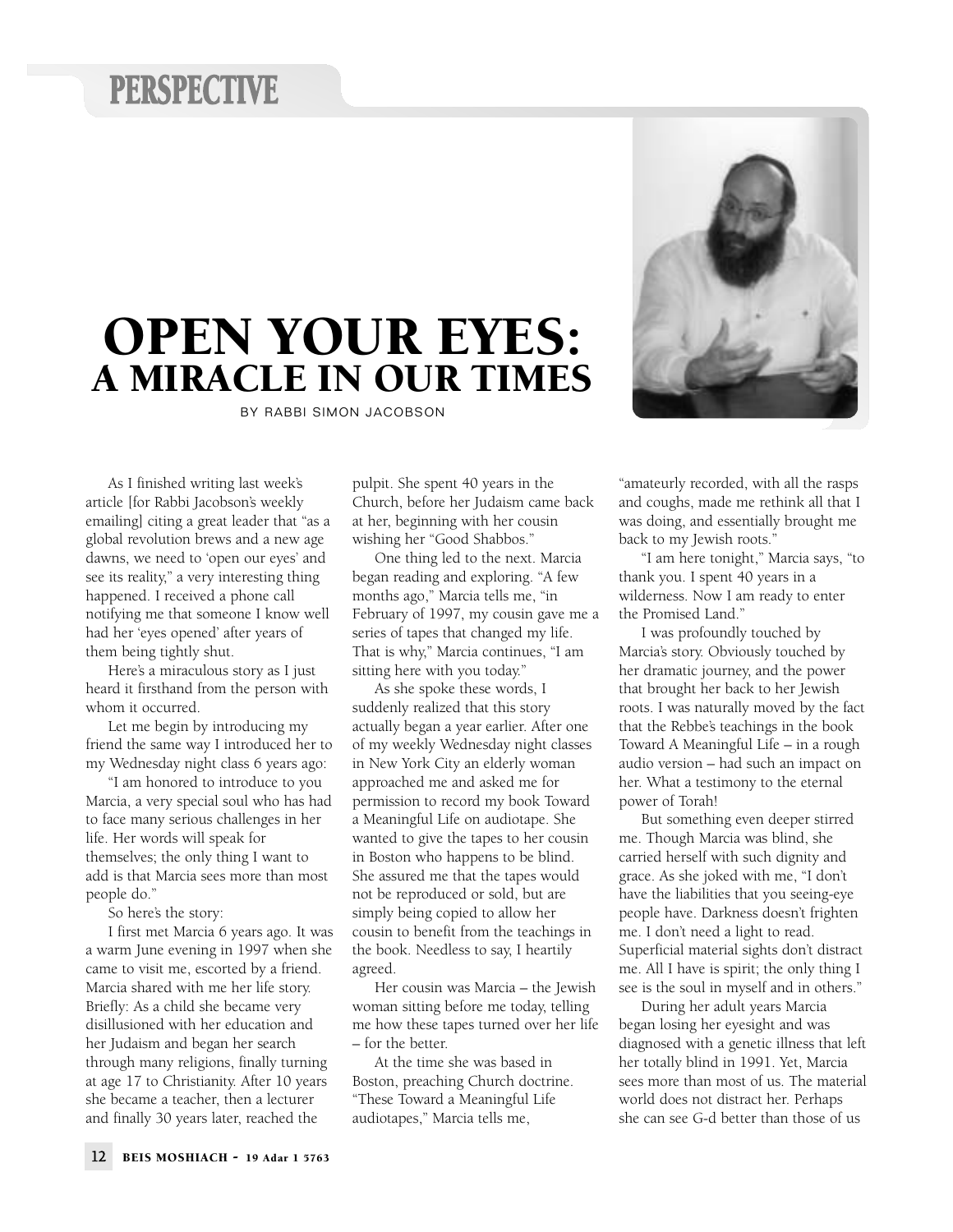who have to struggle with the sensory sights that conceal the truth within. For the first time I truly understand the meaning behind the fact that "all the people saw the sounds" at Sinai (Exodus 20:15), "they saw what is ordinarily heard, and they heard what is ordinarily seen" (Rabbi Akiva – Mechilta on the verse). Sight perceives the physical. Sound comprehends the ethereal. At Sinai, there was a crossover: "they saw what is heard," what is ordinarily abstract and spiritual, and "they heard what they saw," they perceived the inner spiritual reality within the physical. At Sinai the people were not blind or mute. Yet, for a moment they were allowed a glimpse into a deeper reality. Today apparently, only when undistracted by the physical, Marcia could see what others can only hear and theorize about. And she hears the inner dimension of the sights.

As Marcia continued on her journey, she moved to Crown Heights, changed her name to Lieba and began lecturing and writing her inspiring story. She titled her talks and articles: "More than the Eye Can See: A Journey from Darkness to Light." (Her articles were published in the N'shei Journal).

Marcia/Lieba's story would be an eye-opening inspiration even were it to end at this point.

But I have the privilege to share with you a miraculous sequel.

This week Lieba regained her eyesight!

Here's what happened, as I heard it from Lieba just this morning.

Some sensitive, caring young girls in the Crown Heights community visit Lieba frequently. They read to her, help her with various chores and assist her in any way she needs. One day Lieba hears one of the girls praying quietly. She asks her what are you praying for. The little girl replies: "I am praying that Hashem [G-d] return your eyesight to you." A discussion ensues, and Lieba, motivated by the young girl's sincerity, decides to open up a book of letters by the Lubavitcher Rebbe. The book

(volume 1 of the English letters) opens up to page 115, where the Rebbe writes, "in regard to the question of your eyesight, you should consult a good specialist who should give you the proper instruction as to what you have to do in this connection."

Lieba decides to visit a local doctor who refers her to an eye specialist. Yet she voices concern to the girl who visits her that she has no money to pay for a doctor. What do you think happens next? A few days pass and the girl presents her with an envelope containing \$154 that the girls collected for her!

She visits the specialist, who for a

*"Darkness doesn't frighten me. I don't need a light to read. Superficial material sights don't distract me. All I have is spirit; the only thing I see is the soul in myself and in others."*

period of 4 hours subjects her to a battery of eye tests, and then finally tells her, that her eyesight can be restored through surgery. Apparently her condition was misdiagnosed as a genetic illness. She takes out the envelope with \$154 and tells the doctor how she received the money. The stunned doctor says, "the girls will not put me to shame. I will do the surgery at no cost."

And so, last week Lieba's left eyesight was restored, and this week her right eyesight is being restored.

This is exactly what happened as it was told to me first hand!

Despite the deep sadness I always

felt for Marcia/Lieba, the only redeeming factor was that she could teach us all about the true 'sights' we should be looking for in life. Lieba's strength and dignity – never the victim – always inspires everyone she meets.

I always felt that it would remain this way. A profound loss, yet doing our best to face the challenge with dignity and determination.

Now a miracle has occurred. And it couldn't have happened to a better person. Lieba's journey from darkness to light is not just a spiritual one; it has now manifested itself in a very physical way. With Lieba's return from physical darkness she can now teach us how to bridge both worlds – the world of sight and sound, the world of spirit and matter – to perhaps see what is usually heard and hear what is ordinarily seen. To truly see more than the eye can see.

And what timing! Today more than ever we are in need of precisely such vision to see behind the scenes if the chaos our world is experiencing. We need to be able to see the forest from the trees and connect the dots to make sense of all the earth shattering events of our day, as I elaborated in last week's article.

"The world is undergoing fundamental changes. As a global revolution brews and a new age dawns, we need to 'open our eyes' and see its reality," said the Rebbe. 'Open our eyes' – what an interesting expression.

Frankly, I have often wondered what it would take to get most people to 'open their eyes.' After all, history is fraught with but few 'seers' while the mainstream remains blinded and clueless to the bigger picture.

The miracle I share with you today gives us all hope. Hope that anyone and everyone's eyes can indeed be opened.

More than the Eye Can See: A Journey from Darkness to Light indeed.

*Meaningful Life Center's Weekly Thought; 788 Eastern Parkway Suite 303 Brooklyn, NY 11213; www.meaningfullife.com; E-mail: wisdomreb@meaningfullife.com. Phone: 718- 774-6448*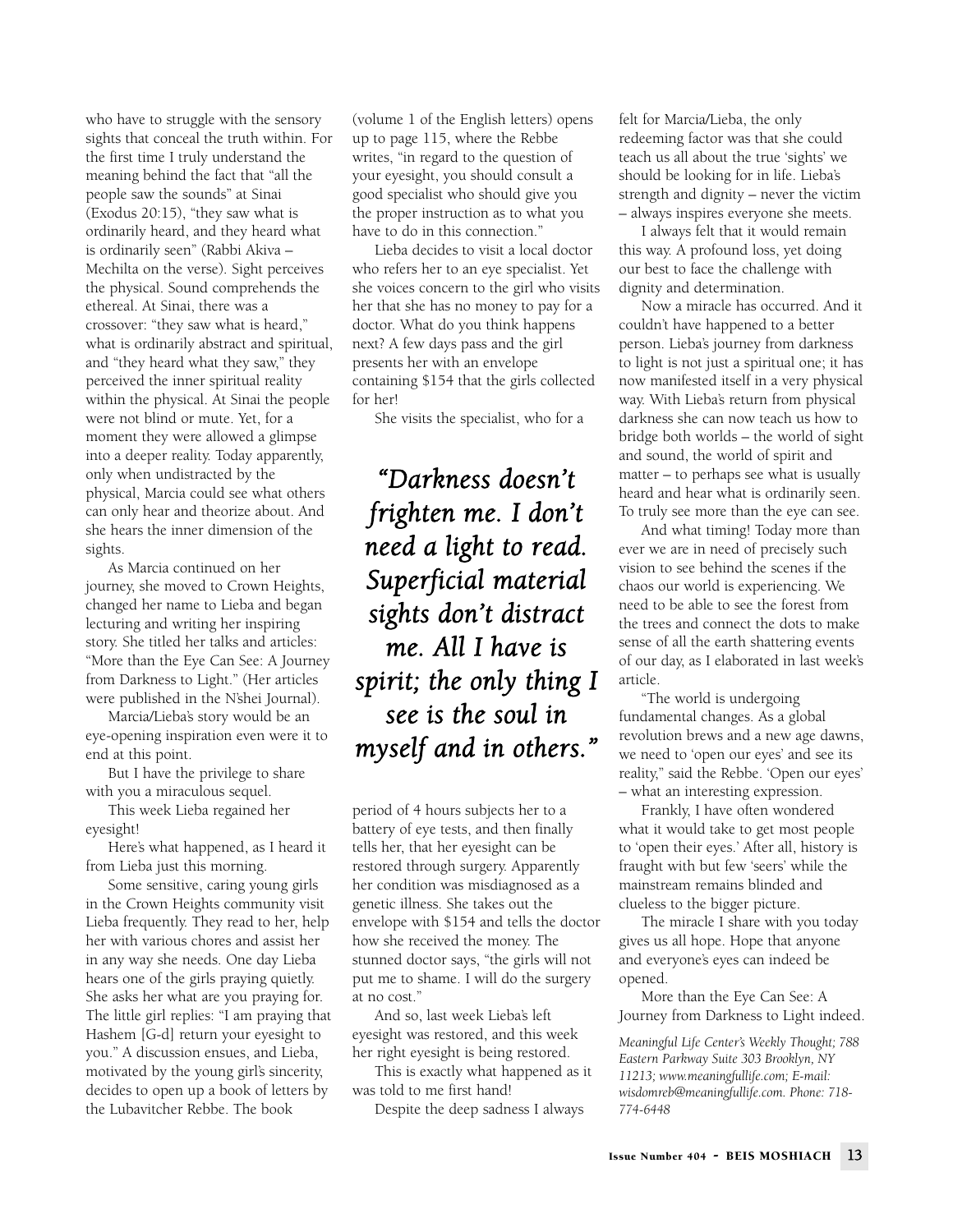# BIOGRAPHICAL

# MIGHTIER THAN A SWORD AND BOW OF IRON

TRANSLATED BY RABBI SHIMON NEUBORT



# *Biographical Sketches From the sichos of the Rebbe Rayatz in America Seifer HaSichos – Kayitz 5700 Daytime Meal of Shabbos Parshas Chukas – Part 1*

1. Over a period of several years – from 5609 to 5614 – the disagreement continued between the two brothersin-law and *mechutanim,* my greatgrandfather, the Rebbe the Tzemach Tzedek*,* and my great-grandfather, the *tzaddik* Reb Yaakov Yisroel (of Cherkassy),<sup>1</sup> concerning where my [maternal] grandfather, Reb Yosef Yitzchok, should live. The Tzemach Tzedek wished him to live in Lubavitch, while Reb Yaakov Yisroel wished him to settle in one of the towns in Vohlynia and become a *rebbe*.

2. The *chassidim* had a saying: "The Rebbe2 is more frightened by a thunderclap that he never heard than by the Czar and his police."

3. At the [rabbinical] conference3 held in the year 5603, the Tzemach Tzedek declared the following to the government ministers: "Our forefather, Yaakov, said, '...which I took from the Emorites with my sword and my bow' [Unkelus translates 'my sword and my bow' as] – 'my prayer and my entreaty.' While the *Beis HaMikdash* stood, we Jews possessed a sword and a bow with which to conduct warfare. During our exile, G-d confiscated our sword and bow of warfare, but our sword and bow of prayer and entreaty G-d left with us Jews during the exile. And as a matter of fact, the sword and bow of prayer and entreaty is even mightier than a sword and bow of iron."

*the Rebbe Reb Mordechai of Chernobyl, and was married to the Mitteler Rebbe's daughter Rebbetzin Devora Leah. Thus, the two were brothers-in-law, both being sons-in-law of the Mitteler Rebbe. They were also mechutanim, as the Tzemach*

4. At that same conference he also declared to the ministers: "A person who has been elected by thousands of Jews to be their *rav* receives from them the power of the multitudes. When thousands of Jews bestow upon someone their spiritual powers, their soul-powers, he becomes a *nasi*, and a *nasi* must have *mesirus nefesh* in fulfilling the Torah and its *mitzvos*."

5. By "*mesirus nefesh*" I mean Avrohom Avinu's way of *mesirus nefesh* – not the way of Haran, who postponed his *mesirus nefesh* until he could see what would happen with Avrohom, and whether he would be saved.

6. My great-grandfather, the Tzemach Tzedek*,* was subjected to numerous sanctions during the rabbinical conference of 5603, on account of his anti-government speeches and addresses regarding religion and religious texts, as we have related on various occasions. The sanctions continued for many years.

*Tzedek's son Reb Yosef Yitzchok was married to Reb Yaakov Yisroel's daughter, Rebbetzin Chana.*

- *2. I.e., the Tzemach Tzedek.*
- *3. For details concerning this conference, see The Tzemach Tzedek and the Haskala*

*<sup>1.</sup> The Tzemach Tzedek was a son of the Alter Rebbe's daughter, Rebbetzin Devora Leah, and thus he was also the Mitteler Rebbe's nephew; he was married to the Mitteler Rebbe's daughter, Rebbetzin Chaya Moussia. Reb Yaakov Yisroel was a son of*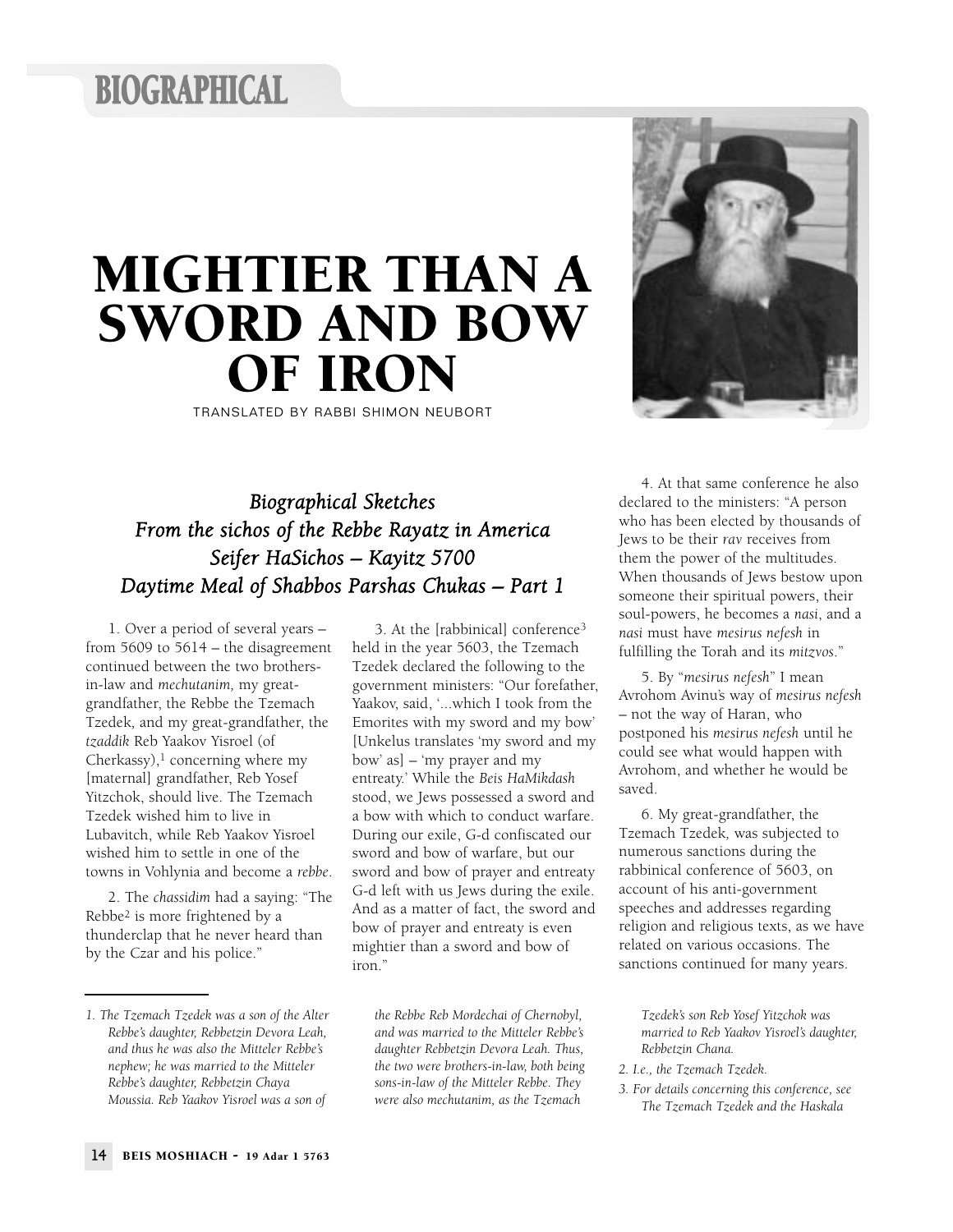7. During the year 5614 the government decreed that: i) schools for Jewish children must be established; ii) the Tzemach Tzedek would be the honorary president of all Jewish schools in White Russia; iii) a school must be established in Lubavitch; iv) my great-grandfather, the Tzemach Tzedek*,* would be compelled to enroll two of his grandchildren as pupils in this school.

8. By lot, Reb Leib, son of Rabash,4 and Reb Baruch, son of Reb Schneur5 were chosen as the two grandchildren the Tzemach Tzedek was compelled to enroll in the school.

9. While that decree was in effect, my grandfather, Reb Yosef Yitzchok, and his family traveled to Hornosteipel to live with his father-inlaw, my great-grandfather, Reb Yaakov Yisroel, in order to rescue his young sons from the decree of studying in the school.

10. The *maskilim* labored for several years to prepare the textbooks that had been decided upon at the rabbinical conference of 5603. Over a period of ten years, my greatgrandfather, the Tzemach Tzedek*,* found various ways to procrastinate, and postponed the matter until the year 5613. In the year 5613 the committee of the *maskilim* began to prepare the textbooks, and once again the Tzemach Tzedek invented various excuses for delay. But at the beginning of the year 5516 he was categorically forced by the police to affix his signature to copies of the textbooks as a member of the committee of the *maskilim*.

11. By means of a public letter disseminated by special agents, the Tzemach Tzedek let it be known that his signature had been obtained under duress, and that in fact he was

opposed to study in these abridged textbooks. He also suspected that forged copies had been made intentionally.

*"While the Beis HaMikdash stood, we Jews possessed a sword and a bow with which to conduct warfare. During our exile, G-d confiscated our sword and bow of warfare, but our sword and bow of prayer and entreaty G-d left with us Jews during the exile. And as a matter of fact, the sword and bow of prayer and entreaty is even mightier than a sword and bow of iron."*

12. One of the *maskilim*, Aharon Yona, denounced the Tzemach Tzedek over this public declaration, and during the summer of 5617 – in the month of Tammuz – he was placed

*5. He was a son of the Mitteler Rebbe's son Reb Menachem Nachum, and a son-in-law of the Tzemach Tzedek [he was married to the Tzemach Tzedek's daughter, Rebbetzin*

under house arrest for one month's time. [The conditions of this arrest were that] no one was permitted to enter and visit him, not even his sons or their families, except for those who actually resided in his home with him (at that time my grandfather, the Maharash, and his family lived with him). Praying with a *minyan* of ten was also forbidden.

13. During the years 5614 to 5618 my grandfather, Reb Yosef Yitzchok, and his family would come to Lubavitch once in two years, and remain there for half a year. The remainder of the time he resided in Hornosteipel.

14. In the year 5619, Reb Yaakov Yisroel compelled his son-in-law, Reb Yosef Yitzchok, to settle in the town of Avruch and become a *rebbe*. This was contrary to the heartfelt desires of his father, the Tzemach Tzedek.

15. At the time my grandfather, Reb Yosef Yitzchok, settled in Avruch, there were numerous Chernobyler *chassidim* living there who were adherents of Reb Yaakov Yisroel. Among them were some very old *chassidim* who had merited in their youth to be *chassidim* of my greatgreat-grandfather, Reb Mordechai of Chernobyl, and they had known his holy face.

16. One of the *chassidim* of Hornosteipel related to my grandfather, Reb Yosef Yitzchok, that his father had been an adherent of my ancestor Reb Menachem Nachum of Chernobyl.6 Many times he had heard Reb Menachem Nachum's high praise of the Alter Rebbe, and his admiration for his holy text *Likkutei Amarim* and his holy *maamarim* that would occasionally reach Vohlynia.

*(To be continued.)*

*Rada Freide].*

*Movement.*

*<sup>4.</sup> Reb Baruch Shalom, the Tzemach Tzedek's eldest son.*

*<sup>6.</sup> The father of Reb Mordechai; he was an elder disciple of the Maggid of Mezritch, and a colleague of the Alter Rebbe.*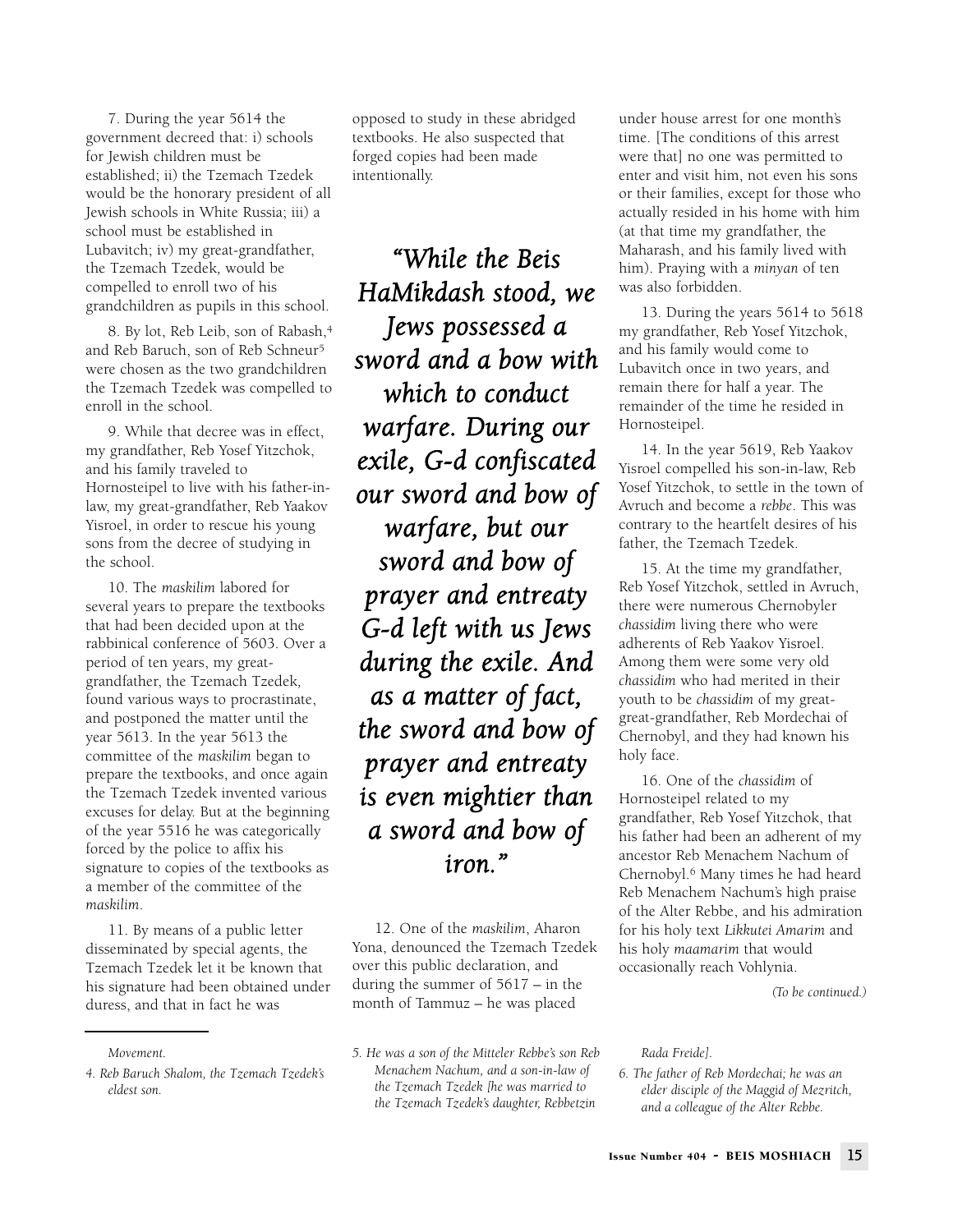16 BEIS MOSHIACH - 19 Adar 1 5763

# CHASSIDIM DON'T PART

*Brief stories about the Rebbe's incredible relationship with Am Yisroel in general and his chassidim in particular. \* A compilation of stories, answers, yechiduyos, directives, and guidance. \* Taken from t'shuros distributed recently. \* Part 1*

# THE RIGHT PLACE

When some of the people involved in printing the *Tanya* in Russia returned and told the Rebbe that they had printed the *Tanya* in the room Rebbetzin Chaya Mushka, *a"h*, had been in when her father was arrested, at which time she had told the Rebbe to get away from the house since unexpected guests had come, the Rebbe asked: "Are there two windows in the room?" When they said that there was, the Rebbe asked whether they overlooked the street. When they said they did, the Rebbe verified that this was the room the Rebbetzin had been in.

# NOT ABOUT SINS

Someone wanted to open a Chabad house in Eretz Yisroel. He wrote to the Rebbe about it a number of times, but received no response. After some more time went by, he wrote again, and again received no response. When he wrote yet again he said that perhaps the Rebbe wasn't answering him because "his many sins caused it."

The Rebbe wrote, "I assumed you were present at the *farbrengen*, and if you weren't, you should ask someone who was" (i.e., the Rebbe's response was given at the

accepting the *nesius*, and not only the *yahrtzeit* of the Rebbe Rayatz).

## DREAMING ABOUT THE REBBE

A man dreamt of the Rebbe Rayatz a few times. This was after the *histalkus*. He was bothered by his dreams, and asked the Rebbe whether they had any special significance.

The Rebbe said, "It depends on whether you went to sleep with *Krias Shma Al HaMitta* or with a 'full stomach.'"

*farbrengen*). The Rebbe circled the words "many sins," and wrote, "not in existence."

*(From 5747, heard from T.T. who was present in 770 and heard when this answer came out)*

# DOUBLE SIMCHA

A *shliach* wanted to organize a large *farbrengen* for Yud Shevat. He wrote to the Rebbe about it and asked for a *bracha*. The Rebbe circled the words, "Yud Shevat," and added, "Yud-Alef Shevat" (i.e., that as *chassidim* we should be celebrating the day of the Rebbe's

This story is told in another version. Somebody asked the Rebbe what he could do in order to dream about the Rebbe Rayatz. The Rebbe said, "It depends on whether you go to sleep with a full stomach or with *Krias Shma Al HaMitta*."

## **CHAVRUSA**

In 5735 a Tamim had a yechidus and complained that he didn't have a *chavrusa*, and therefore, wasn't learning properly. The Rebbe said, "Nu, I also learned without a *chavrusa*."



# **STORIES**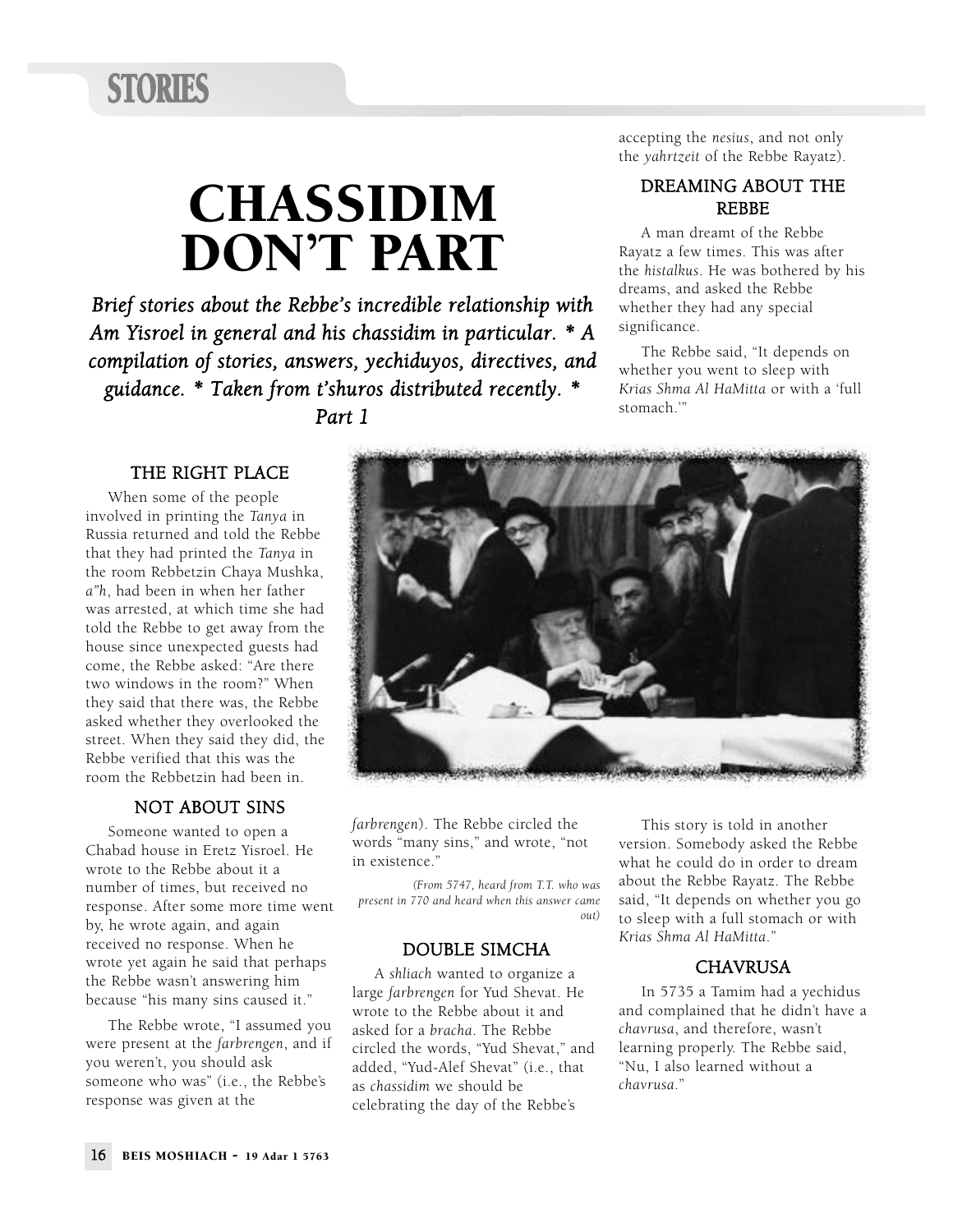### RECITING T'HILLIM WITH THE TZIBBUR

A Tamim once asked the Rebbe in yechidus whether he could say *T'hillim* on Shabbos Mevarchim at dawn so that he could then learn *chassidus* and *daven* "*b'avoda*" before the *farbrengen*.

The Rebbe said, "Don't do that, since reciting *T'hillim* on Shabbos Mevarchim must be done with the *tzibbur*."

### TIME IS PRESSING

On 7 Shevat 5710, three days before the *histalkus* of the Rebbe Rayatz, the wedding of Rabbi Yehuda Leib Dubov took place. After the *chuppa*, Rabbi Yitzchok Dubov asked the Rebbe to stay for the meal. The Rebbe said, "Time is pressing and I must learn with the Rebbe, my father-in-law."

*(Heard from Y.L. Dubov)*

*The chassid R' Pinye Altheus, z"l, was about to travel, and he waited for the Rebbe to bless him. When the Rebbe came out he said nothing. R' Pinye mustered his courage and said, "I'm leaving already." The Rebbe said, "I know, but chassidim don't part."*

### SAYING T'HILLIM

In 5730 a Tamim had a *yechidus* and asked the Rebbe that since he spent a long time *davening* and was late for the *nigleh seider* in the morning, should he say *T'hillim* right after the *davening* the way one should, or could he say it later.

The Rebbe responded, "There are those who cannot spend a long time learning Torah right after *davening*, and so the *Shulchan Aruch* (*Orach Chayim*) says that they should learn at least one *halacha* or one *pasuk* after *davening*, and later on they can finish learning. From this we can conclude that the same thing applies to saying *T'hillim*, that you can say one perek and leave the rest for later."

## ADDING FROM THE CHOL TO THE KODESH

Once, on a Motzaei Yom Tov, a man entered for *yechidus* after having changed out of his Yom Tov clothes.

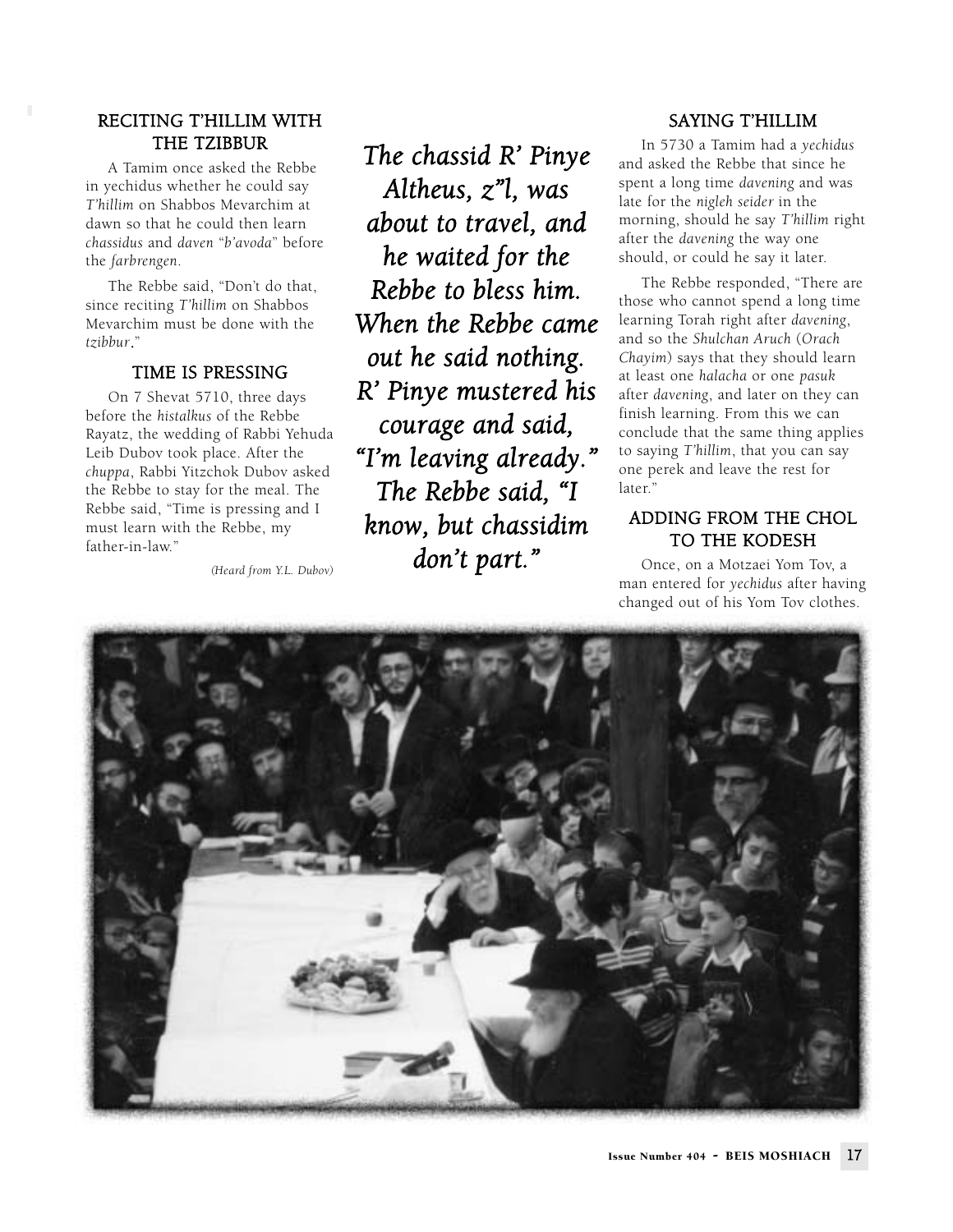The Rebbe pointed out that the Rebbe Rayatz was particular to wear Shabbos clothes on Motzaei Shabbos.

### THE CUSTOM OF CHASSIDIM

The *chassid* R' Pinye Altheus, *z"l*, was about to travel, and he waited for the Rebbe to bless him. When the Rebbe came out he said nothing. R' Pinye mustered his courage and said, "I'm leaving already."

The Rebbe said, "I know, but *chassidim* don't part."

### THE REBBE'S REST

Rebbetzin Chana once related that when the Rebbe visited her he sat there with *menuchas ha'nefesh* and it was obvious that this was restful for him.

### THE REBBE'S BUSINESS

When the Rebbe got up to return to his room to receive people for *yechidus*, he said to his mother, "I have to go back to business."

### THE SOUND OF A CHILD CRYING

At the beginning of the Rebbe's *nesius*, the Rebbe once left home for 770. On the way, he saw a child in a carriage crying while the mother stood nearby talking to a friend. The Rebbe went over to the carriage and rocked it so the child would calm down.

On another occasion, in 5721, the Rebbe noticed a crying child looking for his father. The child saw the Rebbe, and thought he was his father and went over to him and took his hand. The Rebbe gave him his hand and walked with him for a few minutes until the father appeared.

### G'MILLAS CHESED

The Rebbe gave large sums of money to *tz'daka* in a way of "*mattan b'seiser,*" so that even the recipients

didn't know who had provided the money. In 5744 there was a man who was sick for a long time. At a certain point, the Rebbe inquired as to whether the family needed financial support. The Rebbe added that he had as much money available as they needed.

It is also known that there were Russian Jews who were extremely poor, and every month the Rebbe sent them checks until they were set up with appropriate jobs.

#### SHALOM BAYIS

On many occasions the Rebbe told his *chassidim* that before coming to him they had to receive their wives' consent. There were times that the Rebbe told *chassidim* in

# *The Rebbe graciously said, "A Rebbe is one thing, and hachnasas orchim is another thing."*

*yechidus* to bring back a gift for their wives.

One time Rabbi Glick (the peripatetic *shliach*) had a *yechidus*, and the Rebbe told him that he had to thank his wife for her agreeing to his frequent trips on his work about Europe.

### THE REBBE AND HACHNASAS ORCHIM

Rabbi Ben-Tzion Shemtov, *z"l*, once went to visit the Rebbetzin when the Rebbe suddenly walked in. R' Shemtov wanted to get up and leave, but the Rebbe told him to remain seated and asked him what he wanted to drink. R' Shemtov was tongue-tied and felt extremely

uncomfortable. He finally said it made no difference what he drank.

The Rebbe reacted in surprise, "What do you mean it makes no difference? There are various types of drinks and there are big differences among them!"

R' Shemtov finally specified a drink and the Rebbe asked, "A large cup or a small one?" And the Rebbe continued to press him until he unwillingly agreed to accept a drink from the Rebbe.

The Rebbe graciously said, "A Rebbe is one thing, and *hachnasas orchim* is another thing."

### LIKE A SON

A *talmid* entered for *yechidus* and felt very confused. He asked the Rebbe how he should speak to the Rebbe since he didn't know. The Rebbe said, "Like a son speaking to his father."

### ENOUGH FOR HIS NEEDS

In 5724 a woman wrote to the Rebbe about her financial problems and how she lived in dire straits. She illustrated her plight by saying that her neighbors went to the mountains while she had to stay in the city. Some time later she received enough money to enable her to go to the mountains.

### "ITALY IS OURS"

On Simchas Torah 5731 when the Rebbe enumerated 70 heads of countries, there was nobody to represent Italy. Finally a Jew got up who had some connection to Italy. The Rebbe said, "Italy is already ours!"

### A TAMIM UNTIL THE END

A *chassid* related: "My wedding date was set. One day I was asked by the *hanhala* of the *yeshiva* in Morristown to be a mashpia while I was still a *bachur* so I could have an influence on the young boys. I refused because I didn't want to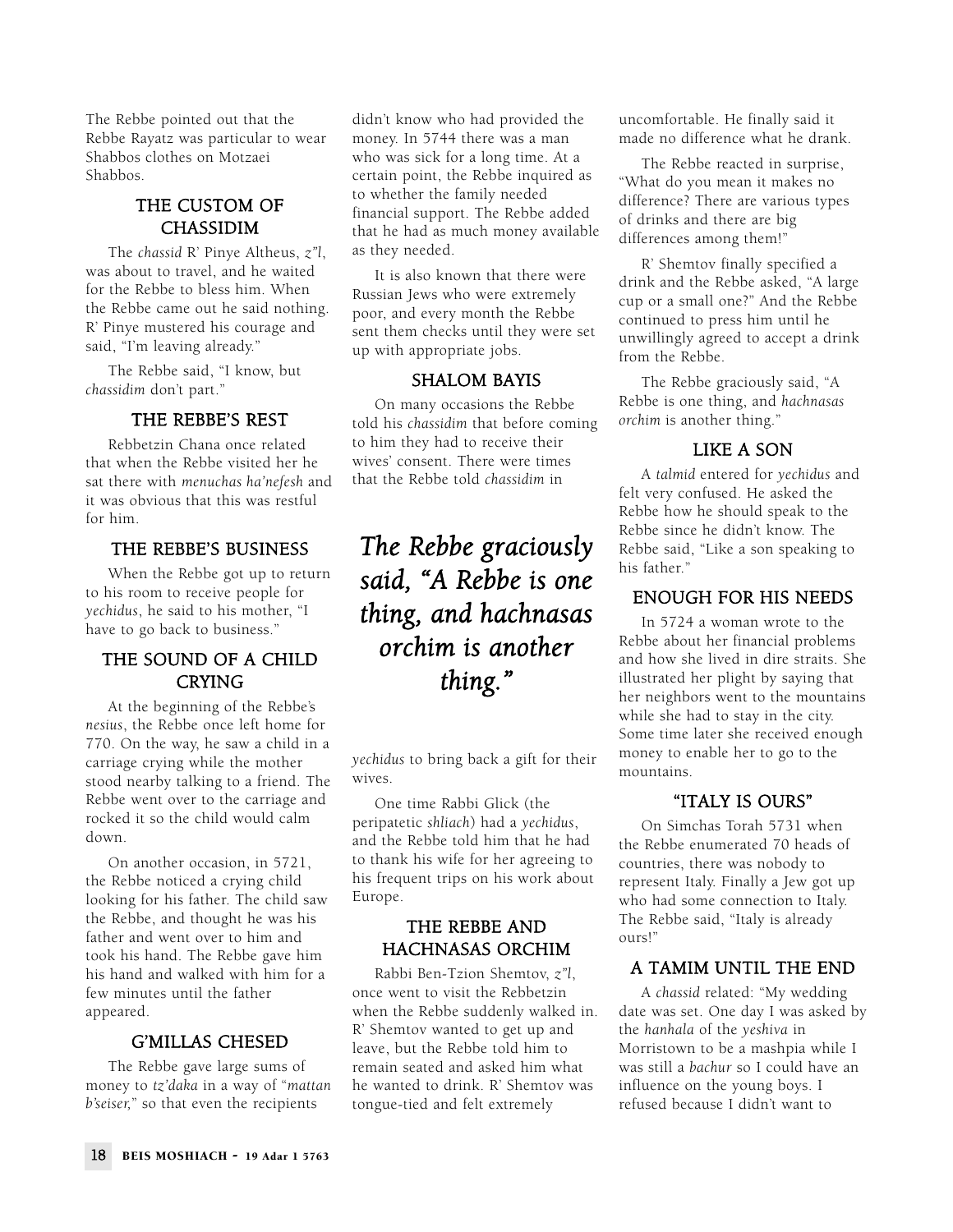leave Tomchei T'mimim.

"I wrote to the Rebbe about it and the Rebbe said, "This is not considered leaving Tomchei T'mimim."

### COMPASSIONATE FATHER

Once, on a Friday night after the meal, some *bachurim* were dozing in the small *zal*. When the Rebbe went home he looked into the *zal* and saw them. R' Shmuel Levitin, who was present at the time, tried to defend the boys. The Rebbe said, "If they're sleeping here already, they should have *negel vasser* and blankets."

### COMMANDED

Many years ago there was a time when the situation in Eretz Yisroel was very dangerous and tense. At

*A talmid entered for yechidus and felt very confused. He asked the Rebbe how he should speak to the Rebbe since he didn't know. The Rebbe said, "Like a son speaking to his father."*

that time, Rabbi Firon – then chief rabbi of the IDF. – had a *yechidus*, and the Rebbe told him that since the situation was dangerous, he should put up *mezuzos* on all the doors in the army. The Rebbe even paid a large sum of money to buy *mezuzos*.

### SHE'S FINE

A *chassid* once asked the Rebbe for a *bracha* for his very sick wife. He described the situation to the Rebbe, and the Rebbe just dismissed what he said with a wave of his hand, saying, "Ah, it's nothing."

The *chassid* asked whether they shouldn't go to yet another doctor and the Rebbe said, "Nu, go through natural means."

The man went to another doctor

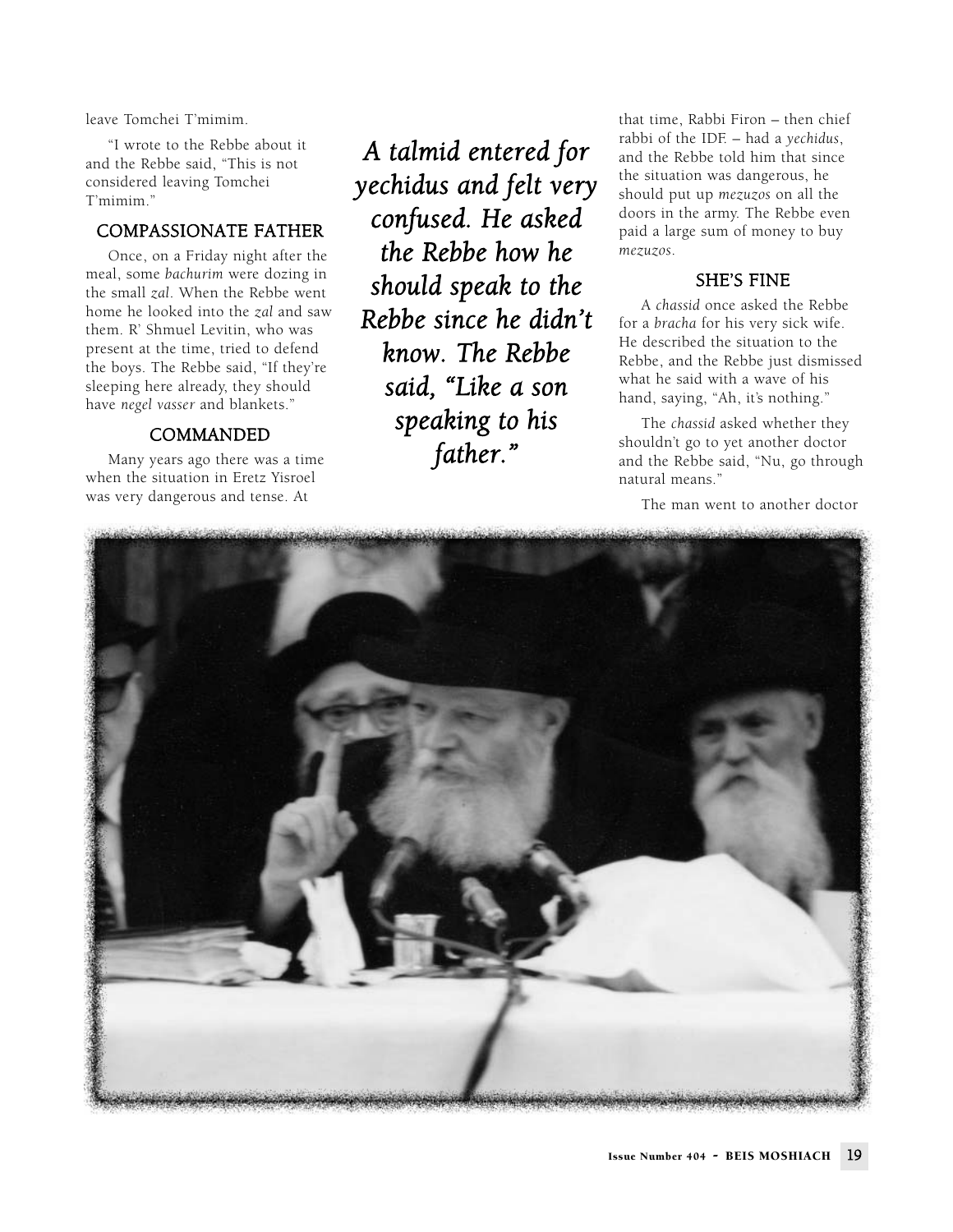



who checked his wife and said she was fine. The *chassid* went to the secretaries and told them what had happened and added, "How stupid I was for not listening to the Rebbe to begin with. I could have saved myself \$550!"

\*\*\*

NAASEH V'NISHMA

A man who needed a kidney operation asked the Rebbe for a *bracha*. He said it in a way that made it clear he didn't want advice; he was just informing the Rebbe about the operation and wanted a *bracha*.

The Rebbe gave him a conditional *bracha*, "Agree to an operation only if a doctor checks you again before the operation." Although generally another examination is done a few days before an operation, the doctor agreed to check him right before the operation. The examination showed that the illness had disappeared.

*(To be continued.)* 

Basement Apartment for Rent on a daily basis in Crown Heights 2 bedrooms, Kitchen, Dinning Room, Full Bath

(718) 778-8661

*Office Space* **AVAILABLE** *includes desk, computer, and high-speed DSL, Call (718) 613-1446*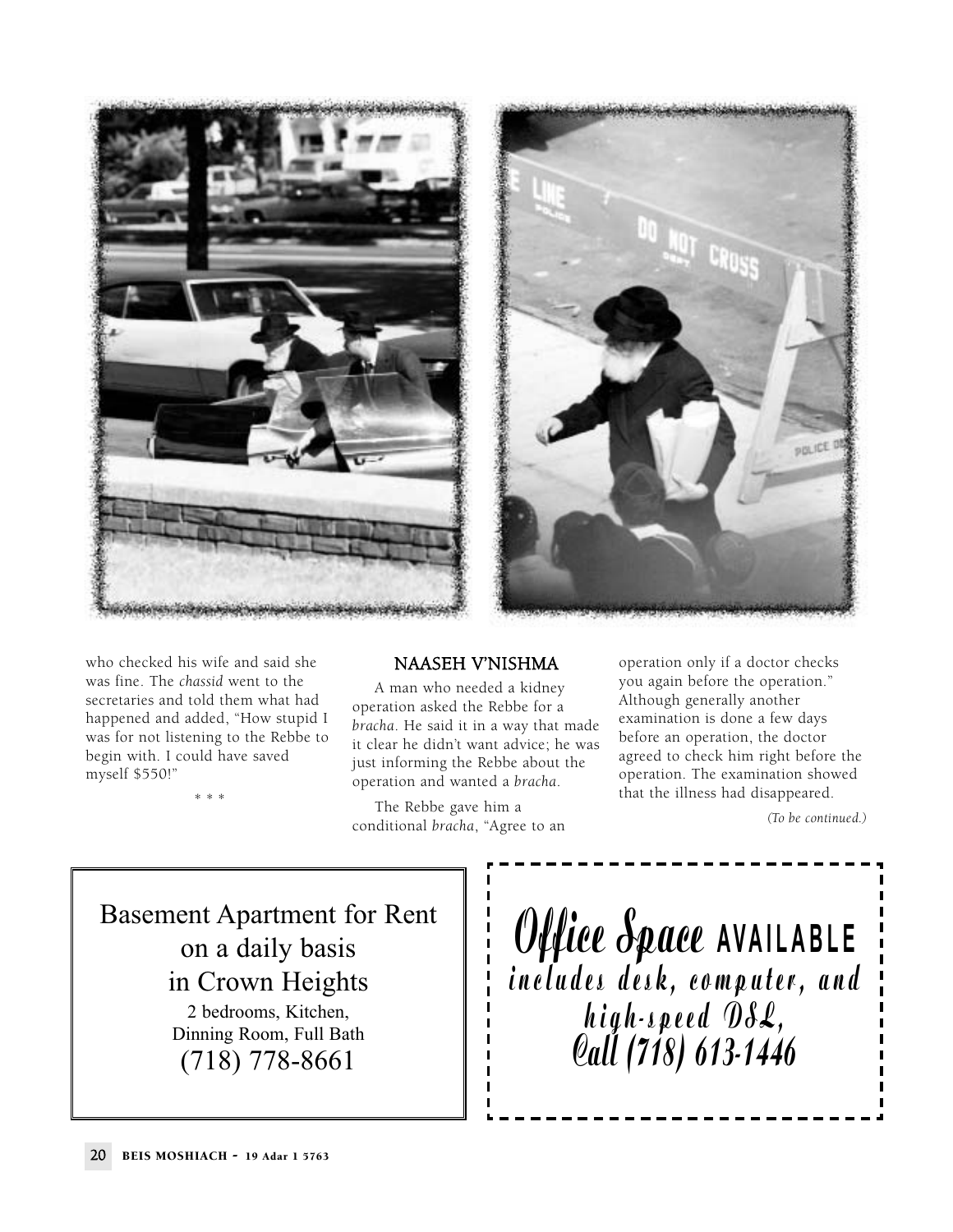# CHASSID

# TO WALK IN THE LIGHT OF G-D

BY CHAIM ZILBERMAN TRANSLATED BY MICHOEL LEIB DOBRY



*HaRav Yaakov Peles, of blessed memory, was a lively and youthful chassid. Despite his advanced age, he could be seen until his very last day walking through the streets of Kfar Chabad to the great wonderment of those considerably younger than him. He was a tremendously active chassid with a rich and thrilling past of public involvement in spreading Torah behind him. This began with greeting new immigrants during the sixties, and continued with the establishment of Yeshivas Tomchei T'mimim in Kiryat Gat and Yeshivas Achei T'mimim in Rishon Lezion, and concluded with his activities in spreading G-d's Name everywhere he went during his final years. On Shabbos Parshas Yisro, he returned his soul to his Creator with a Divine kiss. He was 80 years old.*

Among the immigrants to Eretz Yisroel on the daring ship "*Bracha Fold*" that arrived on the shores of Tel Aviv from one of the displaced persons' camps in Italy, was a tall dark-skinned young man. Aside from his piercing dark eyes and his fiery spirit, he brought no other property with him to his new land. The young man spent his first few weeks surveying the length and

breadth of the land as one learning a difficult chapter in the "Laws of Life". It wasn't long afterwards that the name of the young man who spoke a delightfully musical Yiddish with a Serbian accent become known as the head of a group of pioneers. He was none other than HaRav Yaakov Peles, of blessed memory.

Rabbi Yaakov Peles, of blessed memory, had a most exciting and

stormy life. He was born eighty years ago in Talshenti, Serbia, to his parents, HaRav Tuvia and Mrs. Fruma Peles. He received a proper Torah education in his town's local synagogue. When he grew up, he traveled to *yeshiva* in Kishinov, where he learned for several years.

Shortly before the outbreak of the Second World War, the *yeshiva* in Kishinov closed and he returned to his parents' home in Talshenti. However, the war began shortly thereafter, and the Soviets conquered the area where he lived. As a result, he began to wander on the road from city to city in search of a place of refuge. The events of the war brought him to remote Siberia, where he remained until the end of the war. While in Siberia, he worked in the establishment of factories that has been transferred from central Russia. "I worked there out in the open in the intense cold which froze me to the bone. We suffered from malnutrition. We received 800 grams of bread and a little sugar, but no more," he writes in his memoirs.

During these years, on the war front, at the work camp, in the crossfire between opposing enemies of the Jewish people, he saw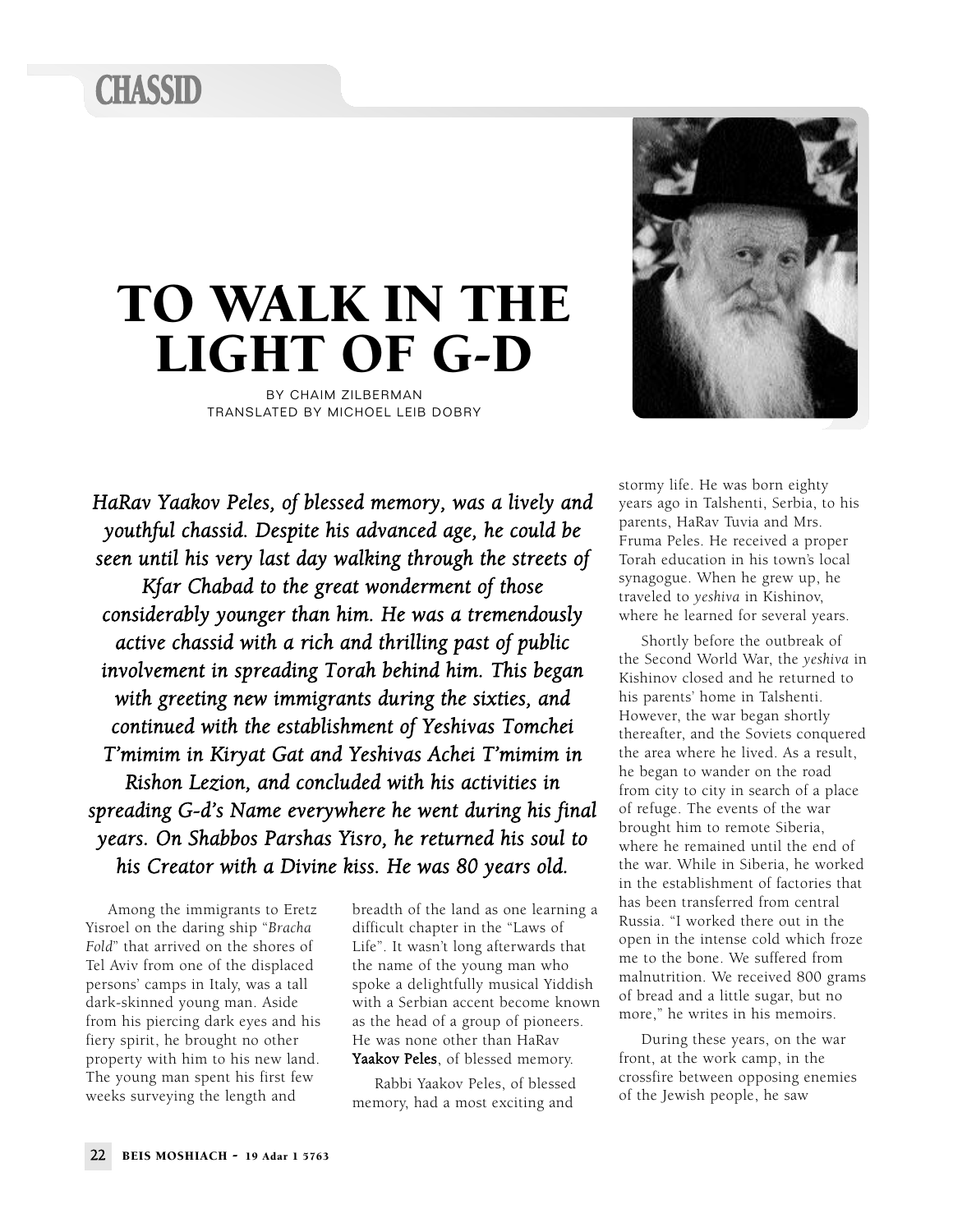tremendous miracles with his own eyes that saved his life on numerous occasions. On one occasion, the danger was so great that he even made a vow: "The hardships, the dangers, the adventures, and the miracles made me think to myself in great depth. G-d has saved me several times. Why? For what purpose?

"The feeling within me intensified – that if G-d saves the life of one, whereas others did not so merit, G-d certainly has a particular purpose for this. In spite of all the dangers, my life was not given to me for nothing; life has a special meaning. So it entered my heart to make a vow. I vowed that if G-d will be with me and I will come to *Eretz HaKodesh*, I will devote all my strengths on behalf of our people until the coming of the Righteous

*"I worked there out in the open in the intense cold which froze me to the bone. We suffered from malnutrition. We received 800 grams of bread and a little sugar, but no more."*

Redeemer, speedily *mamash*..."

And so it was that Rabbi Peles emerged from the deep inferno. He smuggled himself over the Russian border and reached the Romanian

city of Siret, where he continued wandering until he came to Italy. Though broken and exhausted, he immediately started Torah activities in Italy. He established a *shul* and organized Torah classes for adults.

He wrote about his activities to the Rebbe Rayatz, who responded with a letter. The Rebbe wrote, "I thank G-d for His great kindness in saving you from the hands of evil, and I give you my *bracha* of *Mazeltov Mazeltov*."

The Rebbe Rayatz continues in his letter: "Surely you will strive to fulfill the holy *shlichus* that G-d gave you to strengthen Torah and *Yiddishkeit* in general, and kosher education in particular. May your heart be strong with trust in G-d, Who will provide you with all that you lack, both materially and

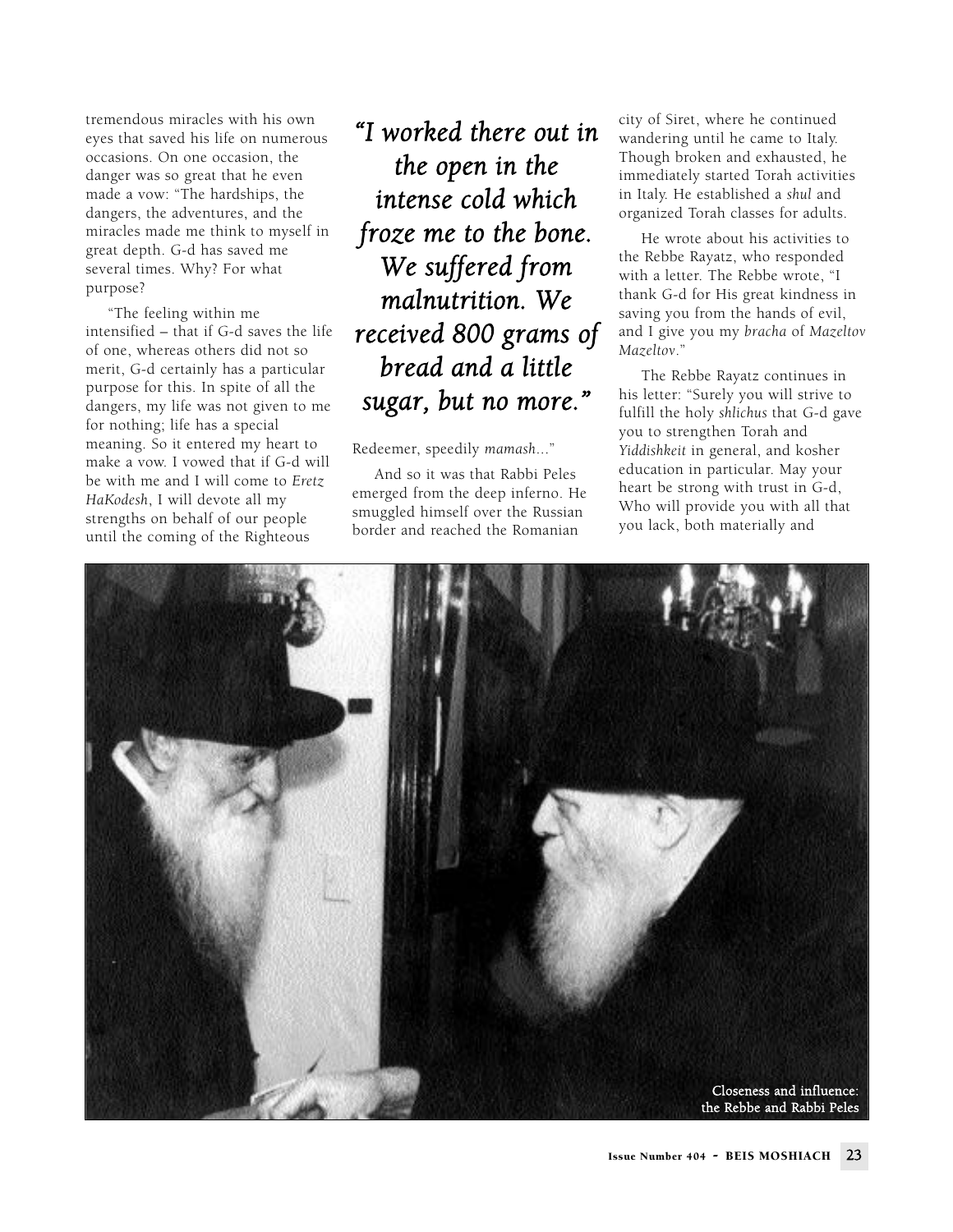spiritually."

In those refugee camps, he met R. Zusha Wilimovsky, the Partizan, and R. Zalman Levin, of blessed memory. The three of them bonded in friendship and traveled together via ship to *Eretz HaKodesh*. En route, they swore to one another that the purpose of their emigration to *Eretz HaKodesh* would be the education of Jewish children.

After a six-month stay in Italy, Rabbi Peles organized a group of fifty people called *Lev Arye*, and emigrated to Eretz Yisroel via the ship Wingate, which *en route* received the name Bracha Fold. It was three weeks before the Festival of Freedom, 5706. Rabbi Peles' dream had become a reality.

## FROM MOSHAV TO MOSHAV, AND FROM KIBBUTZ TO KIBBUTZ

Upon his arrival in Eretz Yisroel, he went to learn in Yeshivas Chabad in Tel Aviv with Rabbi Chaim Shaul Brook, of blessed memory, and during his free time, he began his energetic and tireless involvement in his work reaching out to youngsters in the immigrant transit camps and bringing them closer to Torah and *mitzvos*.

After his wedding to the former Rochel Melov, he established his home in Tel Aviv and was involved for most of his life in the field of education. He began by working as a teacher in the Sinai School. From then on, he devoted himself completely to the education of Jewish youth in the ways of Torah and *mitzvos*. "I had seemingly come to lay down my burden and pass the torch," he wrote in his memoirs. "I looked like a *chassid*, I had grown a beard, I learned *chassidus*, and I taught at the Sinai Talmud Torah. Still, I had yet to find peace of mind. I constantly felt that I had to work with our brethren who survived the

*"This is not my desire; it's the desire of the Rebbe. The Rebbe once said to one of the chassidim, 'I have many soldiers, but not enough generals.' When I heard these words, I was drawn to the task of awakening others as well..."*

Holocaust, and to establish anew that which had been destroyed. I vowed that I would dedicate all my time on behalf of our people.

"A change occurred in 5711, shortly after the Rebbe accepted the leadership. I heard that the Rebbe had written frequent letters to the

leaders of Chabad communities in Eretz Yisroel in which he included a clear demand to expand Chabad activities more and more. I understood that it was simply not possible to sit with arms folded. So I got to work with great vigor. I knew that the rehabilitation of the Judaism that had been destroyed could be achieved through the establishment of *yeshivos*, and I turned to activities in this area..."

His first such activity was the establishment of Yeshivas Achei T'mimim Chabad in Rishon Lezion. Afterwards, in 5719, he began to build Yeshivas Tomchei T'mimim in Kiryat Gat. The stories surrounding the building of each of these two magnificent institutions could fill a huge book. Rabbi Peles was privileged to receive numerous letters from the Rebbe MH"M in connection with his work, including instructions and guidance every step of the way.

In 5722, when Rabbi Peles visited the Rebbe for the first time, the Rebbe honored him by inviting him to speak – something extremely rare! Rabbi Peles approached the

### THE IMAGE OF A CHASSID WHO ATTRACTED MUCH ATTENTION

A newspaper

reporter wrote about him once:

"The cars pass by quickly in both directions along the old Tel Aviv-Jerusalem freeway at all speeds, rushing along their way. They only stop when they come to the new traffic signal at Kfar Chabad Junction. They can't miss the sight of the old man with the long beard standing there, summer or winter, rain or shine, holding large signs with bright letters, bringing the message to the travelers. To many of the drivers, he appears like *Eliyahu HaNavi*...

"'House of Yaakov, come and we will walk in the light of G-d,' the large letters sprout forth from the signs. The elderly man calls out of the words of the Prophet: 'Dear Jews! Come, let us go and serve G-d with a great illumination!'"

No driver remains apathetic from such a unique sight, and even after they continue on their journey, the image of "*Eliyahu HaNavi*" does not leave them for a very long time..."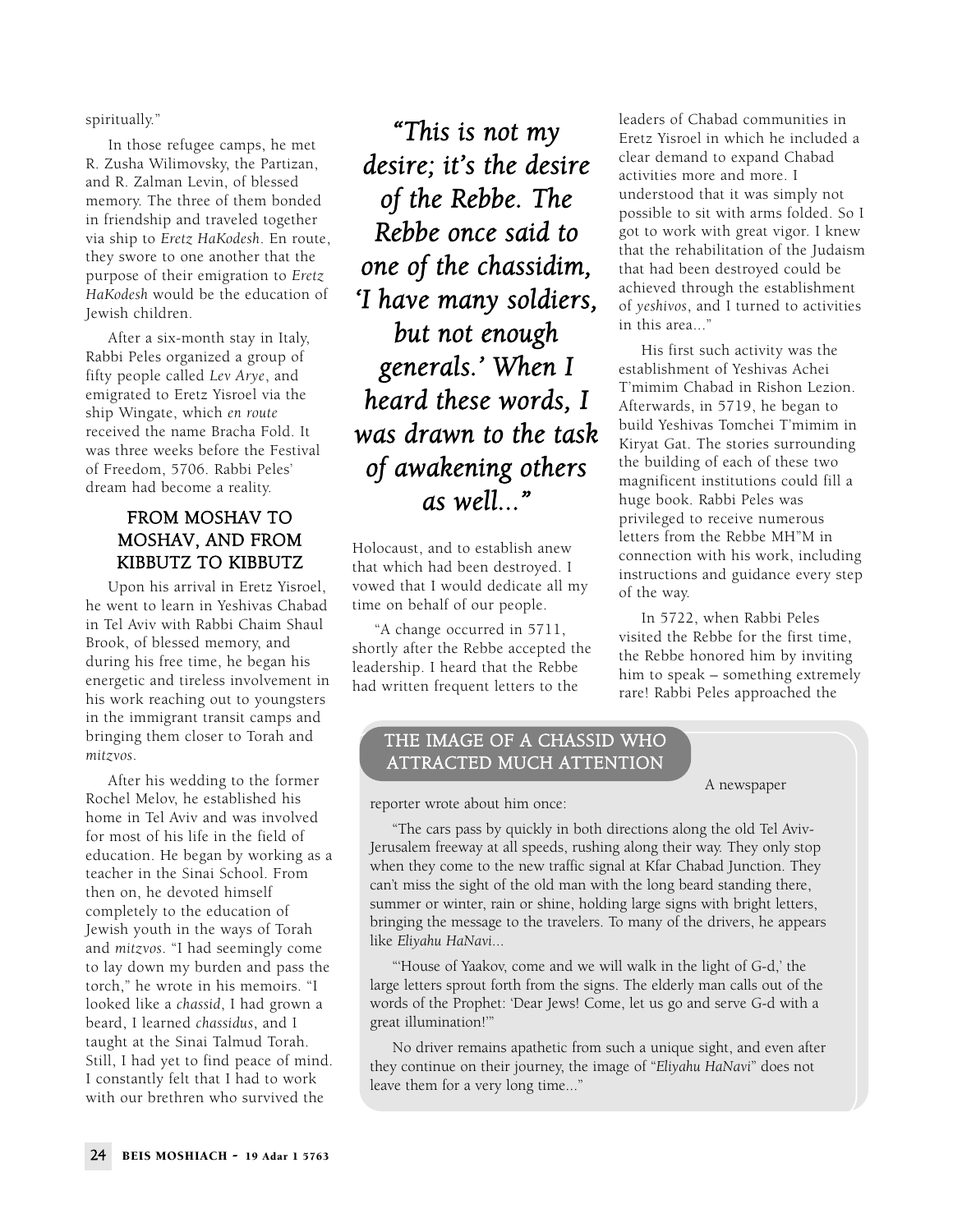

Yaakov Peles (L) organizes the Holocaust survivors in Austria



Studying Torah in Italy. From left to right: Moshe Pollack, Zalman Levin, Zusha Wilomovsky, Avrohom Danziger, Nechemia Sheingott. Standing at the right: Yaakov Peles

platform and spoke briefly. "The Rebbe has succeeded in breaking all boundaries between one Jew and another." The assembled *chassidim* saw clearly how the words gave great pleasure to the Rebbe.

In one of the conversation that I had with him, I asked him, "What is the correct way to act?" He answered me in his typically patient manner. "The way is according to what the Rebbe instructed us: 'the lights of *Tohu* in the vessels of *Tikun*.' In other words, we must bring the most lofty matters and enclothe them in simple human intellect. To what can this be

*"The hardships, the dangers, the adventures, and the miracles made me think to myself in great depth. G-d has saved me several times. Why? For what purpose?"*

compared? A store hit by a pogrom. None of the items are in their proper place, yet they are all there – in total disarray. Thus, even though everything is there, it is very difficult to find them. Similarly, in our discussion, all the things are there; we just have to put them in order. Speak in an appropriate manner, and not, *ch"v,* to yell things that will not be accepted.

"This was the very substance of what I heard from the Rebbe during my last visit during Nissan 5751, when the Rebbe cried out from the depths of his heart, 'Do everything in your ability to bring Moshiach.'"

These two visits that Rabbi Peles made to the Rebbe –the first and the last – symbolized for him the continuing direction of his path to spread the message of Jewish unity and Jewish redemption.

Rabbi Peles was also the first person in history to present the Rebbe with the key to a city in Eretz Yisroel, a custom that has since become widespread over the years. Since he had been deeply involved in matters related to the *yeshiva* in Kiryat Gat, he had established a strong connection with the then Mayor, Mr. Gidon Naor, and R. Yaakov convinced him to award the key of the city to the Rebbe. At an impressive ceremony held on Chai Elul, 5722, the Mayor gave the key to Rabbi Peles, who shortly thereafter traveled to the Rebbe, and presented it to him in the middle of a *farbrengen*. The Rebbe accepted the key with much appreciation.

## THE REBBE PARTICIPATES IN THE PRINTING OF HIS BOOK

Rabbi Yaakov Peles was an outstanding *askan*, who was blessed with many talents. It can be said that he dedicated his life on behalf of the overall good, not only in the realm of his work in the field of education,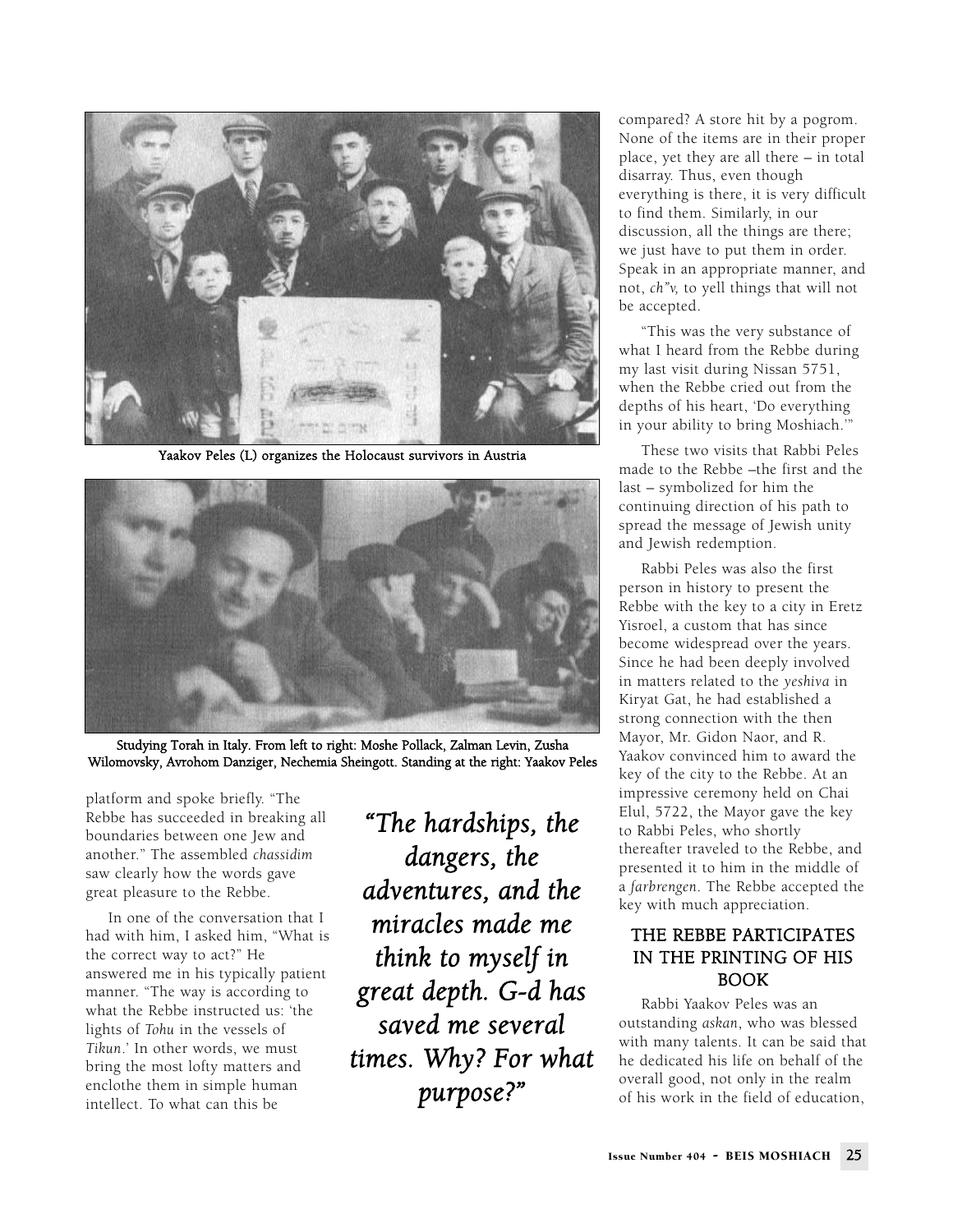but also in connection with his dynamic public activities. He was also a gifted writer and a magnetic speaker whose words were listened to most attentively. He was always rich with ideas and filled with countless pearls of wisdom.

R. Yaakov Peles was a man of innovation. His heart was always open to any new idea and he listened to what was happening in his surroundings and every new development – no matter how small.

He was a very modest and humble man who lived only on what he absolutely needed. His simplicity and modesty were for a purpose. His acquaintances say that this was part of his nature. Even in *shul*, his regular place was at the far end, out of his extra modesty and humility. He conducted all his public activities by himself, without any elaborate system of offices, assistants, or secretaries.

Rabbi Peles fully utilized his talents for his public activities. When his friends saw his active involvement despite his advanced age, they would suggest that he should rest since he had already achieved so much in his life. R. Yaakov would smile and explain simply: "This is not my desire; it's the desire of the Rebbe. The Rebbe once said to one of the *chassidim*, 'I have many soldiers, but not enough generals.' When I heard these words, I was drawn to the task of awakening others as well..."

Rabbi Peles was heavily involved in the publicity of his clarion call of 'House of Yaakov, come and we will walk in the light of G-d,' a *pasuk* which he fervently believed could awaken and kindle the flame in the hearts of thousands upon thousands of fellow Jews. He would always cry out and even protest in order to arouse the hearts of others. "We must extinguish the fire in a manner of 'Do everything in your ability,'"

#### MY FATHER-IN-LAW, OF BLESSED MEMORY BY RABBI LEVI YITZCHOK GINSBERG

*Chassidim* are not accustomed to give eulogies, but the Rebbe *shlita* MH"M established the general rule that we are accustomed to tell stories about the departed in order to learn from his good attributes, in a manner of "*v'hachai yitein el libo*".

I am left astounded by the unique character of my father-in-law, HaRav HaChassid R. Yaakov Peles, of blessed memory, based on the many years that I knew him. A fearless man of truth, who fought with all his strength for the things in which he believed, without looking to see what others might think, if they will agree or not or even whether they will mock him – he did his part.

Every single day for months on end, even years, in the rain and cold or the broiling heat, he stood for hours at intersections with handwritten signs calling the children of Avrohom, Yitzchok, and Yaakov to return to the path of G-d with the slogan, 'House of Yaakov, come and we will walk in the light  $of G-d$ 

In earlier years, when he would go out to put *t'fillin* on other Jews or register them in the *seifer Torah*, etc., he wouldn't be satisfied with just an hour or two. Instead, he would stay out literally for entire days, when others who were many years younger than him would have long since tired out. For weeks and months, he would sit at Mt. Meron to learn portions of the inner dimension of the Torah.

He established two *yeshivos* – in Kiryat Gat and Rishon Lezion – literally with his bare hands. Furthermore, not only did he not take a single grush for himself, he and his wife, Rochel, of blessed memory, even dedicated all the money that they had received as reparations to victims of Nazi war crimes for this purpose. 10,000 liras, a considerable sum in those days, went entirely towards the acquisition of a parcel of land for the *yeshiva* building in Kiryat Gat. It is told also that Rabbi Chadakov said in the name of the Rebbe *shlita* to numerous *yeshiva* students that they should learn from him how to act.

Together with this, he was a devoted family man. He made do with the minimum required, and the money that he saved, he dedicated to his activities and to help others. He would go out every day in the driving rain and the intense heat – and never let me take over for him – to pick up his little grandchildren from kindergarten, take them to the doctor, etc.

With tremendous – even extreme – devotion, he did everything possible not to trouble anyone. He came in quietly, took the little food that he ate by himself, and did everything so that those around wouldn't notice him, so that no one would have to go to any inconvenience.

Indeed, even his passing was as if it were helped from Above – exactly as with his wife nine years earlier – so not to trouble anyone. It was literally a Divine kiss, without any inconvenience. On Motzaei Shabbos, he was brought for burial to Tzfas. Among his final requests were to write his life's ideal on his gravestone: the *pasuk,* 'House of Yaakov, come and we will walk in the light of G-d.'

May his soul be bound up in the bond of life, and very soon *mamash*, there will be fulfilled his customary and constant wish out of a sense of intense longing and anticipation: "May Moshiach come now! NOW! And those who dwell in the dust will rise and awaken, and he will be among them.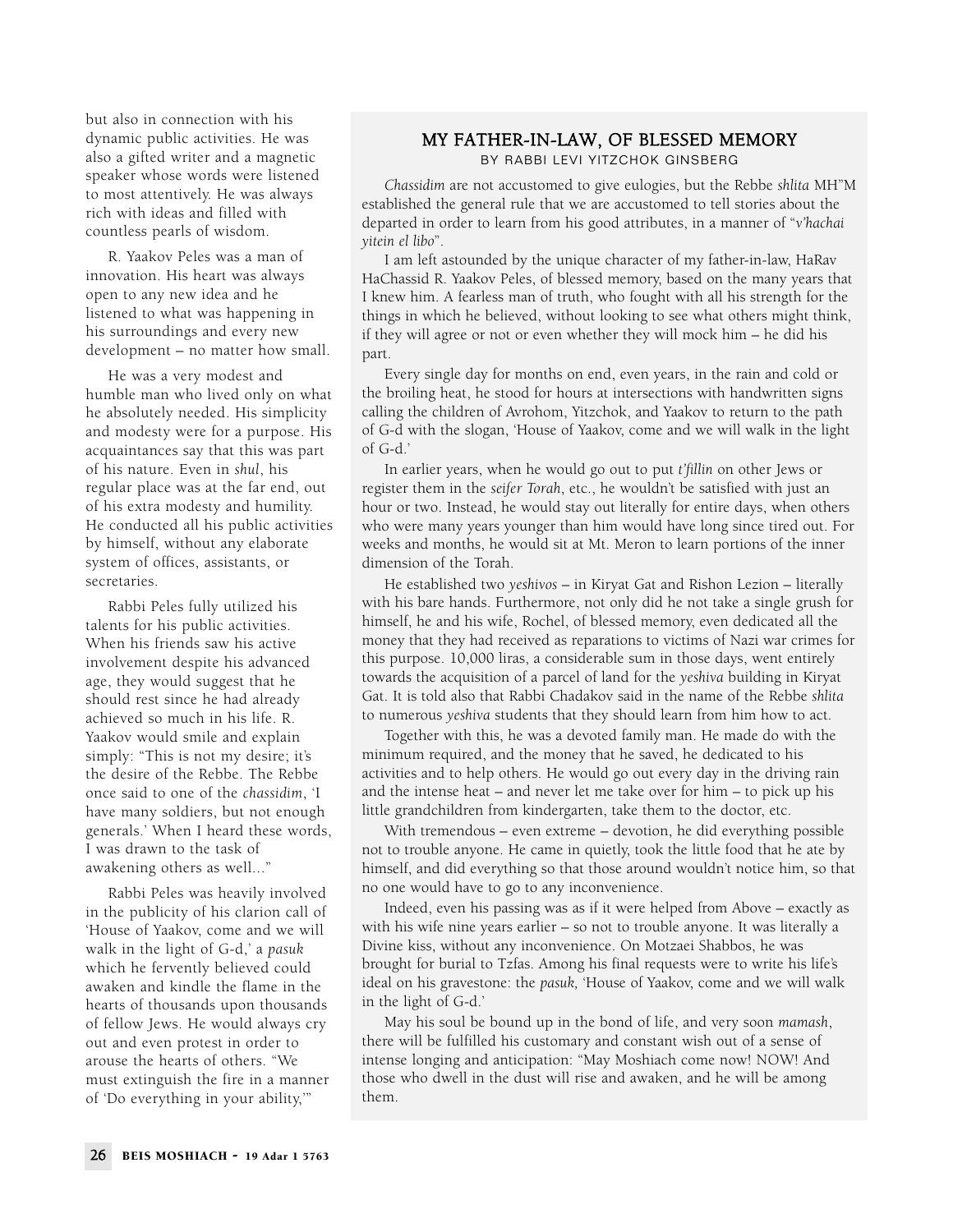

Rabbi Yaakov Peles presenting the Rebbe with the key to the city of Kiryat Gat in the middle of a *farbrengen*

Rabbi Peles once said. "And as the Rebbe wrote me, 'Even one hundred times – without exaggeration.'"

He first publicized his words

twenty-eight years ago, immediately after the Yom Kippur War. He called upon the Jewish people to stir itself from its sense of tranquility, open its eyes, discover the truth in the life of



Kiryat Gat Mayor Gidon Naor hands the key of the city to R. Yaakov Peles for presentation to the Rebbe

Torah and *mitzvos*, and dedicate itself to the light of *Yiddishkeit* and *chassidus*.

Rabbi Peles was even privileged to receive special expressions of closeness from the Rebbe MH"M. Among them, the Rebbe requested on numerous occasions that he sing his songs before the thousands of *chassidim* present at a major *farbrengen*. When the Rebbe received his book of songs *After the Yom Kippur War*, he sent Rabbi Peles \$1,000 to help cover his expenses. Only a rare few merited such a warm response.

It is interesting to note that even then, decades ago, Rabbi Peles alludes in his book to the fact that the Rebbe is the person who will reveal himself in the future as Moshiach and the Redeemer of the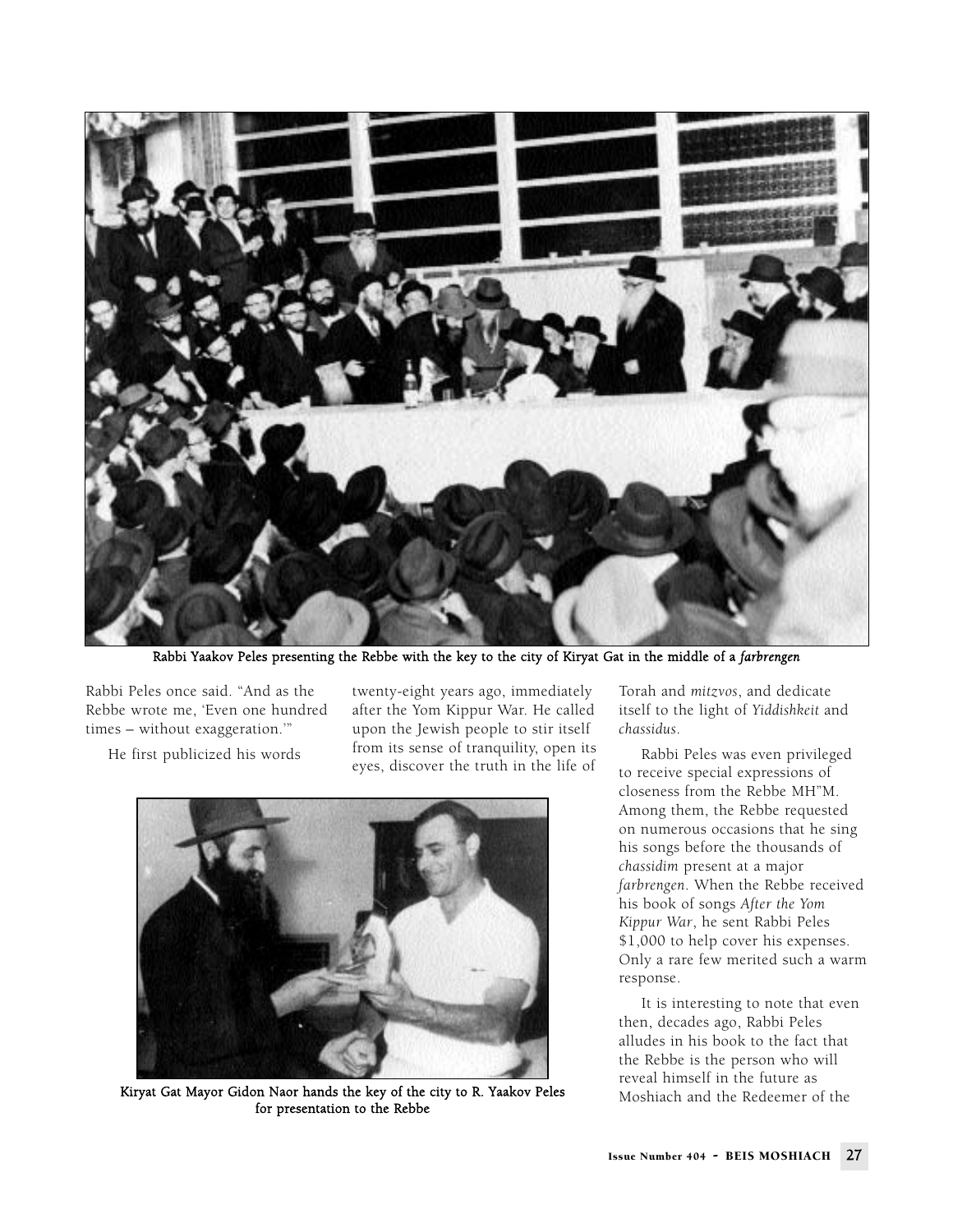Jewish people, long before the issue became revealed openly among Chabad *chassidim*. In fact, Rabbi Peles was the first to publicize this lofty matter and even received the Rebbe's *bracha* and approval through his financial participation in the book's printing.

He writes about this in the preface to his book *Al Harei HaGalil*:

"Approximately twenty years ago, I was walking on King George Street in Tel Aviv, when Rabbi D. Z. Zilberstein, of blessed memory, came towards me on the sidewalk and motioned that I should come. He said, 'Listen, I want to tell you something interesting. I have been to the United States three times, and each time I visited the Lubavitcher Rebbe. What does that tell you? While I am not a Lubavitcher, nevertheless, the qualities that Moshiach must possess as detailed by the Rambam and in all the *s'farim* written about the characteristics of Moshiach – all this I found in the Lubavitcher Rebbe.'

"I understood this to be a sign from Heaven, and that Divine providence had placed upon me a new task, the most important one for these times: to spread the teachings of *chassidus* and to hasten the revelation of Moshiach Tzidkeinu..."

Before Gimmel Tammuz, he even publicized a notice on the subject of the identity of Melech HaMoshiach. "Since we have been privileged to have so great a *neshama* in our generation of the level of 'to You, silence is praise,' a Jew whose entire conduct throughout his entire life has been beyond the realm of nature, and in whom are seen all the qualities listed by the Rambam in relation to Moshiach, even his name and his lineage to *Malchus Beis Dovid*, we

therefore pray and plead before G-d Almighty that He should hasten the revelation of this *neshama*..."

In 5748, shortly after the passing of the Rebbetzin Chaya Mushka, of blessed memory, Rabbi Peles stood at a large *farbrengen* in the Rebbe's holy presence and declared in his characteristically arduous manner that since the Rebbe is about to be

| ״וַיִּוְעַק וְעָקָה גְּדוֹלָה וּמָרָה״          |
|-------------------------------------------------|
| (用臭欲).                                          |
| אוצק אועיק, לא אַפּו מְגוֹס                     |
| בְשִׁוֹמָר אֱתָקֵע כֶּל הַזְּמָן וּכְכֹוֹוּ     |
| iusti dün edile in                              |
| וּמַן הַשֶּׁקֵר וְהַצְּבִיעות מָהֵר יִבְרַח     |
|                                                 |
| אָטוּס, אַפִּע כְּבָל הַדְרָכִים                |
| אַרְעִיש עוֹלְמוֹת בְּבָל הַבְּלִים             |
| לְמחו וּלְלִבּוֹ שָׁל כָל יְהוּדִי אֲגִיעַ      |
| וּלְמַחֲשָבוֹתָיוּ הַזָרוֹת אַתְחִיל לְהַפְרִיע |
|                                                 |
| יָבְיִנוּ, אוֹ לָא יָבִינוּ אוֹתִי              |
| ַטֻּכְרָה אֲנִי לְמָלֵא הַפְקַידִי              |
| ילְעוֹרֶר, לְהַסְּבִּיר וּלְבָקַשׁ              |
| גם לפיסה וגם לחרש                               |
|                                                 |
| עד אותו היום שהאור יורח.                        |
| וְאֶת עֵינֵי הַעֲם מַהַר יִפְקַח                |
| כולם ידעו כי שמו מגוום                          |
| וּכְאַחַרִית הַיָמִים אֶת עמו יְנָחם            |

#### One of Rabbi Peles' songs on the Redemption and Moshiach's identity

revealed as Moshiach, it now depends on us, the *chassidim*, and we must ask that he reveal himself...

## FAITHFUL TO HIS VOW TO THE LAST DAY

He remained loyal to the vow that he accepted upon himself when he was in Siberia to dedicate his life on behalf of the Jewish people. He neither rested nor sat still, and he endeavored to bring his message to every Jewish home in every possible way. He explained that this work is due to the urgent and critical need to save the nation and to hasten the Redemption. "Dear brothers and sisters, we must shake the world and persist in the call of 'House of

Yaakov, come and we will walk in the light of G-d' – only in the light of G-d until the coming of Moshiach Tzidkeinu!"

Rabbi Peles spent many years involved with people. It seemed as if the more he added to his activities, the younger he became...

Once I asked Rabbi Peles how much longer will he continue his hard work and when will he finally rest at home. He responded in a firm and determined voice: "All activities will continue with greater force until the final moment of the coming of Moshiach. At the moment that he comes, I will be released from my duties."

On Shabbos Kodesh Parshas Yisro, he participated in a *chassidus shiur* at the "Beis Menachem" Synagogue in Kfar Chabad. At the conclusion of the *shiur*, he went to the home of his son-in-law, Rabbi Levi Yitzchok Ginsberg, where he lived, in order to take a short rest. He lay down, fell asleep, and did not wake up, as with a Divine kiss of the meritorious few...

He leaves behind his son, HaRav Tuvia, from Kfar Chabad, four daughters - Mrs. Ayala Levkivker of Tzfas, Mrs. Yehudis Goldberg of Tzfas, Mrs. Miriam Yaffa Ginsberg of Kfar Chabad, and Mrs. Sara Perlstein of Kfar Chabad, grandchildren and greatgrandchildren.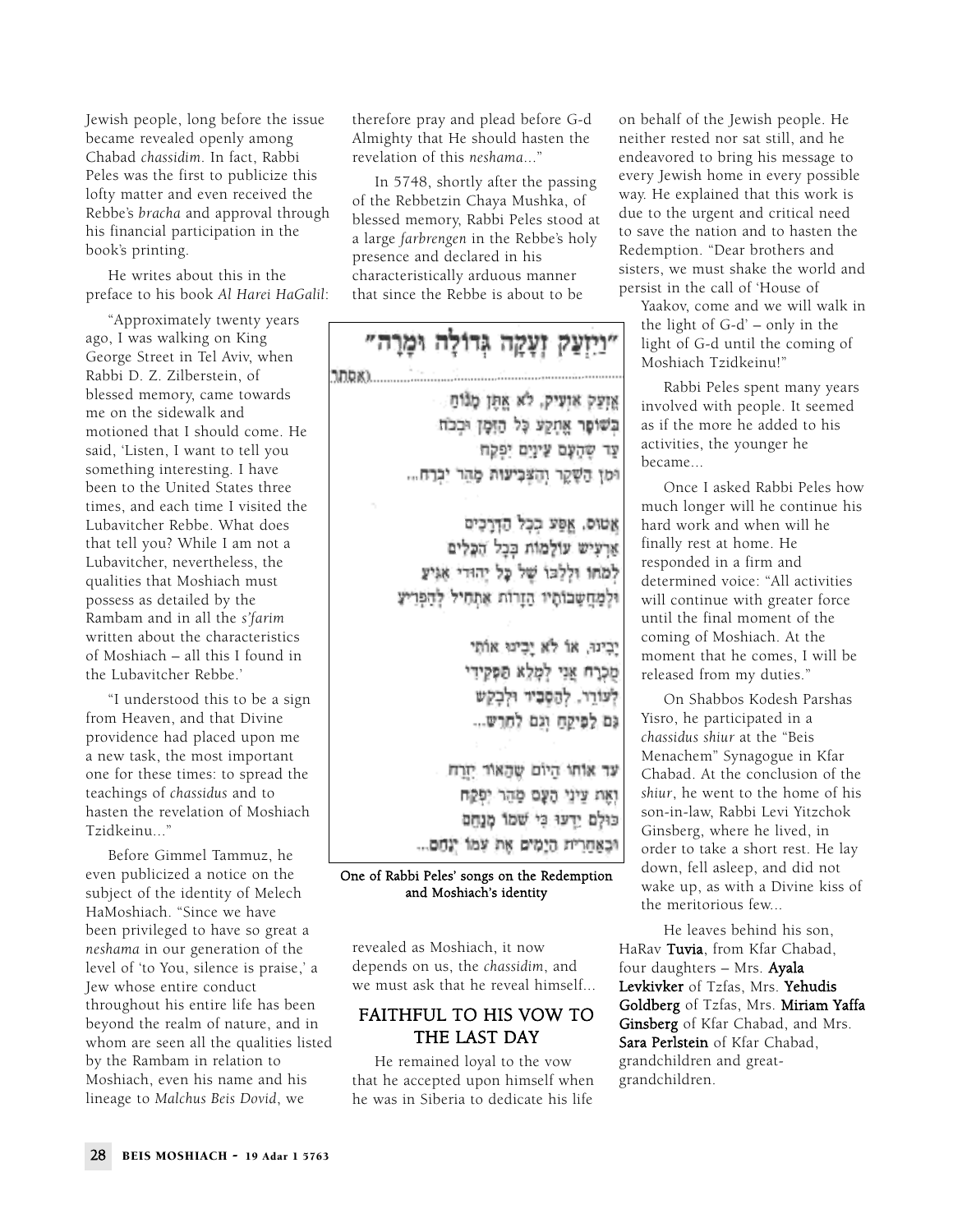# INFERNO – AND THE REBBE'S ANSWER



BY MENACHEM ZIEGELBOIM

The atmosphere on the bus was pleasant as dozens of passengers sat peacefully. The sweet giggling of a child brought smiles to some faces. And then, right before the entrance to Emanuel, an enormous booming sound was heard which shook the bus and hurled the passengers from their seats.

It was 2:50 in the afternoon. Armored bus #189 made its way from the center of the country to Emanuel in the Shomron. Terrorists had placed dozens of kilograms of explosives about 200 meters before the entrance to Emanuel, and had attached two gas tanks to it, causing a double explosion.

\* \* \*

The three terrorists waited on the side of the road, dressed in Israeli army uniforms and armed with automatic rifles. The terrorists shot at the passengers through the upper windows which were above the bulletproof windows. "The shooting was non-stop. We were terrified. They also threw grenades at us," reported one of the survivors. "They had murder in their eyes," added a woman.

The tragic outcome: nine dead and eighteen wounded, three critically. A grandmother, son-in-law. and granddaughter killed, while the

daughter/wife was seriously wounded. A baby born prematurely fought for his life and died that day – on the day of his birth.

A folded double stroller lay forlornly near the bus. Around it were bloody stretchers and personal belongings of the passengers.

R. Gross, a Lubavitcher girl from B'nei Brak and a student at Beis Rivka was there. This was the first time in her life that she was traveling to Emanuel, on the other side of the Green Line, the quiet town which once again found itself engulfed in flames and blood.

She was asked to be a counselor for the Chabad camp sponsored by the Chabad elementary school in Emanuel and directed by Mrs. Tova Oppenheimer. She agreed and traveled to a meeting of the counselors before camp began. "No, I wasn't afraid to travel there," she told *Beis Moshiach*.

As a *chassidishe* girl does, she used the travel time to open her *Chitas* and say the *Chumash, T'hillim*, and the *HaYom Yom*. When she got up to the *shiur* in *Tanya*, she began the chapter, "*Va'yilbash tz'daka k'shiryon, v'kova yeshua b'rosho*" (and he wore *tz'daka* as armor and a hat of salvation on his head). Our Sages say that just as armor is made of separate links of chain joined together, every coin given to *tz'daka* joins together to total one large sum.

R. read the words and took a few coins out of her purse and put them in a *pushka,* thus donning a hat of salvation ...

Then the explosion. The bus shook and the driver collided with a pillar, veered to the side, crashed into a mountain, continued driving, crashed into a pillar and turned over partway on the road. The terrorists began shooting at the bus, mainly at those who had managed to flee the inferno.

"I was lying under a seat," R. says. "At first it was as still as death, and then there were screams. Somebody screamed *Shma Yisroel*. Most murmured *T'hillim*. I said *T'hillim*, a few lines of *Tanya*, and *Shma Yisroel*. There was the sense of impending danger, deadly danger, yet I felt a strong feeling that I would make it."

A quarter of an hour went by until the first Hatzala men arrived. "For the first time I felt what fifteen minutes are ... it seemed like eternity."

The doors of the bus were closed and one of the Hatzala members climbed in through one of the upper windows. In the meantime, the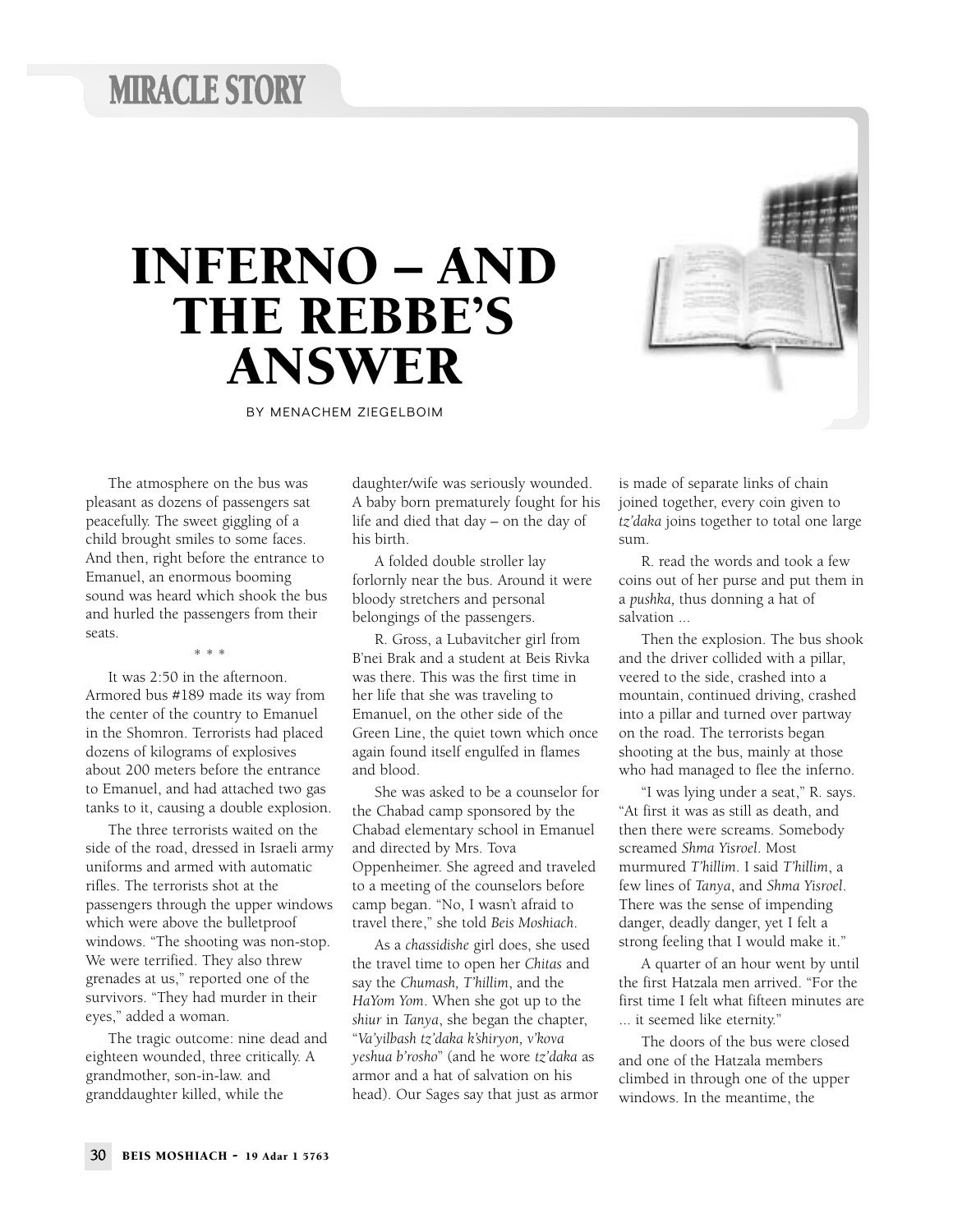soldiers worked on breaking open the doors, as the stench of blood, fire, and smoke filled the air. The wounded were removed one by one. Some were more severely wounded, some less. All were in shock.

R. Gross got up on her own. She was stunned when she saw a live grenade with its pin removed lying on the seat she had been under all that time. It was a miracle that prevented the grenade from going off.

She spent the next long while helping the Hatzala forces with the wounded, classifying them and getting them out. Despite the circumstances, she didn't lose her cool. She noticed a girl lying near the bus who was losing a lot of blood. She tore off a piece of cloth and made a tourniquet, stanching the flow of blood.

The sound of the explosion and the shooting was heard in Emanuel. One of R.'s friends who was waiting for her and who had heard about what happened, knew her friend was on the bus, and she quickly wrote a letter to the Rebbe. Her hands shook as she asked for a *bracha* for her good friend.

The answer she got was in the *Igros Kodesh*, volume 20, p. 190: Regarding your writing that you don't receive help, etc., first of all, certainly every single one of those who work in Hashem's work of *chinuch al taharas ha'kodesh*, especially in the framework of our Rebbeim, our *n'siim,* actively fulfills what it says, "*ezri m'im Hashem, oseh Shamayim va'aretz*" (my help is from Hashem, the One Who made heaven and earth) ("*Oseh*" here is like "*asiya,*" and *k'fiya*, meaning that He forces and breaks through concealments of nature until they become accessories, like in the days of Purim from which we are coming, the nations of the earth were converting, etc., *v'na'hapoch hu,* etc., and certainly for one such as yourself who has actually seen this in the recent past, there's no need to go on about it and to bring a proof to something obvious.)

The words addressed to those "who work in Hashem's work of *chinuch al taharas ha'kodesh*" speak for themselves…

"I called home immediately in order to let them know I was fine, and that I had survived the inferno on the bus," says R. "Then I was taken to the hospital to make sure I was really okay."

After things calmed down somewhat, R. wondered whether she

*"On the one hand, I was terrified. This was not something you easily forget. On the other hand, I knew it was important for those living in Emanuel to carry on, and I also knew that because of the terrorist attack they wouldn't be able to find a replacement for me too quickly."*

should continue with her plans of working at the camp in Emanuel. "On the one hand, I was terrified. This was not something you easily forget. On the other hand, I knew it was important for those living in Emanuel to carry on, and I also knew that because of the terrorist attack they wouldn't be able to find a replacement for me too quickly.

"Just like you ask your father, I

wrote to the Rebbe. The answer I opened to was in volume 9, p. 223 and its continuation on p. 224. "In answer to your letter, which is not dated ... it's surprising that after you literally saw the *chesed* of Hashem, can it be that you don't have sufficient *emuna* in His ability, that with absolute certainty He will certainly guide them with His kindness in the future and take them out from constraints. Even if for reasons not understood by us this is delayed, only the Creator of the world, Who knows the future and the true good, can decide which way is best for a person and his household to bring them to true happiness, both *b'gashmius* and *b'ruchnius*. And if this is said even regarding those whose situation has deteriorated from what it was previously, and is worse off than others in their community and of their acquaintance, all the more so is it true regarding those whose condition improved over what it was in the past and in these difficult months. Your situation is certainly better than quite a few around you, yet they do not despair, and all the more so that you and your wife should not despair, *ch"v*, and be depressed. We've already seen that the greater one's *bitachon* and his *happy* outlook for the future, the sooner these things actually happen.

### I hope that you will soon make me happy with good news in all the aforementioned, both regarding yourself and regarding your spouse.

"I shuddered. I read and reread the letter and felt I had gotten my 'security pass' to carry on."

\* \* \*

Camp started on Yud-Beid Av with dozens of children attending. People want to get back to normalcy, and they did so, aside from the fact that a psychologist came and spoke to the children briefly.

"I wanted this assurance to travel. Camp began today and there are 50 children. We had a beautiful, interesting, and *chassidishe* program to give the Rebbe MH"M *nachas*.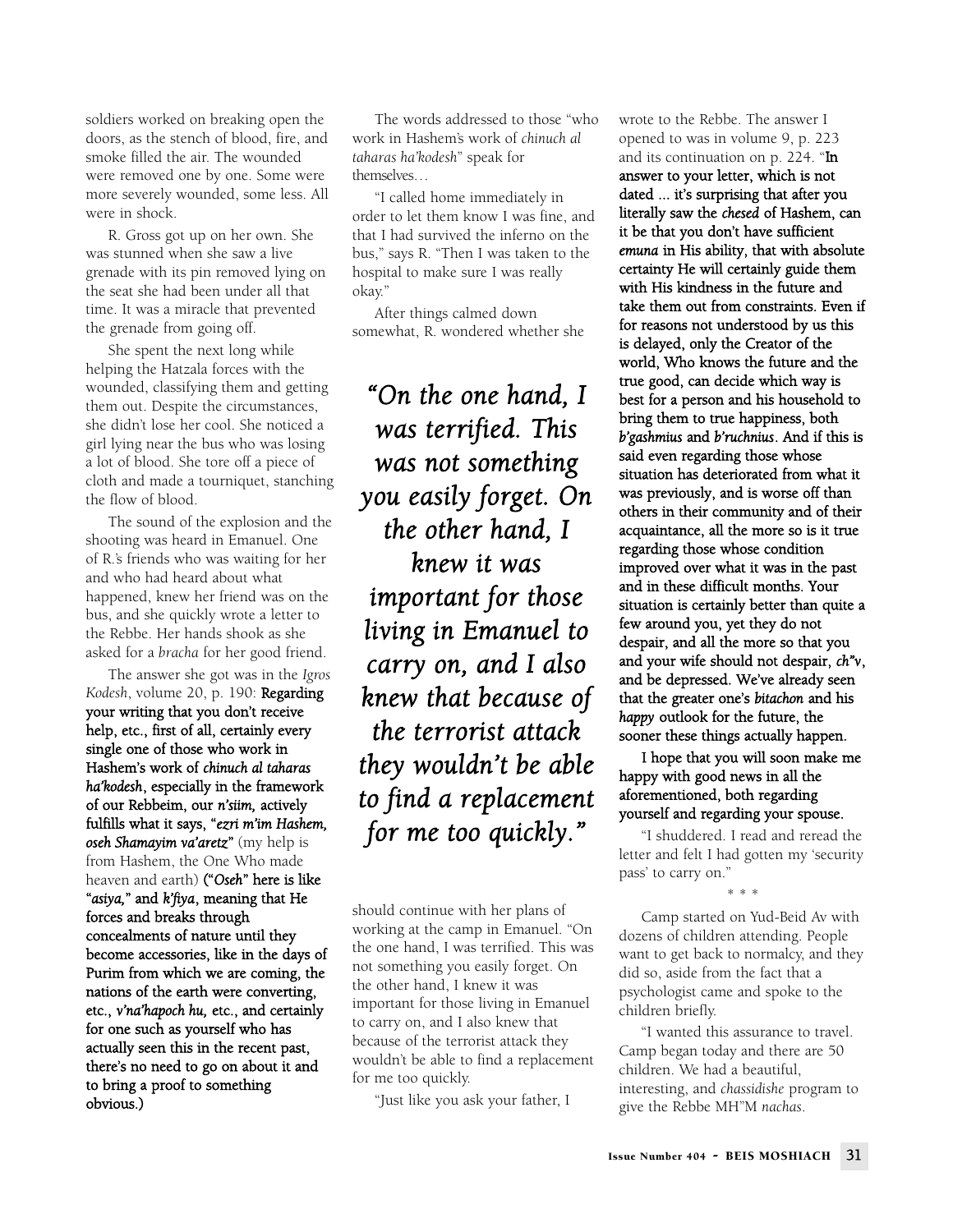# LIVING WITH THE TIMES: IRAQ AND THE REBBE MH"M

COMPILED BY N'SHEI U'BNOS CHABAD.

Recent events, for America and certainly for the Jewish people, have been painful and frightening. On the surface it looks like chaos and confusion. But if we look again into the prophetic words of the Rebbe, we can see that, far from being random, these events are literal fulfillment of *nevua* and orchestrated by Hashem for the sake of the Jewish people and our *Geula*. This perspective will not only give us strength, but will encourage us to renew and redouble our efforts to fulfill our ultimate *shlichus*: to bring Moshiach now.

### YALKUT SHIMONI — THEN OR NOW?

In light of the current world situation, where the king of Iraq has returned to global prominence, here again is the famous *Yalkut Shimoni*, which the Rebbe spoke of many times during the first Gulf War. The prophecy is even more striking today:

*Rabbi Yitzchok said: In the year that the king Moshiach will be revealed, all the kings of the nations of the world will provoke each other. The king of Iraq will provoke the king of Arabia, and the king of Arabia will turn to the world's superpower for advice.*

*And the king of Iraq will return and destroy the whole world... And all the nations of the world will be frightened and panicked, and they will fall on*

*their faces with pains like the pains of labor. And the Jews will be afraid and panicked, and they will say, "Where shall we come and go, where shall we come and go?" And G-d will say to them, "My children, why are you afraid? All that I have done, I did only for your sake. What are you afraid of? Don't be afraid! The time of your Redemption has arrived..."* 

*Our Rabbis taught: at the hour that Melech Moshiach comes, he will stand on the roof of the Bais HaMikdash, and he will inform them – the Jews – saying: Humble ones, the time for your Redemption has arrived.*

*(Yalkut Shimoni, Isaiah 6)* 

### IRAQ AND THE SHAKING OF THE WORLD

Rabbi Shalom Dovber Wolpo, in his book *Vitorah Yivakshu Mipihu*, relates the following:

"Beginning in 1981, the Rebbe began to speak about the fact that "the world is shaking," and that this was in connection with the Iran-Iraq war. At that time he came out with the Seifer Torah Campaign for Jewish children, and afterwards for adults, as well. In the year 1986 he announced that we should publicize the saying of '*Hareini mikabel*...' before *davening*, and '*Ach tzaddikim*...' after, and said that this was in order that the world should stop shaking.

During the same period, Mr. Bibi Netanyahu came to 770. At that time, he was Israel's ambassador to the U.N. The Rebbe said to explain to Mr. Netanyahu the things he had said in connection with the fact that the world was shaking – that although the Iran-Iraq war was apparently a local war, the fact that Iraq was not afraid of Iran – even though Iran was much bigger and stronger – gives cause to suspect that very soon Iraq would start a war against the whole world."

### AN UNFINISHED MISSION

During the Gulf War of 1991, the Rebbe expressed disappointment that the war did not eradicate the evil completely. When questioned whether to publicize parts of the *sicha* on this matter, the Rebbe replied, "*od chazon la'moed" –* "*this vision will yet be fulfilled..."*

## TWO DAYS AFTER THE END OF THE GULF WAR: THE REBBE'S BLESSING FOR **SUCCESS**

Two days *after the end* of the Gulf War, the Rebbe gave America his blessing for success in the war against Iraq:

*"Our Sages note that even after the Purim miracle, we remained servants of Achashverosh. Similarly, we are now also 'servants of Achashverosh.'*

*Nevertheless, although we are in the midst of exile, the dominant nation in this exile is a generous country, a country that offers assistance to many nations and to its Jewish residents.*

*In appreciation, may G-d grant that country success in its war against Basra (Iraq), and may we soon merit the fulfillment of the prophecy, 'who is that coming in soiled (bloodstained) garments from Basra?' with the coming of the Redemption."*

> *(Shabbos, 16th of Adar, Sichos in English vol. 47, Parshas Ki Sissa)*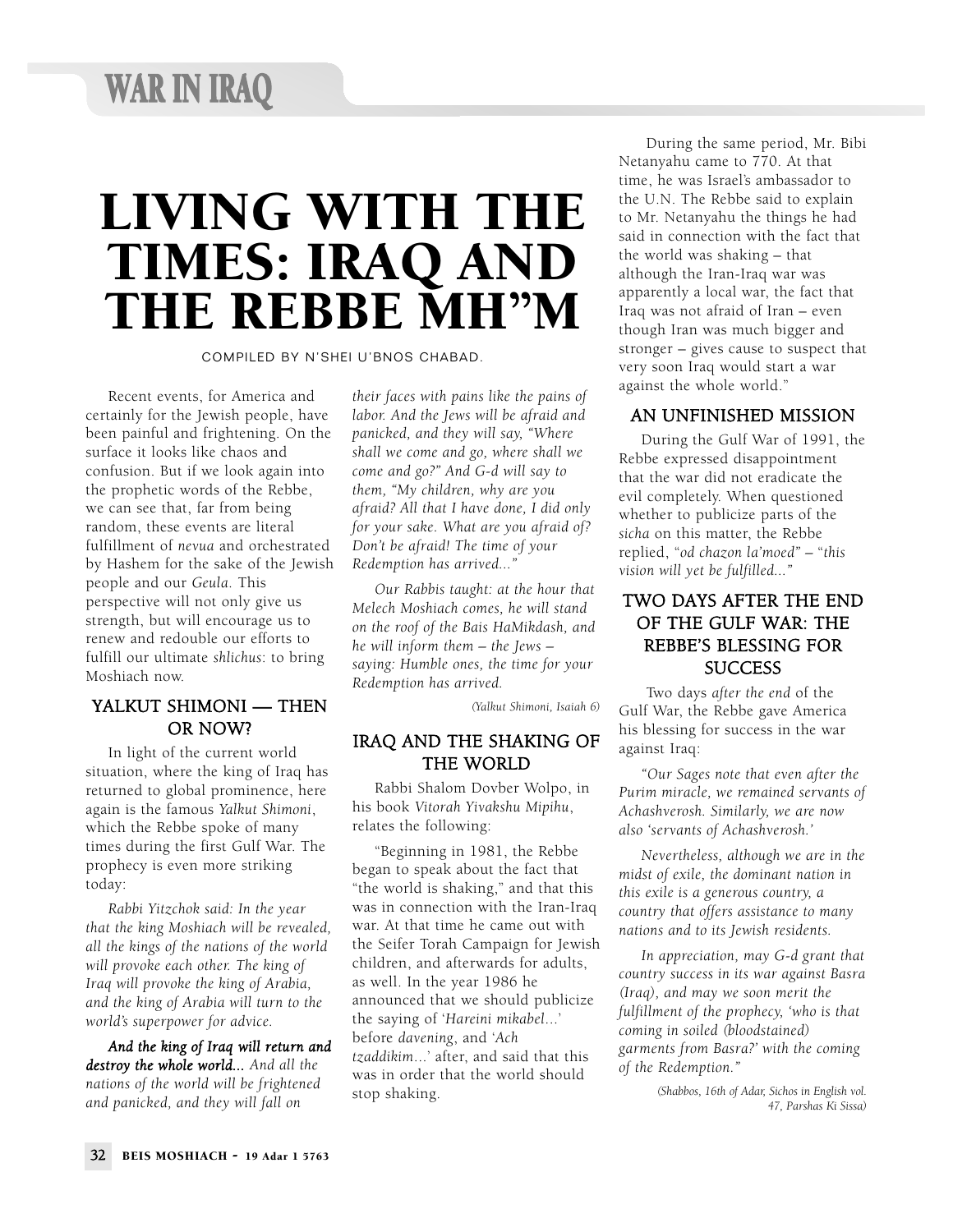#### From the above passages, it is clear that:

1) All of these events are orchestrated directly by Hashem, and for our own benefit.

2) The current situation was clearly foreseen by the Rebbe

3) War with Iraq is in some way directly linked to the coming of Moshiach.

### NO FEAR, BUT MORE WONDERS AND GREATER MIRACLES

In a later *sicha*, the Rebbe tells us

*When questioned whether to publicize parts of the sicha on this matter, the Rebbe replied, "od chazon la'moed" – "this vision will yet be fulfilled..."*

that in the aftermath of the previous Gulf War, we can expect even more and greater miracles. With the world now bracing itself for further confrontation with Iraq, it seems that the time is now:

*"The Jews have no need to fear the aftermath of this war. Indeed, the wonders will continue. We will see even greater miracles, miracles which will cause the gentile nations to acknowledge G-d's providence and to recognize that He controls not only the spiritual realms, but even this material world.*

#### "The miraculous sequence we have witnessed reflects how dearly

#### G-d loves every Jew. May we appreciate that lesson and reach out to our fellow Jews in love."

*(Sicha, Shabbos Parshas Vayakhel-Pekudei, 23 Adar, 5751/March 9, 1991)*

### MIRACLES NEED PUBLICITY – NATIONS NEED TO ACKNOWLEDGE G-D

*5751 forms an acronym for "This will surely be a year when I will show you wonders." ... On Purim, we saw a climax of such miracles. The individual who personally threatened the Jewish people was routed entirely, to the point where he had to flee for his own life. The war which was touted to become the most horrible of all wars took far less time and cost far fewer casualties than could ever have been expected. The wondrous nature of these events defies all explanation... Adequate attention is not being paid to these miracles... There is a need for clearer focus. As the impact of the miracles recedes, there is a tendency to offer rationales and explanations for what has happened; i.e., that there were superior arms, superior planning, and the like.* 

#### *We must publicize that these are miracles which were performed by G-d and which came as a result of this being a year when "I will show you wonders."*

*This will lead to a recognition that "sovereignty is the L-rd's," allowing the nations of the world to recognize and to acknowledge G-d's presence. In a complete sense, this awareness cannot come about through bloodshed and destruction, but rather must be taught. By peacefully spreading the message of G-d's sovereignty, the Jews will help the nations of the world attain their desired spiritual fulfillment.*

> *(Sicha, Shabbos Parshas Vayakhel-Pekudei, 23 Adar, 5751/March 9, 1991)*

### THE WORLD MORE SENSITIVE TO RUCHNIUS

9/11 ushered in an era of reassessment and heightened sensitivity. The world's old deities were hit hard. When the Twin Towers caved in, faith in tall buildings caved in, as well. As Wall Street staggers, it strangles the world's belief in "almighty" money. At the same time, unholy scandals in the Catholic Church give the faithful second thoughts, while the great corporations, those giants among modern idols, collapse from corruption. Each of these is a signal to the world: acknowledge G-d's sovereignty; there is no other.

*The world's old deities were hit hard. When the Twin Towers caved in, faith in tall buildings caved in, as well... This is a signal to the world: acknowledge G-d's sovereignty; there is no other.*

### AND NOW....

It is the end of the Exile, and the issues of the day – Iraq, terrorism, crisis in the Middle East, the struggle between good and evil, and how to secure G-d's blessings for a world of peace, goodness, and security – are begging to be addressed.

We can publicize to the world what the Rebbe wants us to say. The world is ready to listen.

*For comments or questions, please call 718- 467-5106 or 973-267-5843*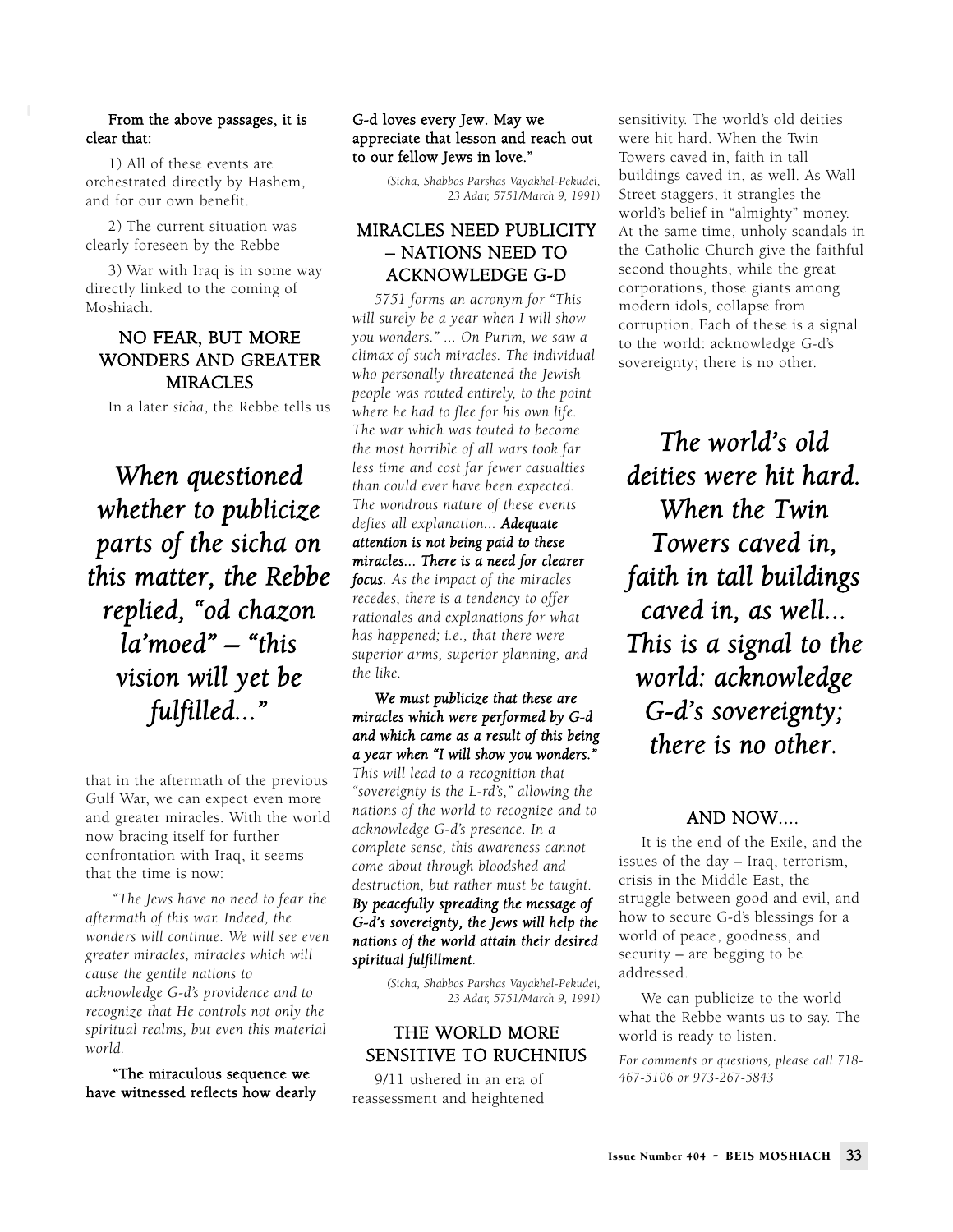# THE ULTIMATE SURVEILLANCE **SYSTEM**

BY ALIZA KARP

In the days prior to the Six Day War, uncertainty generated fear and anxiety as the threat of war became more real with each passing moment. A *chassid* about to travel to Eretz Yisroel, consulted the Rebbe. The Rebbe advised him: "Do not fear. Do not influence others to become fearful and do not succumb to fear that is being spread by others."

In the days prior to the Gulf War of 1991, the world was literally shaking. A woman informed the Rebbe that she was planning to go to Eretz Yisroel. "Are you afraid?" he asked her. "A little," she admitted. "A little is too much," the Rebbe reassured her.

Two American *yeshiva* students were learning in Eretz Yisroel just before the Six Day War broke out. One asked the Rebbe if he should return to America. The Rebbe answered that there was no reason to interrupt his studies. The other student asked his *rosh yeshiva*, who told him to make up his mind together with his parents. "My friend asked the Rebbe and he was told to stay," said the *bachur*. "The Rebbe's shoulders are broader than mine," respectfully answered the *rosh yeshiva*.

Where are those broad shoulders today? Can we rely on the Rebbe's confidence of years gone by and apply it to the current situation? The Rebbe always based his teachings on Torah. His teachings and advice apply today as they did in the past and will in the future.

*D'varim 11:12: "A land that Hashem, your G-d, seeks out; the eyes of Hashem,*

*your G-d, are always upon it, from the beginning of the year to the year's end."* 

These words of the Torah are as relevant today as they were thousands of years ago. Surely they are as relevant as twelve years ago. When travelers

*Just as Hashem destroyed Haman and his family in ancient times, so will Hashem obliterate all modern Hamans and their power bases.*

asked the Rebbe for a blessing before setting out to Eretz Yisroel in times of danger, he told them that Hashem is watching the land from the beginning of the year to the end. They need no other blessing.

Citing the above *pasuk*, the Rebbe stated that "Eretz Yisroel is the safest place in the world today."

Believing that Eretz Yisroel is indeed the safest place for a Jew, does not detract from a realistic view of danger and the need for self-defense and pre-emptive military strikes. Jewish Law requires defense with all natural means possible. However, a firm belief that Hashem is carefully watching His land and His children,

dispels the fear associated with danger.

Fear is contagious. It spreads from one person to the next leading to anxiety and despondency, undermining the determination to be victorious. The best defense against fear is confidence, trust, *bitachon*.

Our soldiers are much more effective when they proceed with confidence and a positive outlook, knowing that Hashem will bring them success and safety. An examination of Jewish military accomplishments in the last 54 years actually documents that our military victories have often come in the form of miracles, an actual verification that the *pasuk* from D'varim is applicable in our time.

*Bitachon* leads from confidence to *simcha*, and *simcha* is what breaks through barriers. *Simcha Poretz Geder.* The greater our confidence and *simcha*, the more our enemies will see that we are indeed not afraid of them, thereby taking the edge off of their confidence.

We are now in the month of Adar and we still have a month and a half to go. Our Sages associate the months of Adar with good fortune and strength for the Jewish people. It is the month in which the power of Haman was nullified and Jews experienced miracles of good over evil.

The Mishna teaches us that *"One who reads the Megilla in improper sequence does not fulfill his obligation."* The Baal Shem Tov interprets this to mean, that a person who mixes up past and present, and reads the *Megilla* as a story of the past, misses the point. Just as Hashem destroyed Haman and his family in ancient times, so will Hashem obliterate all modern Hamans and their power bases.

Media presentations compete with one another for spectacular news, escalating fear and anxiety. The Torah teaches us to have faith, to be calm and confident. *"The eyes of Hashem, your G-d, are always upon it."* Ours is the ultimate surveillance system, making Eretz Yisroel the safest place.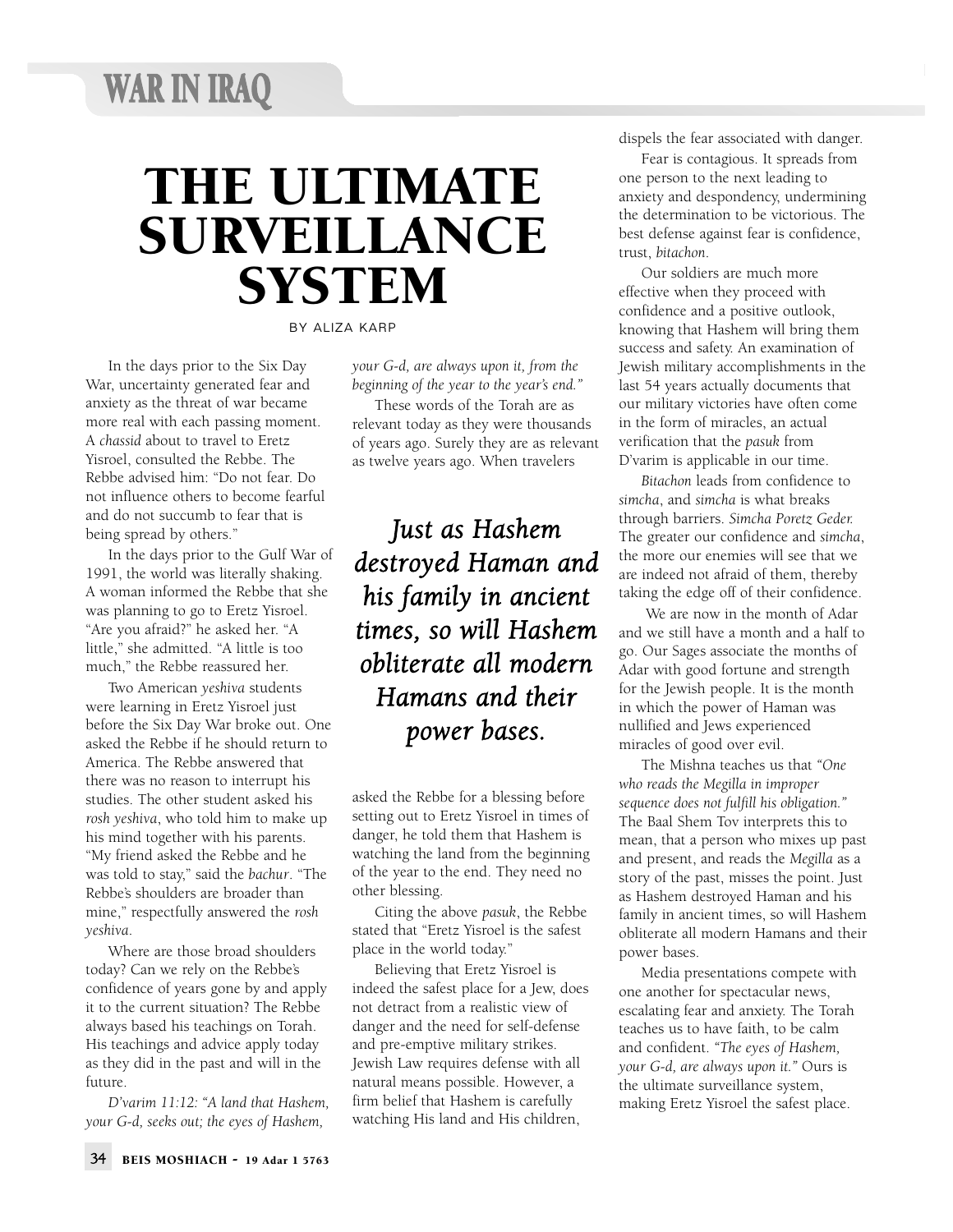# THOUGHT

# ACTS OF KINDNESS – PREPARATION FOR MOSHIACH

BY RABBI YEHESKEL LEBOVIC



character traits.

This effort also serves as precursor of the Messianic era, which the Rambam describes as a time when "there will be no hunger and no war, no jealousy and no competition" (*Hil. Melachim* 12:5). It is very significant that, after mentioning the absence of hunger and wars, he mentions jealousy and competition. This is not only because these are the human traits which lead to war and hunger, but also because, by definition, the Messianic era totally precludes them.

This would explain the eventual addition of the *mivtza* of *ahavas Yisroel* to the other *mivtzaim*. While the initial *mivtzaim* were addressed mainly to Jews who were unfamiliar with those *mitzvos*, *ahavas Yisroel*, on the other hand, being a *Mitzva* that is limitless in its potential for growth, is addressed even to the most observant and knowledgeable Jews.

The Rebbe's answer to the CNN reporter touched upon yet an additional facet: acts of kindness in the *whole* world. For these serve as preparation for the Messianic era, when there will be no jealousy and no competition, but only warm, welcoming acceptance throughout all of humanity.

### GRADUAL STEPS IN A MASTER PLAN

"And if not, blot me out from the Book which You have written" (Shmos 32:32 ), says *Moshe Rabbeinu*, the great *oheiv Yisroel*, who put his whole *metzius* on the line for the sake of his sinful generation. (It is interesting to note the parallel between this *pasuk*, 32:32, and the 32nd chapter of *Tanya*, called the "*lev*" *heart* of *Tanya*, also dealing with *ahavas Yisroel*).

In a like manner, the *Goel Acharon*, *Melech HaMoshiach*, vis-à-vis our generation, the last of *Galus* and the first of *Geula*, has stressed the importance of *ahavas Yisroel* to an extreme, and is preparing the entire world for a new era, replete with peace and harmony.

In answer to a question posed by a CNN reporter in 1992, the Rebbe MH"M stated that acts of goodness and kindness are the proper preparation for the messianic era. The Rebbe's answer was thus directed to the world at large.

Now, the initial *mivtzaim* of the Rebbe MH"M were mostly of the kind which are obligations of man to G-d. The Rebbe added the *mivtza* of *ahavas Yisroel*, man-to-man obligation, towards the end of the ten *mivtzaim*.

One may venture an explanation: the realm of man-to-man obligations has always been a forte of American Jews, as evidenced by the fact that they contribute to charitable causes in great measure. What was lacking in America was the unbending commitment to *Yiddishkeit*. There had been a process of slow erosion of that firm connection to Jewish tradition, to the extent that America for a long time was referred to as "*treif*" by European Jews, who would think twice before embarking for the "*goldene medina*".

The process of reawakening this type of commitment to *Yiddishkeit* was begun by the Rebbe Rayatz, who eventually declared: "the American ice – of cold indifference to *Yiddishkeit* – has started to melt." This was continued by the Rebbe MH"M through the *mivtzaim*. Commitment to Jewish tradition and observance was thus kindled and trail blazed by the Rebbe, with many Jewish organizations following suit in reviving Jewish observance in America.

### REFINING MIDDOS

One of the main thrusts of *chassid*us is, in addition to the unflinching adherence to Torah and *mitzvos* and the joyful observance thereof, the refinement of one's *middos*,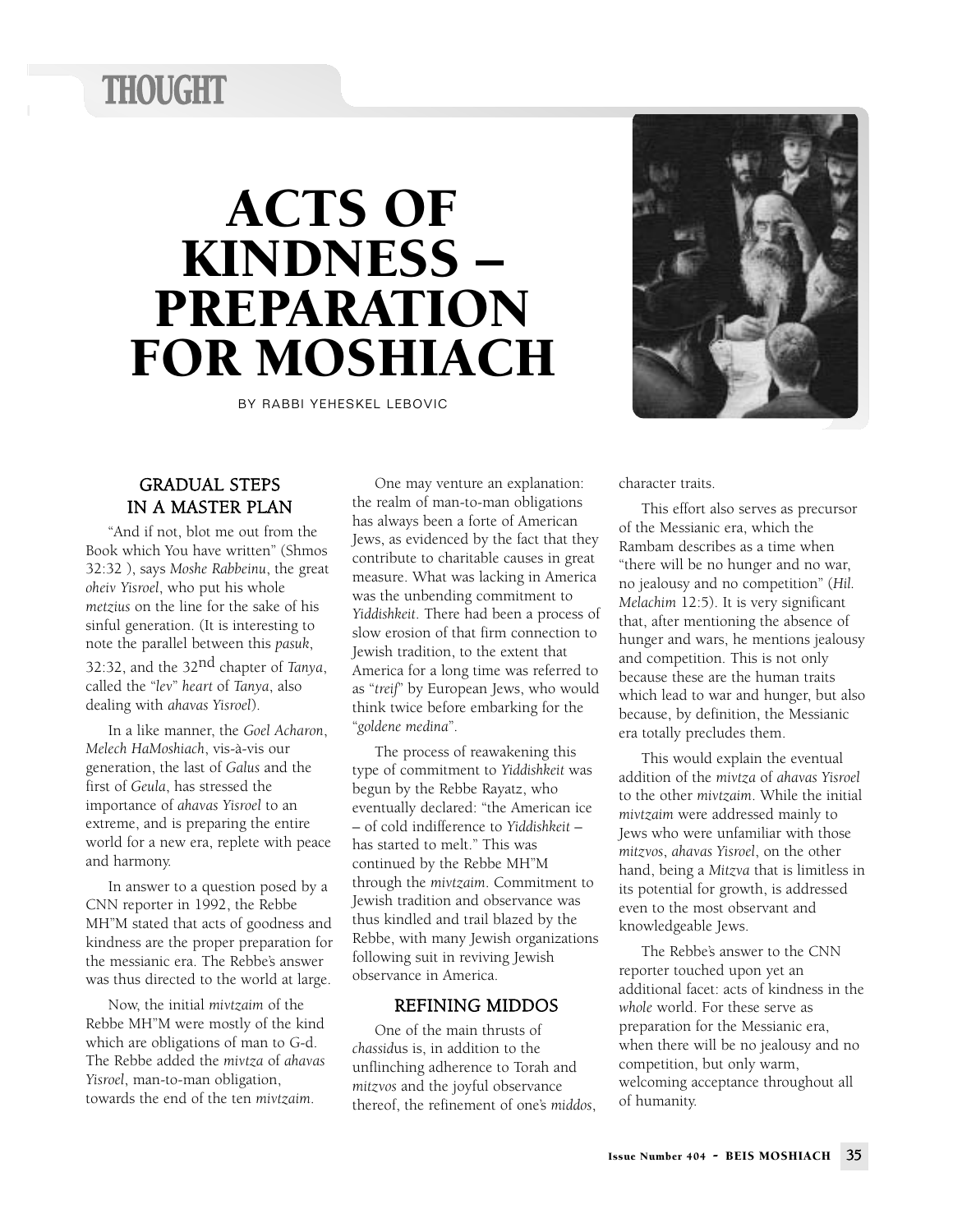### ESPECIALLY CHASSIDIM – MESSIANIC PROTOTYPE

This is especially applicable to *chassidim* who strive to refine their *middos* in an inner way.

There is a relevant entry in *HaYom Yom*, for Teives 24<sup>th</sup>, where we read:

"The Rebbe Maharash once asked his father, the Rebbe the Tzemach Tzedek: 'what did the Zeide (the Alter Rebbe, author of *Tanya*) want to accomplish with the Ways of Chassidus and what did he want with Chassidus?

"The Tzemach Tzedek answered: 'The Ways of Chassidus – this is that all the *chassidim* should be like one family, according to Torah, with love. *Chassidus* is life – bringing life and illuminating everything, including the 'not good.' One should know about one's own insufficiencies just the way it is, so one will be able to rectify it."

At first glance, the obvious question arises: Isn't the entire "House of Israel" supposed to be as "one family" according to Torah? However, while this is true, the fact is that the ideal brotherly state within Jewry has not yet been achieved. Various factionalism has existed within Jewish ranks throughout history. The Baal Shem Tov and the Alter Rebbe wished to pave the way for true brotherhood within all of Israel, by developing *chassidim* into the "pilot" community, whose members would make the concerted effort at mutual brotherhood, whereby all *chassidim* would reciprocate brotherly love to each other. But, in general, the Alter Rebbe certainly wanted his *chassidim* to relate in a brotherly manner to *all* Jews, even their opponents, as evidenced in his writings. In the famous epistle he sent to his *chassidim* right after his release from prison on *Yud Tes Kislev*, where he had been sent because of libelous accusations by "*misnagdim*" he writes: "Therefore I come with a general announcement to

inform all our followers...not to become haughty-minded in relation to their brethren [the "*misnagdim*"]...not to speak defiantly against them or hiss at them, Heaven forefend... Subdue your spirit and heart before everyone...with humility...and with a restrained spirit (*Tanya* IV: 2).

## CHASSIDUS, CHASSIDIC WAYS, AND MOSHIACH

As indicated in this passage of *HaYom Yom*, the "Ways of Chassidus" are inextricably connected to "Chassidus," for, as a rule, it is possible to develop such brotherly love only by

*The Alter Rebbe commented on this pasuk: the "mind of stone" can be removed now, but for the removal of the "heart of stone" we have to wait for Divine intervention through Moshiach.*

becoming exposed to the teachings of *chassidus*.

We read in *Tanya* (Chap. 32): "All Jews are called 'real brothers' by virtue of the source of their souls in the one G-d ... [but for] those who give greater consideration to their bodies, while regarding their souls as of secondary importance, there can be no true love and brotherhood... The basis and root of the entire Torah is to raise and exalt the soul high above the body, reaching towards the Source and Root of all the worlds... "Without proper exposure to the teachings of *chassidus*, which delves into the G-dly, spiritual components of Creation, it is difficult to develop the attitude necessary to feel the exaltation of the spiritual over the physical. And hence, difficult to achieve true brotherly love.

The "Ways of Chassidus," as well as *chassidus* in general, are also very much connected to Moshiach. The reason why *chassidus* was revealed at a later point in history is because it is meant to pave the way for the Messianic Revelation (*Likkutei Sichos* vol. 1p.70).

There is the well-known analogy: just as there is a custom to taste on Friday the food prepared for Shabbos, so does *chassidus* provide a foretaste of the great Torah revelation to be revealed by Moshiach.

The same applies to human interrelationship. The Gemara (Shavuos 39a) states that all Jews are *areivim* for one another. "*Areivim*" is usually translated as "responsible." All Jews are responsible and guarantors for each other before G-d. It is, however, the founder of *chassidus*, the Baal Shem Tov, who applied another translation of the same Hebrew root, "*arev*" meaning "*sweet*," to this Talmudic passage: all Jews are sweet to each other. For *chassidus* is meant to pave the way for the Messianic era, wherein there will be, not only great G-dly knowledge, but also a wondrous new type of sweet human interrelationship.

*Chassidim* who internalize the teachings of *chassidus* and are thus able to appreciate the tremendous gap between created physicality and G-dly spirituality, can and should serve as the prototype of the kind of relationship that will eventually become the norm throughout the whole world!

And in preparation thereto we have to engage in *acts* of kindness. Not only because good traits of character remain hollow if not accompanied with action, but also because the practical way to *start* this refinement is by constantly going through the motions of kind deeds, which will inevitably generate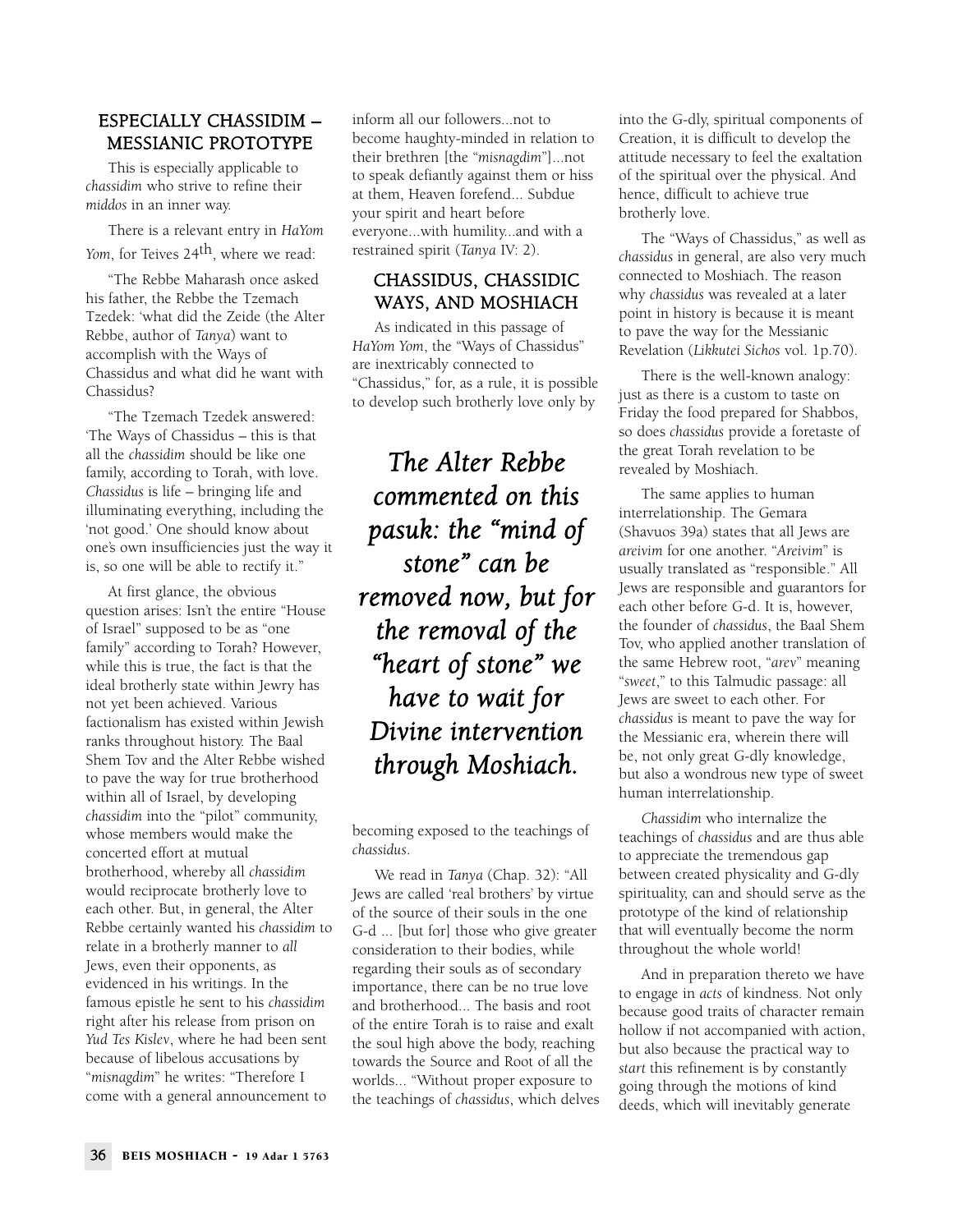gradual feelings of loving-kindness.

### WHY IS IT SO DIFFICULT?

At times it seems difficult to generate feelings of brotherly love. The reason for this is discussed in *Tanya* (chap. 37): it is more difficult to refine *middos* than intellect. Even when we intellectually understand a concept, it may still be quite removed from it affecting our feelings. This is why it the prophet states (*Yechezkel* 11:9), "And I will remove the heart of stone from your midst". The Alter Rebbe commented on this *pasuk*: the "mind of stone" can be removed now, but for the removal of the "heart of stone" we have to wait for Divine intervention through Moshiach.

We are nonetheless obligated to apply serious effort at improving our *middos*, especially now that we have been ushered into the Messianic era, with its new state of interrelationship soon to become normative. Is it merely a coincidence that nowadays there is talk about a new type of quotient: not the I.Q., the Intelligence Quotient, but

the Emotional Quotient!

Another reason for the difficulties related to achieving true brotherhood is the extreme effort mustered by the forces of evil working against the Moshiach culmination, which will spell their eternal eradication. In *Tanya* (Chap. 28 ), the Alter Rebbe discusses the analogy of two opponents pitted in a wrestling match and observes that, as soon as one of them starts to gain the upper hand, his opponent likewise strives to prevail with all the resources of his strength.

Now, nearing the point of messianic culmination, with tumultuous events about to occur throughout the world, and the forces of goodness and holiness tipping the scale for the final showdown, the forces of evil are mustering extreme resistance. But things are improving, for a noticeable change has come over the phenomenon of territorialism, which has so far governed humanity. Ever since the dawn of history, every country has zealously guarded its borders and has gone to war in order

to protect them. Individuals, too, have held firmly to their turf, guarding it zealously. Wars have pocked the face of earth because of imperialism, one country encroaching upon the territory of another. However, a gradual change is now occurring, with sharing and networking becoming more and more the order of the day. Wars of imperialistic expansion are becoming a thing of the past. On the contrary, countries such as the USA, sent troops to protect the innocent in a number of countries. This discernable decrease in competition definitely indicates that we are indeed nearing the Messianic culmination, *b'karov mamash*!

*Rabbi Yeheskel Lebovic is the spiritual leader of Cong. Ahavath Zion in Maplewood NJ, and the director of Maplewood Mesifta for 14 year old students. He and his wife Pearl have been directing Likrat Shiduch Matchmaking Service since 1981. They can be reached at 973-313-2391, at lebovic@juno.com, and at the website:*

*www.florida.com/shiduch. Rabbi Lebovic is also a certified Mohel since 1973.*



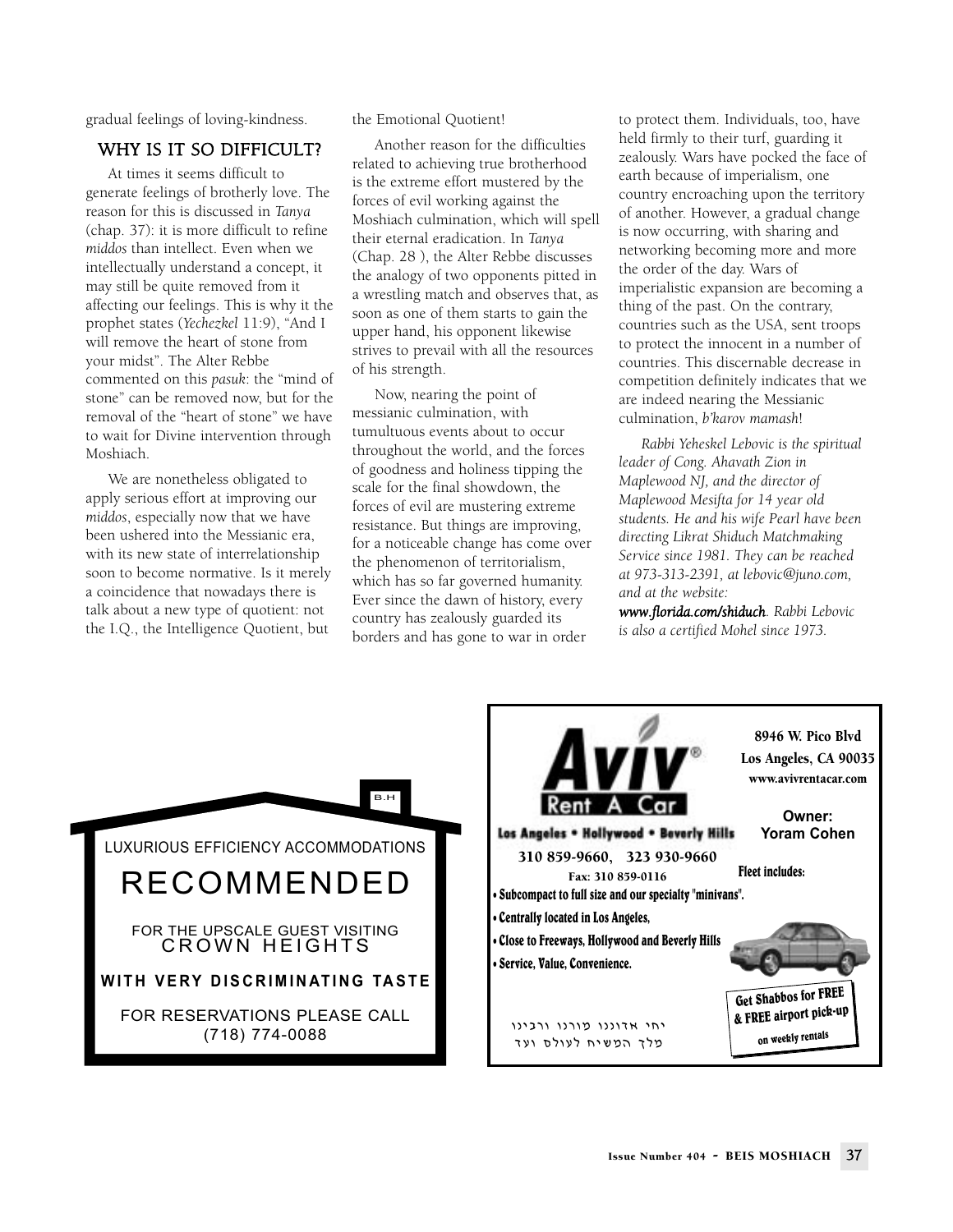# THE TRUTH COMES OUT

By Shai Gefen

### A BELATED ADMISSION!

For decades, the Rebbe MH"M raised a hue and cry over the religious and *chareidi* parties' neglect of the issue of *Mihu Yehudi*. The *chareidi* parties claimed that it wasn't possible to pass the law because of opposition from the Left. We knew all along that in exchange for the ongoing shame of the deletion of the word "*k'halacha*" from the Law of Return and gentiles entering the country, the representatives of *chareidi* parties received "special monies" and other favors for "our people."

The Rebbe yelled about this for decades, but his call was not heeded. When the Rebbe demanded that the law be amended before it would be too late, the *chareidi* Knesset members preferred involving themselves in funding another classroom or *yeshiva* – certainly important things, but not when compared to the *pikuach nefesh* of the entire nation!

Last week, a gutsy and honest member of this group got up and told the truth. It was Rabbi Yosef Ben Porat, who is considered one of the outstanding lecturers in the Litvishe world, who runs Kamta V'Alita. In a fascinating article that he authored, which was printed in one of the *chareidi* weekly papers, he explained that the meteoric rise of the Shinui party was on account of the fact that the Law of Return was not amended.

"If we had said back then 'either the Law of Return or us,' we would have gotten it. We preferred to focus on

short-term goals – another *cheider*, another class. If we thought more broadmindedly, we would certainly have forty seats today! We didn't fight for the Law of Return," he concluded the article.

Thus, he blamed the loss of that party, which could have gotten many more seats, on its stubborn refusal to amend the law of *Mihu Yehudi*. It remained as it was.

Naturally, this distinguished writer, who is counted among the Litvishe, does not write or mention, or even hint at who did in fact wage the war to amend the Law of Return. Rabbi Ben Porat also neglected to point out how his rabbis mocked the amendment of the law and said it didn't affect them. Now we suddenly hear one lone voice at the edge of their camp that is ready to make a

#### *cheshbon ha'nefesh*.

If they're making a *cheshbon ha'nefesh* already, isn't it important to state the facts so that people know who fought against amending the Law of Return? And which "*rabbanim*" prevented the amendment of the law in exchange for money? And who were the *chareidi* Knesset members (some of whom still serve today) who did all they could so that the amendment wouldn't pass, and fought the amendment along with the Left solely because it was the Rebbe who demanded it?

If you, Rabbi Ben Porat, see the need to begin apologizing for the fact that in exchange for "one *cheider* and one class" they agreed to sell the nation down the river and go against "*d'var Hashem zu halacha*," it's important that you take another step and strike "*al cheit*" for the members of your k'hilla who continue to mock and slander those who fight for G-d and Torah. This goes on till this very day, when we see where this *shita* and unfortunate *hashkafa* of your group has gotten us.

Now is the time to make a *cheshbon ha'nefesh* and to ask how many Jews were lost to us because representatives of *your* Rabbi so-and-

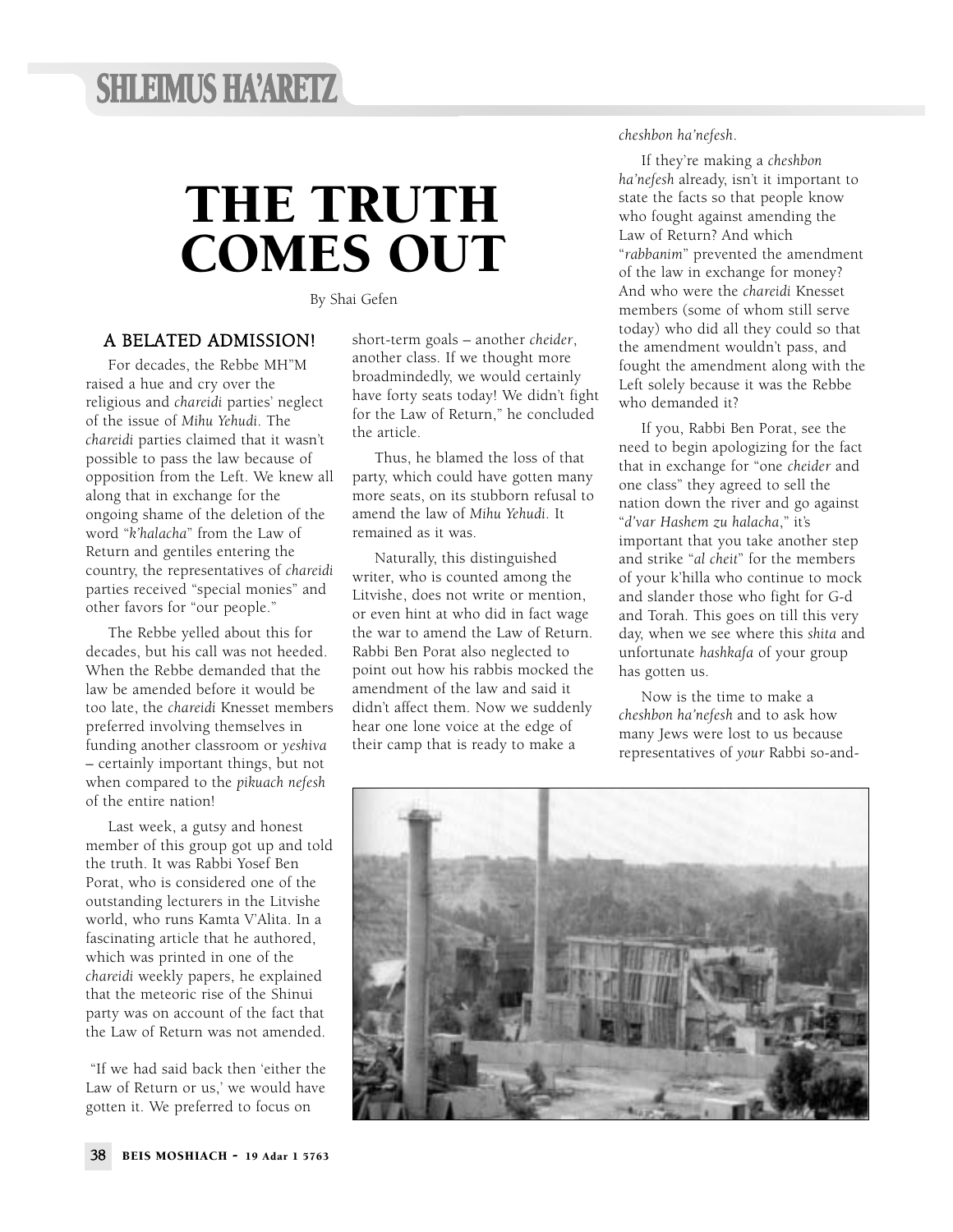so fought openly against the law? Why do his rabbis and Knesset members still support a Palestinian state when we all see what tragedies were brought upon us because of perverting (or ignoring) *Shulchan Aruch siman 328*?

We are *erev ha'Geula*, at a time of "*yisbareru v'yislabnu b'yitzarfu rabbim*" (many will be sifted out, clarified, and refined), and many of the preconceived notions of Rabbi Ben Porat's *chevra* are being shattered to bits. With the perspective of decades in hindsight, we see things far more clearly regarding every area the Rebbe fought for. So with all due respect for the *cheshbon ha'nefesh*, the deliberate ignoring of the one who waged the war for *shleimus ha'Am* and *shleimus ha'Aretz* on your part, and the part of your colleagues who are called "*rabbanim*" and "*shlucha d'rabbanon*," ought to lead you towards a reexamination of the facts and uncompromising conclusions.

As to us, *chassidei Chabad*, we have an important role to play, as we see how the Rebbe's prophecies are coming to pass, and all of the issues are coming to a head. We have an historic opportunity, for now the Rebbe's message is easier to explain even among those who didn't understand the Rebbe in the past, and even fought him, because everything the Rebbe said is materializing before our very eyes.

Now we have one of the most difficult jobs to do. We Chassidei Chabad have to wage war. We can't despair. We must stand tall and quote the Rebbe about *shleimus ha'Am*, *shleimus ha'Torah*, and *shleimus ha'Aretz*, because in the end, the Rebbe's message will prevail.

As opposed to those who fulfill Dovid's words in *T'hillim*, "who mock the footsteps of Your anointed one," we have to raise up "the horn of Your anointed one." So this is the time to

publicize to one and all that the Rebbe is the judge and prophet of our generation, and he is the one who prophesied all the national and international events while other *rabbanim* and *askanim* twiddled their thumbs.

We shouldn't be ashamed of speaking of the Rebbe as a prophet. We need to be clear and repeat the message again and again until our *shlichus* concludes with the *hisgalus* of the Rebbe MH"M.

#### THE ATOMIC REACTOR AS A METAPHOR

After the space tragedy in which Ilan Ramon, *a"h*, a man who made a public *kiddush Hashem,* perished, President Bush said that he would finish what Ilan Ramon began, referring to the Iraqi nuclear reactor that Ramon's bombing mission destroyed.

For those who may have forgotten, it pays to review what happened at that time. After the bombing of the Iraqi nuclear reactor, the U.S. sharply censured Israel and even placed an embargo on planes that were supposed to be sent to Israel. The entire world denounced Israel in the strongest terms. And if you think the vilification came only from the "enlightened" world, you are mistaken.

Even Shimon Peres condemned the attack, and the Rabbi from B'nei Brak wrote a letter criticizing the attack and calling it "*hisgarus b'goyim*" (provoking the nations).

Yet last week President Bush said he'd complete what Ramon started... How two-faced can a country be? There can be no greater illustration of "*chesed l'umim chatas*" (the kindness of the nations is a sin). That very superpower reviled Israel at the time due to its personal considerations, and now they announce they'll finish off what Israel started! And what would have happened if back then,

*At a Knesset session last week, Defense Minister Mofaz said that they were stepping up the war against the transfer of money to the territories from enemy sources. That was Sunday's news. On Friday the headlines reported that Sharon continues to send money to the P.A., and I didn't know whether to laugh or cry. What difference is there if the funding for rocket launchers aimed at us comes from Al Qaeda and Iraq or from the Israeli treasury?*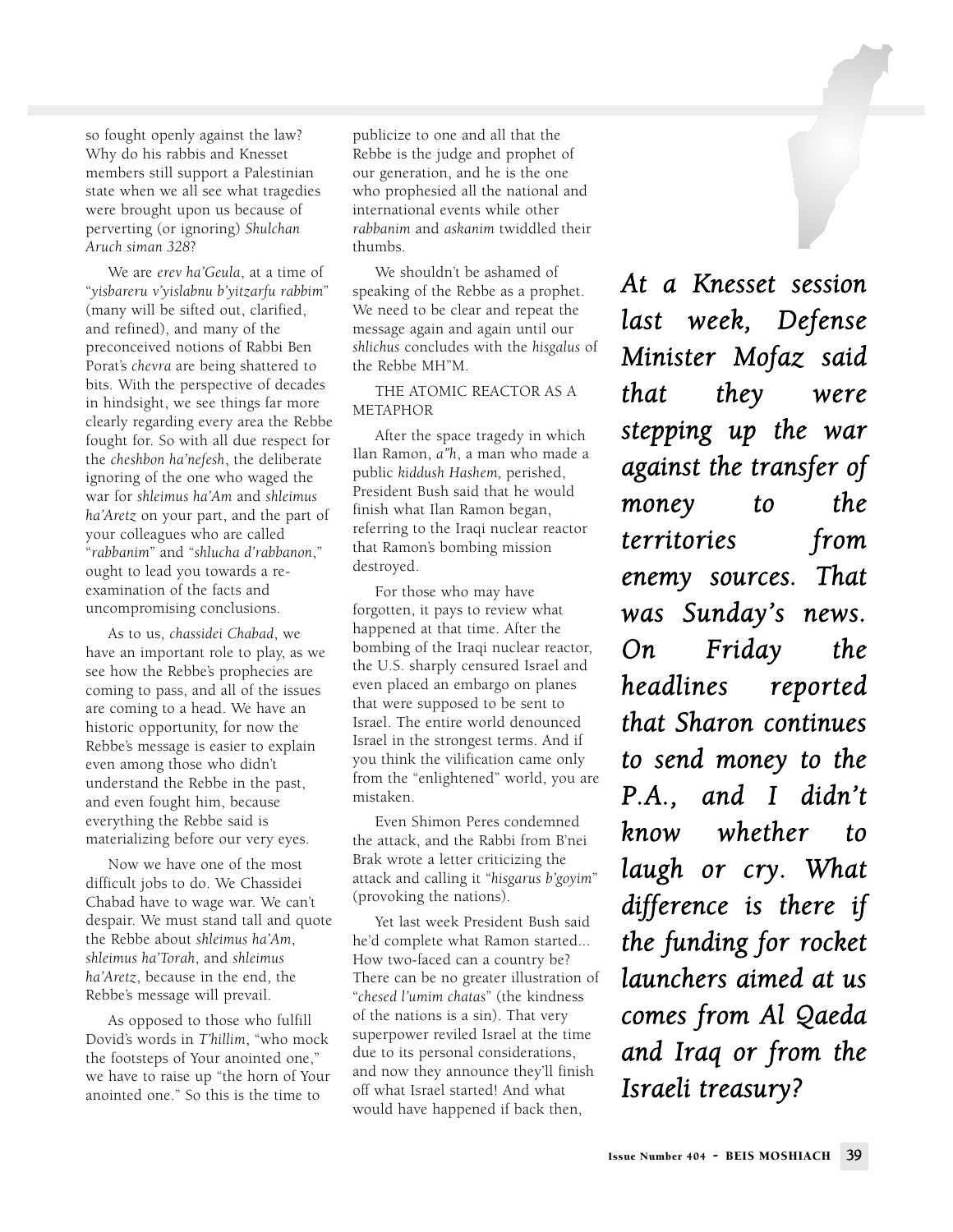Israel would have consulted with the U.S. as to whether to bomb Iraq or not?

## WHAT DOES ALL THIS TEACH US?

The media, the various parties in Israel, starting with the politicians on downward to public opinion, the journalists and diplomats, constantly tell us we need to reckon with America. We have to listen to them because they support us. One of the first considerations in any political undertaking is "what will the Americans say?"

This claim is unfortunately widespread, yet let us think for a moment what would happen if, *chalila*, the Begin government hadn't bombed the Iraqi nuclear reactor, and Begin listened to "*daas Torah*" from B'nei Brak or to Shimon Peres and the other countries of the world. How would the Gulf War have ended, the war which took place a mere ten years after the reactor was bombed? Can you imagine what would have happened to us?

The Torah tells us that when it comes to lives and *pikuach nefesh*, we must do all we can and not consider "what they will say" or anything else. The *halacha* in *Shulchan Aruch* states, "go out against them with weapons, lest the land be easily captured." We tend to forget, and our heart is removed from things that are distant from us, but we may not forget what was. We must learn our lesson that when it comes to security matters, we don't take anything else but security into consideration. Security comes from Hashem. When we conduct ourselves according to the way Hashem tells us to in the Torah then we come out on top.

### STOP RELYING ON HIM

There are many of us who like to have faith in human beings. For example, some believe that whatever Sharon does is simply a strategy

against Arafat, and he certainly doesn't intend on giving away land. It's just a show he's putting on with Bush. He is just using the conspiracy approach.

Even if this is true, it's better not to be optimistic, because when there are talks, they usually end us up in trouble. From talking about far less serious matters, look how low we've sunk. So where do you think talk about a Palestinian state will lead us?

*We must learn our lesson that when it comes to security matters, we don't take anything else but security into consideration. Security comes from Hashem. When we conduct ourselves according to the way Hashem tells us to in the Torah then we come out on top.*

In a Knesset meeting last week, Defense Minister Mofaz said they were stepping up the war against the transfer of money to the territories from enemy sources. That was Sunday's news. On Friday the headlines reported that Sharon continues to send money to the P.A., and I didn't know whether to laugh or cry. What difference is there, if the funding for rocket launchers aimed at us, comes from Al Qaeda and Iraq or

from the Israeli treasury?

It's been years now that our leaders have been trying to mislead us, to blind us, to calm us when it's been clear where they're leading us. Sharon met with Abu-Ala, the murderer's deputy, last weekend. Labor went wild praising Sharon. They still haven't joined the government, but the praise is beginning already. The secretary of the Labor party spoke about the fact that Sharon adopted Labor's policies. Peres continues to rejoice over the fact that his work is being done by others, and the question is: How is it that all the parties on the Right are still waiting for an official invitation from Sharon to join the Coalition at any price? Why is it that not even one religious or *chareidi* party has made their joining the Coalition conditional on no Palestinian state?

They brought enough tragedies upon us in the previous parliament by being a partner to the building of the basis for a Palestinian state, and now they're ready to join the *chanukas ha'bayis* for a Palestinian state?!

Those raised on the Rebbe's teachings, cannot be involved with those parties and *askanim*. If this was theoretical in the past, now it's quite clear that joining the government and a Coalition means taking responsibility for the establishment of a Palestinian state. Chabad *chassidim* can only thank G-d that they have no involvement in those parties. The shame will devolve on all the parties that go *knowingly and intentionally* to be partners in the establishment of a Palestinian state.

No excuses down the road will help when they claim that it was in order to "influence from within." We are very familiar with those excuses. What's left for us to do is pray that, as the Rebbe said many times, the *goyim* themselves will not want to take what the Jews, of their own volition, want to give them.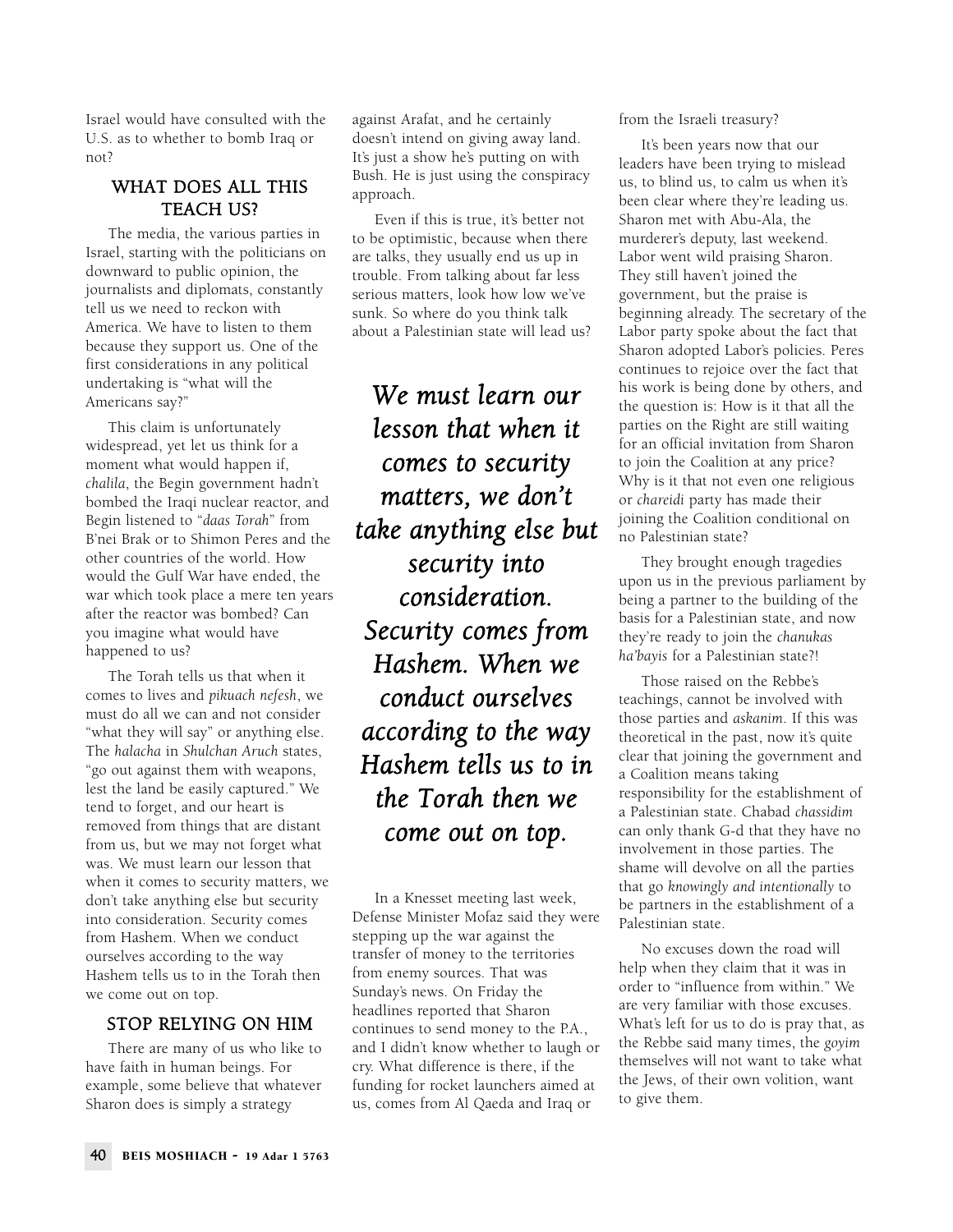# SHLOSHIM OF YOUNG MOTHER OF THREE IN CROWN HEIGHTS A ROLE MODEL FOR THE **JEWISH PEOPLE TAKEN<br>FROM OUR MIDST**

BY ZELIG KRYMKO

The world has lost a pure neshama, a wonderful person, and three kinderlach have lost their mother. Dena Epstein Z"L, of Crown Heights, passed away last month, after a nearly three year battle with the *yena machala.* Even the doctors were inspired by this wonderful, strong woman, who always had a smile on her face, and an unbreakable optimism and belief in *Hashem's hashgacha pratis*. They said they'd never had a patient with such a tremendous will to live.

Born and raised in Albuquerque, New Mexico, Dena Epstein Z"L (Klein) came from a prominent family that contributed generously to and was involved in every Jewish community cause in New Mexico, and the primary benefactor of all Chabad activities in the state. She was the president of her high school class, an accomplished gymnast, and was involved in Jewish youth movements, notably Bnai Brith Girls, of which she was the recipient of BBYO's most coveted Anita Pearlman award and president of the New Mexico chapter, and of Young Judea.

She was the epitome of kindness and generosity. "When someone in her class was cold, she would take off her sweater or coat and give it to them," her mother Riva Klein recalls. Later in life, when she became a Lubavitcher, she showed boundless love and caring for her fellow Jews. Randee, a friend in Manhattan, recalls, "I met her at a chiropractor's office, soon after she was married. Dena was walking around with a lulav, shaking it with the Jews in the office, politely coming up to everyone and offering them to connect to their beautiful heritage. She was so proud of being Jewish, I remember her just walking

around with the lulav, and I thought 'wow- she is so proud of it.' "

Anything she put her mind to, she was able to master. Everyone thought that she would become a doctor, like her father. She was incredibly bright and on top of things. Dena read up on all the medicines and their side effects, and hardly took any pain killers at all, as she wanted to be fully awake and aware of what was going on around her, and wanted to be fully there for her children. She even told the hospital that she was allergic to morphine, so that even in the last few weeks and days she would be fully cognizant and able to interact with her family.

During her son Yosef's bar mitzvah, which took place days before she passed away, Dena was at home, as it was excruciatingly painful for her to walk or even sit up. But she miraculously got up for a family photo session, which was so important for her.

She didn't want to ruin her son's bar mitzvah, and struggled through, with an iron will of a true Jewish woman of strength and valor.

A friend recalls how she viewed and experienced the bar mitzvah via a live video camera, seeing everything as it was happening. A friend accidentally pushed a wrong switch, and Dena couldn't see what was happening for around fifteen minutes. Instead of being frustrated, she went out of her way trying to make her friend not feel upset, telling her over and over that it's ok, that it's nothing to worry about, until the problem was finally fixed. Dena was so concerned that her friend shouldn't feel embarrassed and uncomfortable, even at a time and in a situation when many others would get

frustrated.

Dena Epstein Z"L was devoted to her and her husband's mosad, the Chassidic Discovery Center, which led group tours of Crown Heights. She gave mikva tours to thousands of visitors to the Rebbe's *sh'chuna.* "Dena put so much of her heart and enthusiasm into her mikva tours," recalls her friend Aliza Horowitz. "She was a very *tznius* woman, warm, quiet and gentle. Yet when she gave the mikva tours, speaking about the *inyanim* of *Taharas Ha'mishpacha*, her unbelievable charisma came out. She was so good with the people. At the beginning of a tour, sometimes women would be cautious and intimidated about the whole concept of a mikva, but after Dena's heart to heart talk and explanation, women would get so excited about *Taharas Ha'mishpacha* and ask, 'nu, when can we start going to mikva already?' "

### SAVING JEWS FROM INTERMARRIAGE

"Dena was the most wonderful, sweet person in the world," recalls Louis Schleider, who first met the Epsteins as a student at Pratt College in New York. Beryl Epstein was the rabbi at the Jewish Student Union, and Dena regularly came with Beryl to the school. Mr. Schleider is today a frum Jew, married to a Jewish woman, and recently had a baby, and is grateful to Dena for setting him on the right path. "Dena once told me that if I marry a girl who isn't Jewish, I'll be committing genocide against my own people," he says, "she put two fingers together like a cross, and said to me that I may never marry a girl who wears one of these. Then one day, when I was working at a radar installation with a Pentecostal preacher as a coworker, I was about to come up to him and tell him I'd go to church with him. Suddenly, I was overcome with this sudden fear that I'm about to make the biggest mistake of my life." That night I called the Epsteins, and Dena, who had just come from the hospital after having her first baby, was on the phone with me